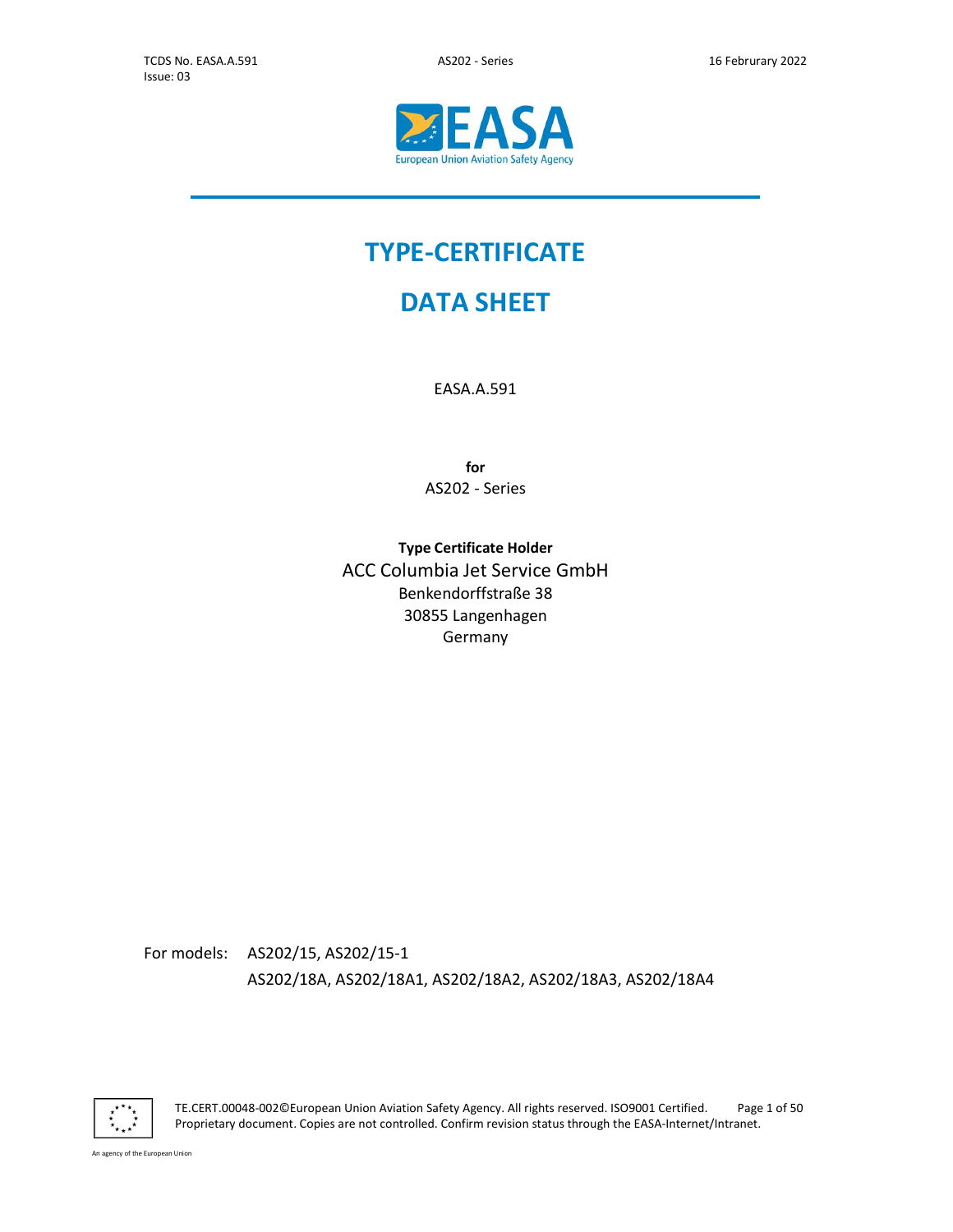# CONTENT

## SECTION A: AS202/15

- A.I. General
- A.II. Certification Basis
- A.III. Technical Characteristics and Operational Limitations
- A.IV. Operating and Service Instructions
- A.V. Notes

## SECTION B: AS202/15-1

- B.I. General
- B.II. Certification Basis
- B.III. Technical Characteristics and Operational Limitations
- B.IV. Operating and Service Instructions
- B.V. Notes

## SECTION C: AS202/18A

- C.I. General
- C.II. Certification Basis
- C.III. Technical Characteristics and Operational Limitations
- C.IV. Operating and Service Instructions
- C.V. Notes

## SECTION D: AS202/18A1

- D.I. General
- D.II. Certification Basis
- D.III. Technical Characteristics and Operational Limitations
- D.IV. Operating and Service Instructions
- D.V. Notes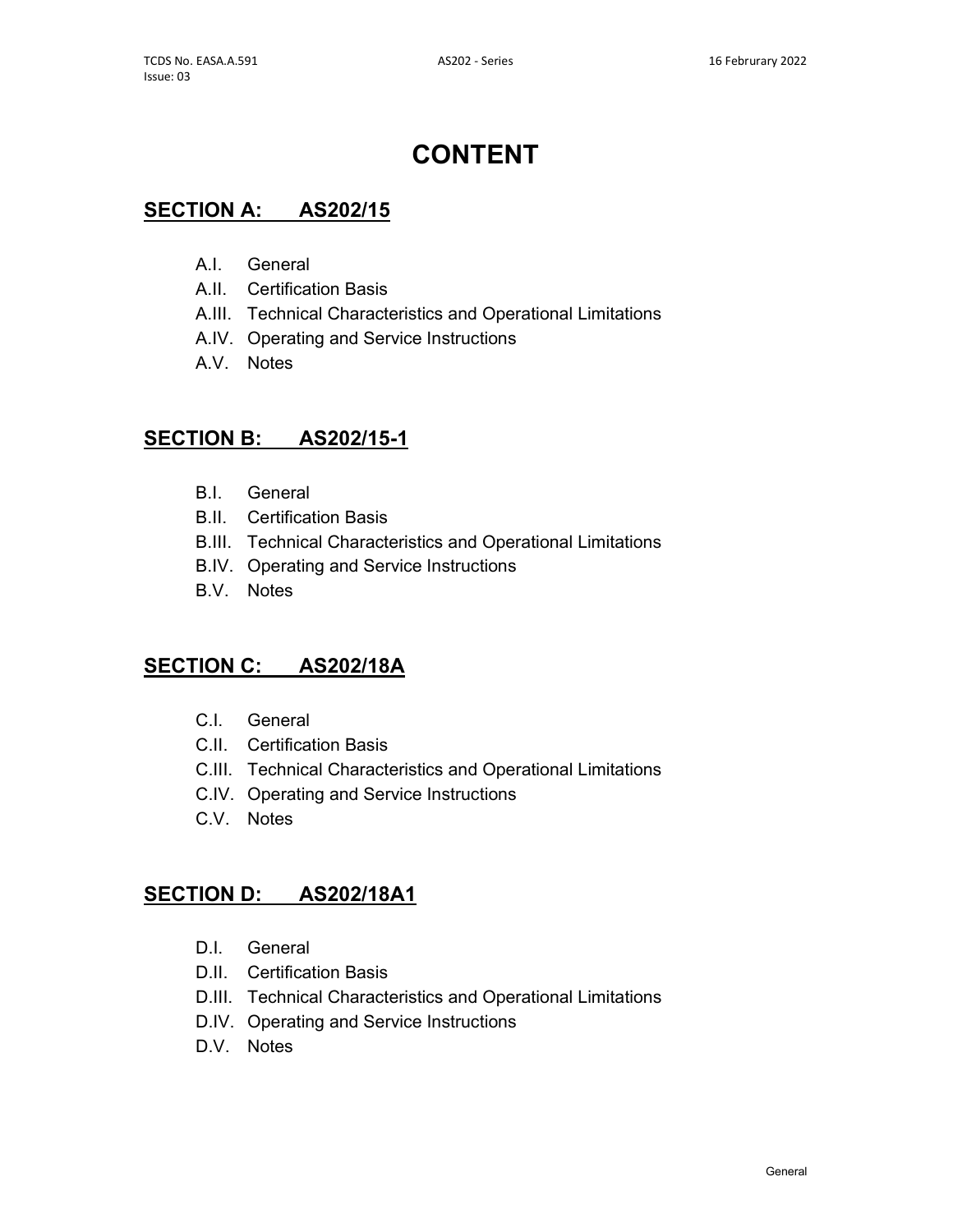# SECTION E: AS202/18A2

- E.I. General
- E.II. Certification Basis
- E.III. Technical Characteristics and Operational Limitations
- E.IV. Operating and Service Instructions
- E.V. Notes

## SECTION F: AS202/18A3

- F.I. General
- F.II. Certification Basis
- F.III. Technical Characteristics and Operational Limitations
- F.IV. Operating and Service Instructions
- F.V. Notes

## SECTION G: AS202/18A4

- G.I. General
- G.II. Certification Basis
- G.III. Technical Characteristics and Operational Limitations
- G.IV. Operating and Service Instructions
- G.V. Notes

# SECTION H: NOTES

Notes pertinent to all models

## ADMINISTRATIVE SECTION

- I. Acronyms
- II. Type Certificate Holder Record
- III. Change Record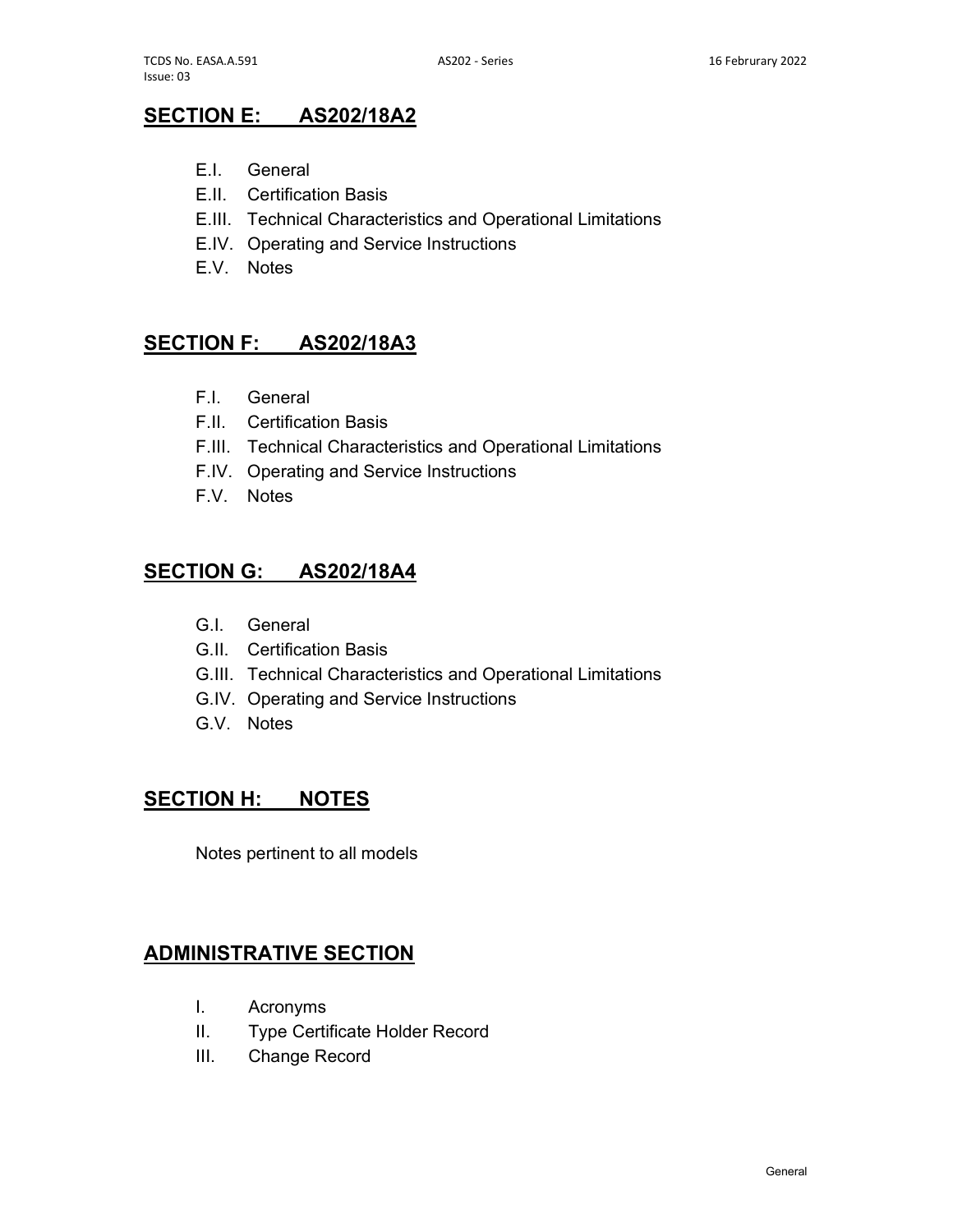# SECTION A: AS202/15

## A.I. General

|    | 1. a) Type:<br>b) Model:<br>c) Marketing Designation: | AS202<br>AS202/15<br><b>Bravo</b>                                                               |
|----|-------------------------------------------------------|-------------------------------------------------------------------------------------------------|
|    | 2. Airworthiness Category:                            | Normal, Utility and Aerobatic Category                                                          |
|    | 3.a) Type Certificate Holder:                         | <b>ACC Columbia Jet Service GmbH</b><br>Benkendorffstraße 38<br>D-30855 Langenhagen             |
|    | 3.b) Contracted DOA Holder:                           |                                                                                                 |
|    | 4. Manufacturer:                                      | From: 15 August 1972 to 1980:                                                                   |
|    |                                                       | <b>FLUG- UND FAHRZEUGWERKE AG</b><br><b>ALTENRHEIN (FFA)</b><br>Flugplatz<br>CH-9423 Altenrhein |
|    | 5. Certification Application<br>Date:                 | Not applicable                                                                                  |
|    |                                                       | 6. National Certifying Authority Swiss Federal Office of Civil Aviation                         |
| 7. | <b>National Authority Type</b><br>Certificate Date:   | 15 August 1972                                                                                  |

## A.II. EASA Certification Basis

- 1. Reference Date for determining the applicable requirements: Not applicable
- 2. Airworthiness Requirements: Order 748.215.1 of 14 April 1970 regarding aircraft airworthiness 14 CFR FAR Part 23 of 1 February 1965 including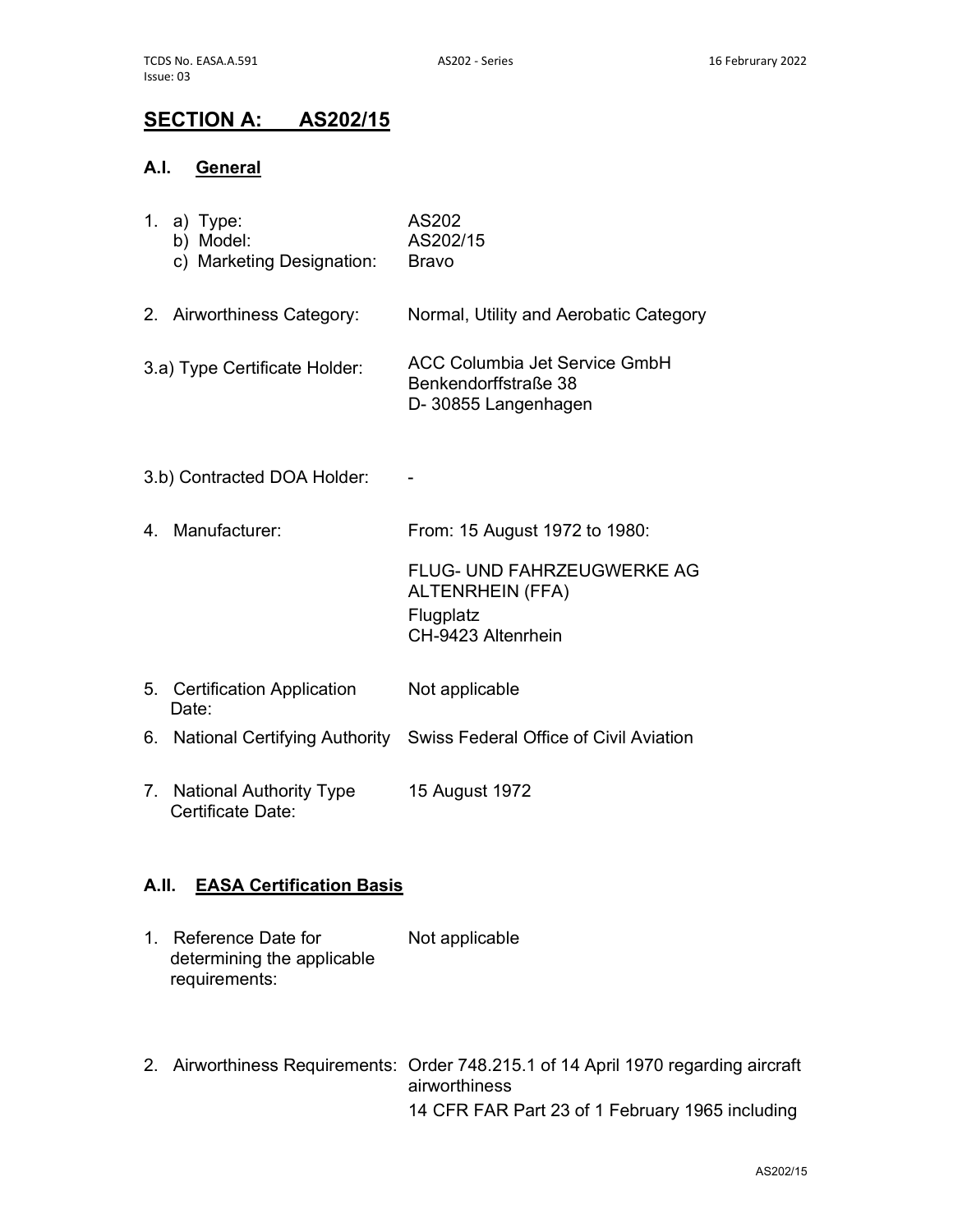#### amendments 23-1 through 23-11, effective 11 August 1971

- 3 Special Conditions: None
- 4. Exemptions: None
- 5. Deviations: None
- 6. Equivalent Safety Findings: None
- 7. Requirements elected to comply: None
- 8. Environmental Standards: ICAO Annex 16
- 9. (Reserved)
- 10. (Reserved)

## A.III. Technical Characteristics and Operational Limitations

|    | 1. Type Design Definition: Doc. No. 202-10.001 |                                                                                                                                                                             |
|----|------------------------------------------------|-----------------------------------------------------------------------------------------------------------------------------------------------------------------------------|
|    | 2. Description:                                | Single-engine, metallic construction, three seater, low-<br>wing aeroplane, conventional tail, fixed tricycle landing<br>gear                                               |
|    | 3. Equipment:                                  | The basic required equipment as prescribed in the<br>applicable airworthiness regulations (see Certification<br>Basis) must be installed in the aircraft for certification. |
|    | 4. Dimensions:                                 | $9,78 \; m$<br>Wing Span<br>Total Length<br>7,50 m<br>Maximum Height 2,81 m<br>Wing Area<br>$13,86 \text{ m}^2$                                                             |
| 5. | Engine:                                        |                                                                                                                                                                             |
|    | 5.1.1 Model:                                   | Lycoming O-320-E2A                                                                                                                                                          |
|    | 5.1.2 Type Certificate:                        | Federal Aviation Administration (FAA) Type Certificate<br>Data Sheet (TCDS) E-274                                                                                           |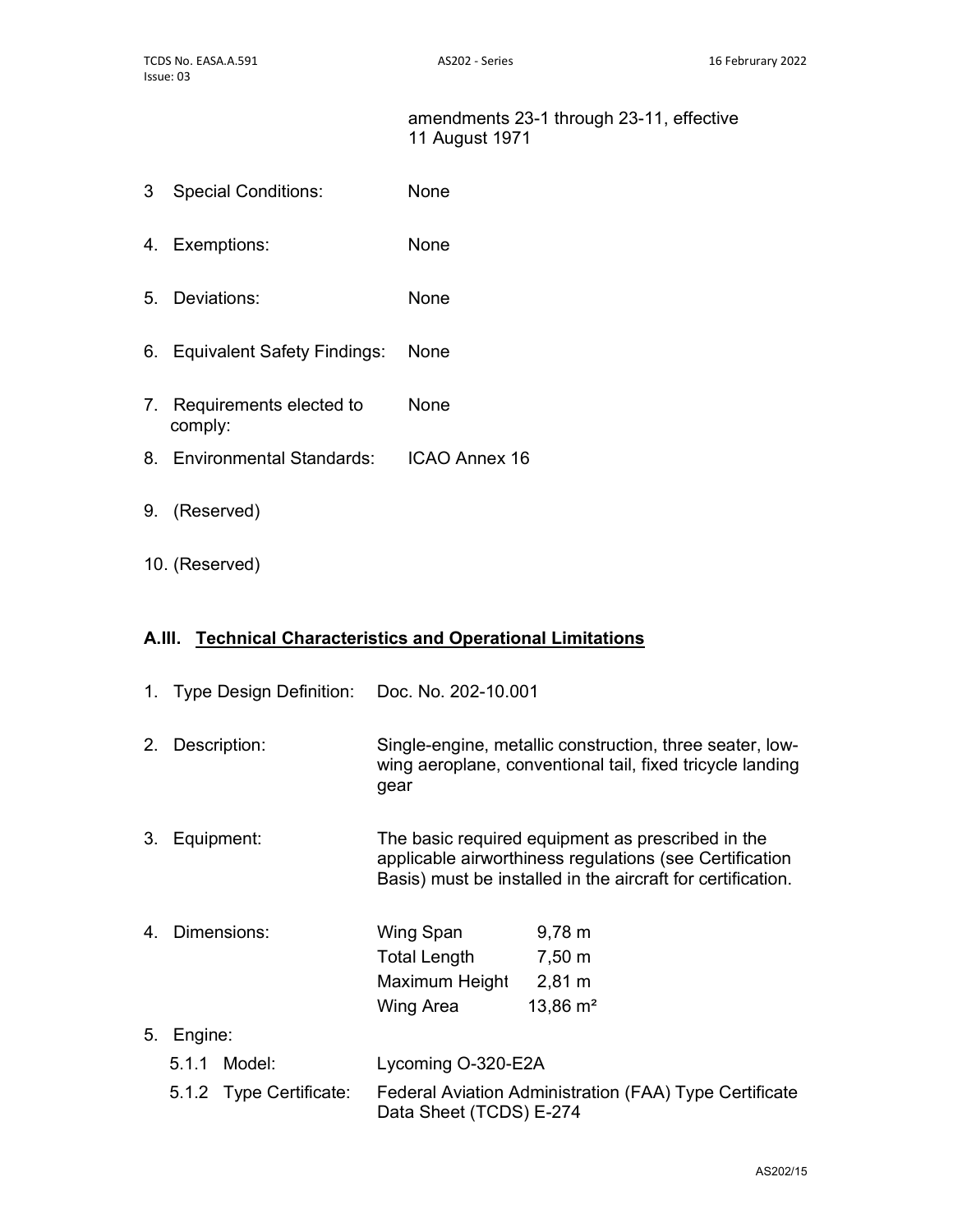## 5.1.3 Limitations: For all operations: 2700 PRM (150 HP)

#### 6. Load factors:

|                      | Normal   | Utility  | Aerobatic |
|----------------------|----------|----------|-----------|
| Flaps up<br>positive | $+3,8,9$ | $+4,4,9$ | $+6,0,9$  |
| Flaps up<br>negative | $-1,9g$  | $-2,2g$  | $-3,0,9$  |
| Flaps down           | $+2,0,9$ | $+2,0,9$ | $+2.0 g$  |

## 7. Propeller:

| 7.1 Model:                       | McCauley 1C172/MGM 7458               |
|----------------------------------|---------------------------------------|
| 7.2 Type Certificate:            | FAA TCDS P-910                        |
| 7.3 Number of blades: 2          |                                       |
| 7.4 Diameter:                    | Not over 74 inch, not under 72.5 inch |
| 7.5 Sense of Rotation: Clockwise |                                       |

8. Fluids:

| 8.1 Fuel:    | 80/87 minimum grade aviation gasoline |
|--------------|---------------------------------------|
| 8.2 Oil:     | MIL-L-60828 normal oils or            |
|              | MIL-L-22851 multi-grade oils          |
| 8.3 Coolant: | Not applicable                        |

# 9. Fluid capacities:

| 9.1 Fuel:                       | Total capacity                                            | 140 litres |
|---------------------------------|-----------------------------------------------------------|------------|
|                                 | Total usable capacity<br>Two 70 litres in wings at (+832) | 130 litres |
| $9.2$ Oil:                      | Max. 7,6 litres at (-590)<br>Min. 4.7 litres              |            |
| 9.3 Coolant system<br>capacity: | Not applicable                                            |            |

- 10. Air Speeds: VNE (Never Exceed speed) 200 mph VNO (Maximum structural cruising speed) 150 mph VA (Manoeuvring speed) 150 mph VFE (Maximum Flap Extended) 110 mph
- 11. Maximum Operating Altitude: 14'000 feet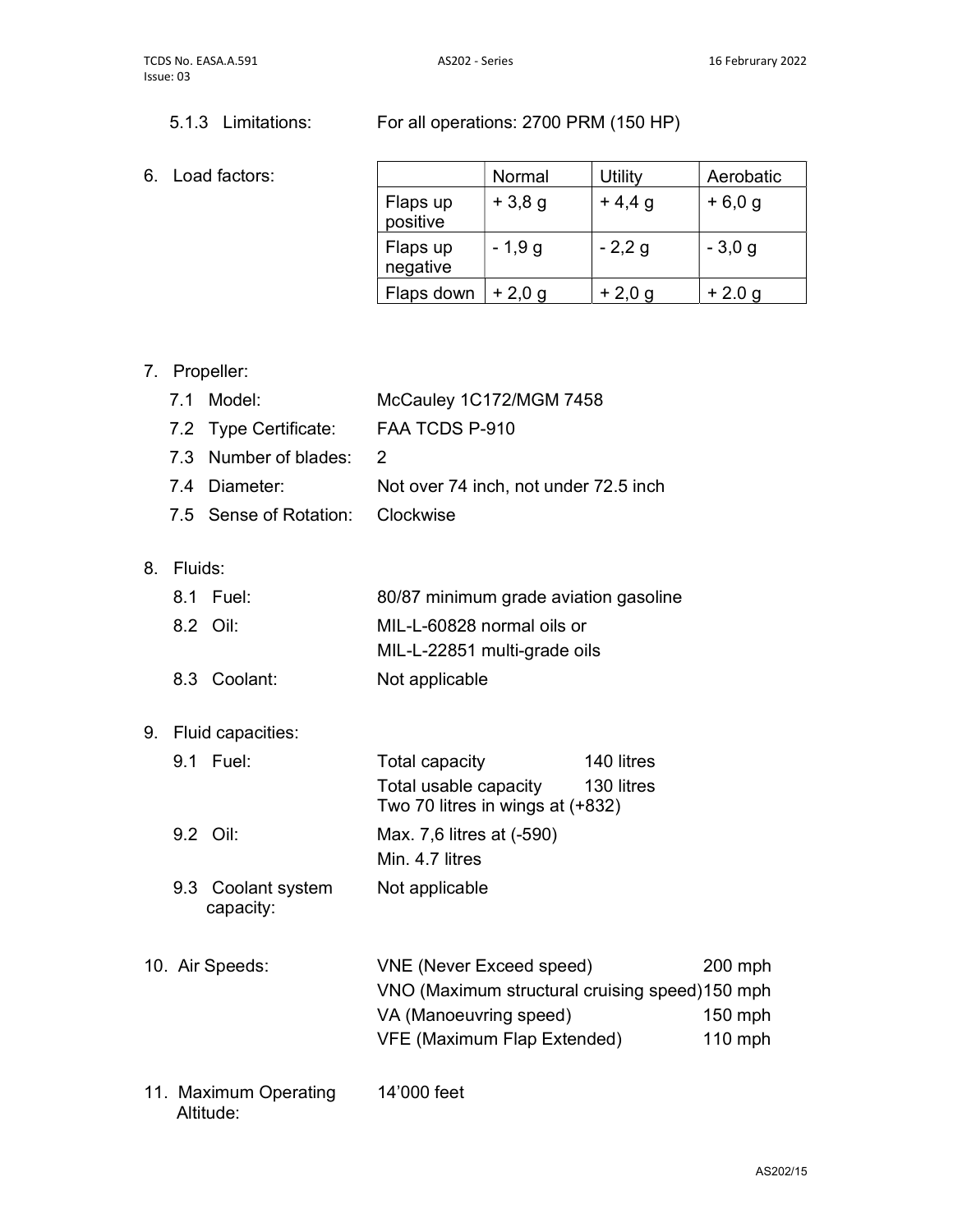|            | 12. All-weather Operations - Flights under Visual Flight Rules<br>Capability: | - Aerobatic Flying                                                                                                                                                                         |                                                                       |                                                                                                                                                       |                                                                                                                                |
|------------|-------------------------------------------------------------------------------|--------------------------------------------------------------------------------------------------------------------------------------------------------------------------------------------|-----------------------------------------------------------------------|-------------------------------------------------------------------------------------------------------------------------------------------------------|--------------------------------------------------------------------------------------------------------------------------------|
| 13. Masses | 13.1 Maximum Take-off<br>Mass (MTOM)                                          | Normal and Utility Category:<br>Aerobatic Category:                                                                                                                                        |                                                                       | 999 kg<br>885 kg                                                                                                                                      |                                                                                                                                |
|            | 13.2 Maximum Landing<br>Mass (MLM)                                            | Normal and Utility Category:<br>Aerobatic Category:                                                                                                                                        |                                                                       | 999 kg<br>885 kg                                                                                                                                      |                                                                                                                                |
| Range:     | 14. Centre of Gravity                                                         | Normal and Utility Category:<br>999 kg (+895) to (+980)<br>885 kg (+810) to (+980)<br>700 kg (+800) to (+980)<br>Aerobatic Category:<br>885 kg (+810) to (+895)<br>700 kg (+800) to (+895) |                                                                       |                                                                                                                                                       |                                                                                                                                |
| 15. Datum: |                                                                               | Front face of firewall                                                                                                                                                                     |                                                                       |                                                                                                                                                       |                                                                                                                                |
|            | 16. Control surface<br>deflections:                                           | Wing flaps<br>Ailerons<br>Elevator<br>Elevator tab<br>Rudder                                                                                                                               | Up<br>Down<br>Up<br>Down<br>Up<br>Down<br>Up<br>Down<br>Left<br>Right | $0^{\circ}$<br>$41^{\circ}$<br>$22^{\circ}$<br>$15^{\circ}$<br>$30^\circ$<br>$20^{\circ}$<br>$22^{\circ}$<br>$26^{\circ}$<br>$28^\circ$<br>$28^\circ$ | $\pm$ 1°<br>± 1°<br>$\pm 1^{\circ}$<br>$\pm 1^{\circ}$<br>± 1°<br>± 1°<br>$\pm 1^{\circ}$<br>± 1°<br>$± 1^{\circ}$<br>$\pm$ 1° |
|            | 17. Levelling Means:                                                          | Upper edge cabin frame, 5,63 inch above fuselage<br>reference line                                                                                                                         |                                                                       |                                                                                                                                                       |                                                                                                                                |
|            | 18. Minimum Flight Crew:                                                      | 1 (Pilot) (+900) to (+1100)                                                                                                                                                                |                                                                       |                                                                                                                                                       |                                                                                                                                |
|            | 19. Maximum Passenger<br><b>Seating Capacity:</b>                             | 2 seats<br>1 (+900) to (+1100)<br>$1(+1840)$                                                                                                                                               |                                                                       |                                                                                                                                                       |                                                                                                                                |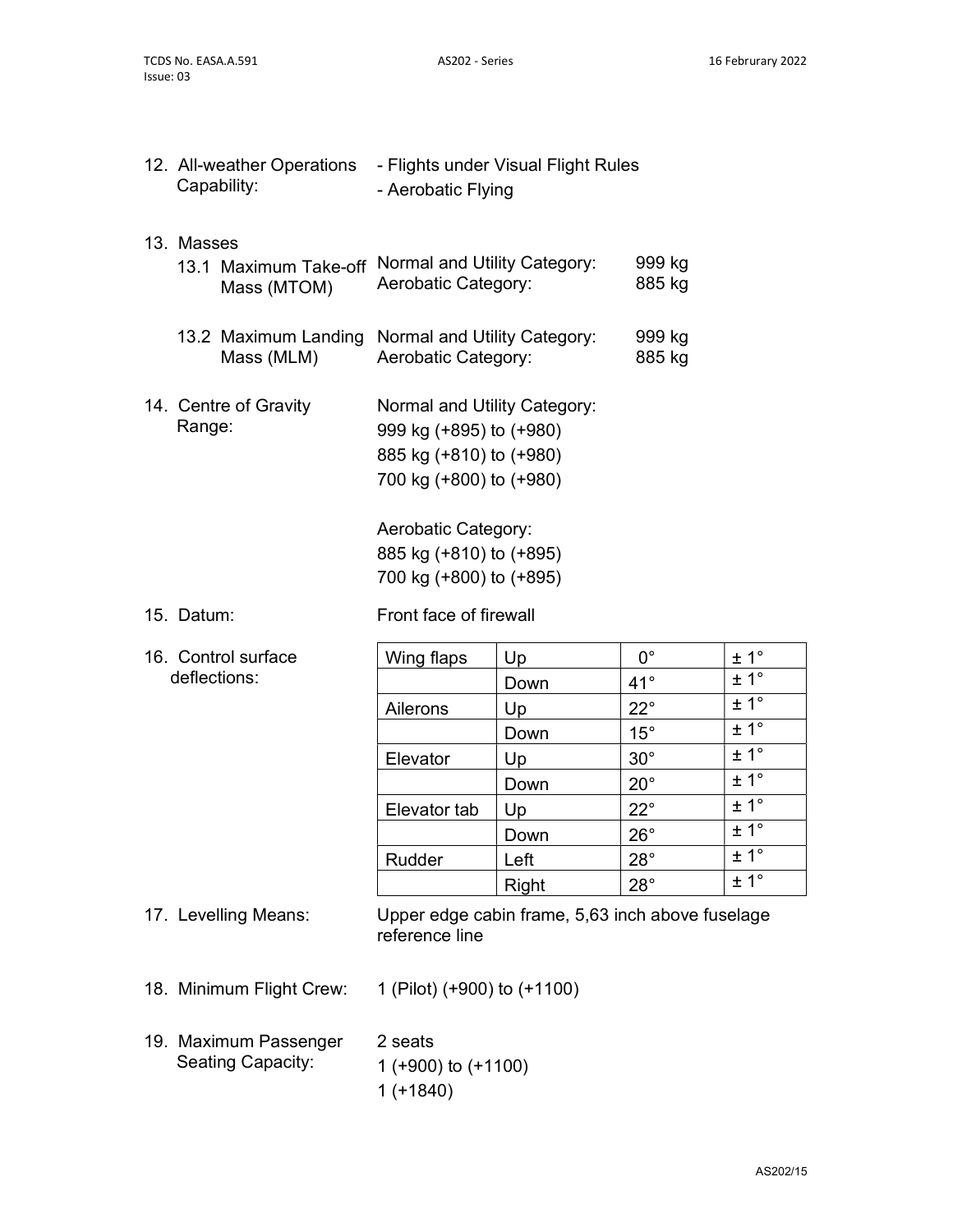| 20. Baggage/Cargo<br>Compartments: | 100 kg at (+1840)<br>Above 50 kg consult AFM for loading instructions |
|------------------------------------|-----------------------------------------------------------------------|
|                                    |                                                                       |

- 21. Wheels and Tyres: Nose Gear SK-1020.19.200 Main Gear L SA-19.010-01 Main Gear R SA-19.010-02
- 22. Serial Numbers Eligible: S/N 001 to S/N 014 S/N 016 to S/N 022 S/N 034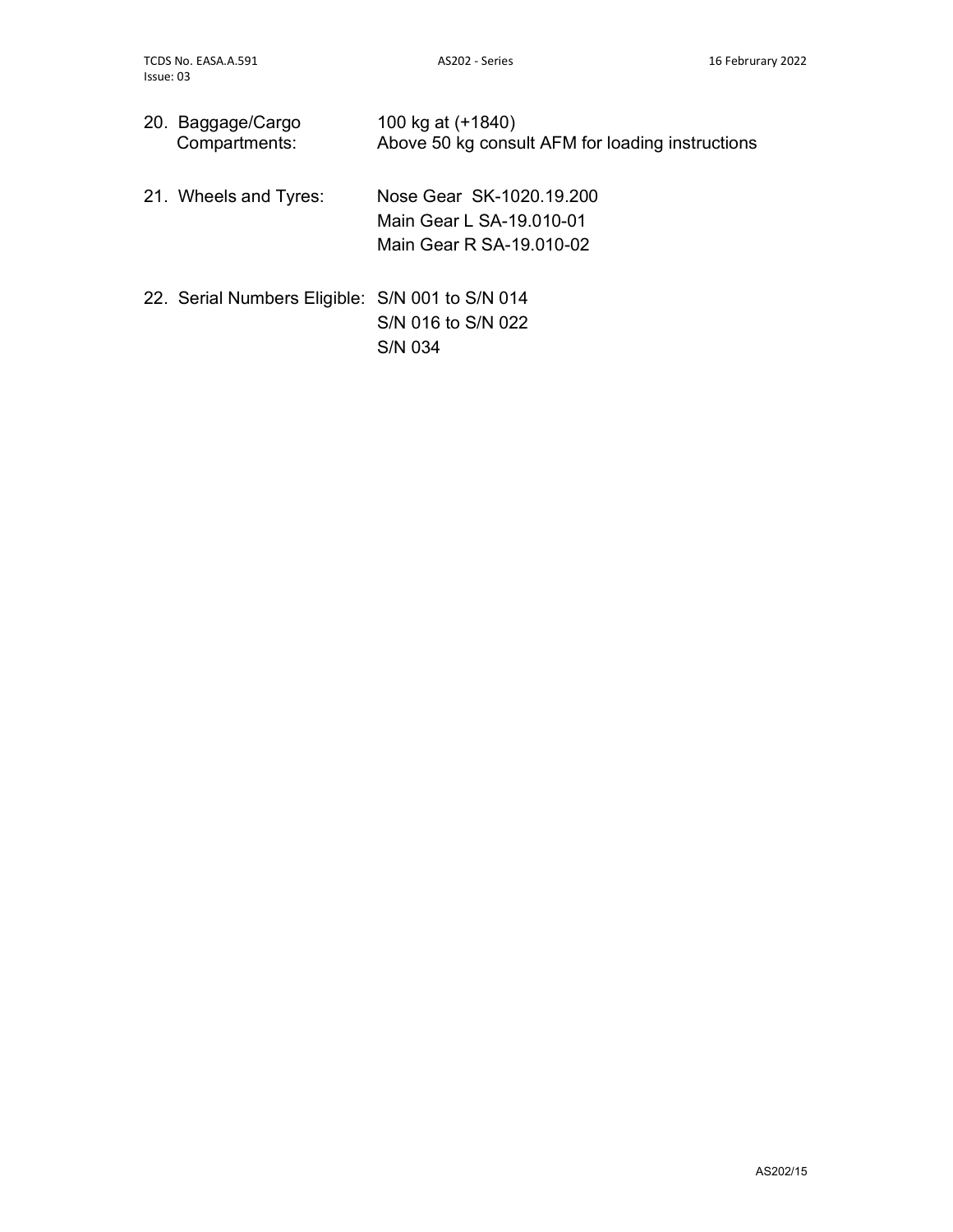## A.IV. Operating and Service Instructions

- 1. Airplane Flight Manual: Airplane Flight Manual AS202/15 BRAVO (FFA Report FV-827) dated December 1971, approved 14 April 1972 for serial numbers 001 and up.
- 2. Technical Manual:

AS202 BRAVO Airplane Maintenance Manual and Illustrated Parts Catalogue according ATA Specification No. 100 for serial numbers 1 to 223.

### A.V. Notes

For notes see Section H, Notes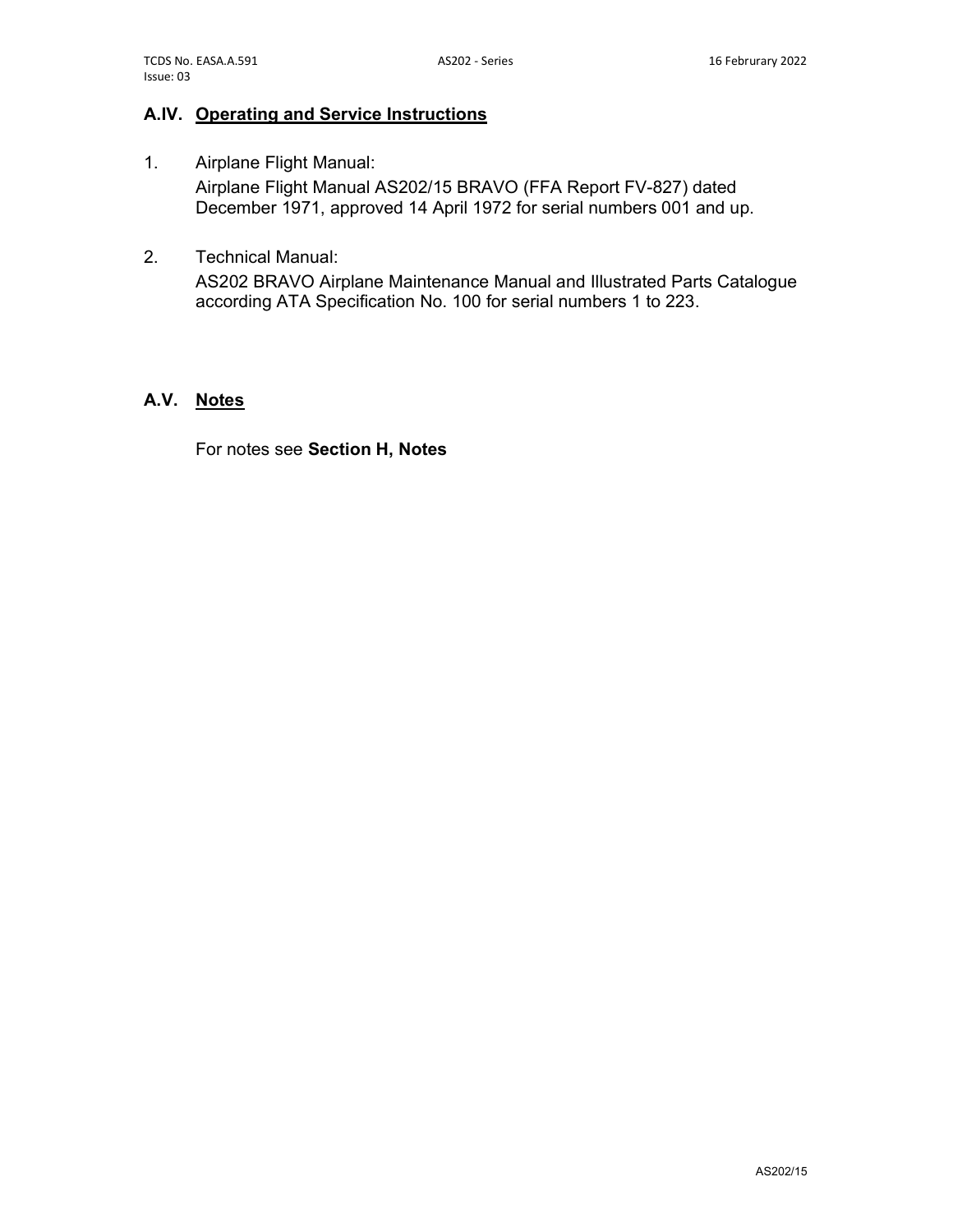# SECTION B: AS202/15-1

## B.I. General

|    | 1. a) $Type:$<br>b) Model:<br>c) Marketing Designation: | AS202<br>AS202/15-1<br><b>Bravo</b>                                                      |
|----|---------------------------------------------------------|------------------------------------------------------------------------------------------|
|    | 2. Airworthiness Category:                              | Normal, Utility and Aerobatic Category                                                   |
|    | 3.a) Type Certificate Holder:                           | <b>ACC Columbia Jet Service GmbH</b><br>Benkendorffstraße 38<br>D- 30855 Langenhagen     |
|    | 3.b) Contracted DOA Holder:                             |                                                                                          |
|    | 4. Manufacturer:                                        | From: 15 September 1978 to 1980                                                          |
|    |                                                         | FLUG- UND FAHRZEUGWERKE AG<br><b>ALTENRHEIN (FFA)</b><br>Flugplatz<br>CH-9423 Altenrhein |
|    | 5. Certification Application<br>Date:                   | Not applicable                                                                           |
| 6. |                                                         | National Certifying Authority Swiss Federal Office of Civil Aviation                     |
| 7. | <b>National Authority Type</b><br>Certificate Date:     | 15 September 1978                                                                        |

## B.II. EASA Certification Basis

- 1. Reference Date for determining the applicable requirements: Not applicable
- 2. Airworthiness Requirements: Order 748.215.1 of 14 April 1970 regarding aircraft airworthiness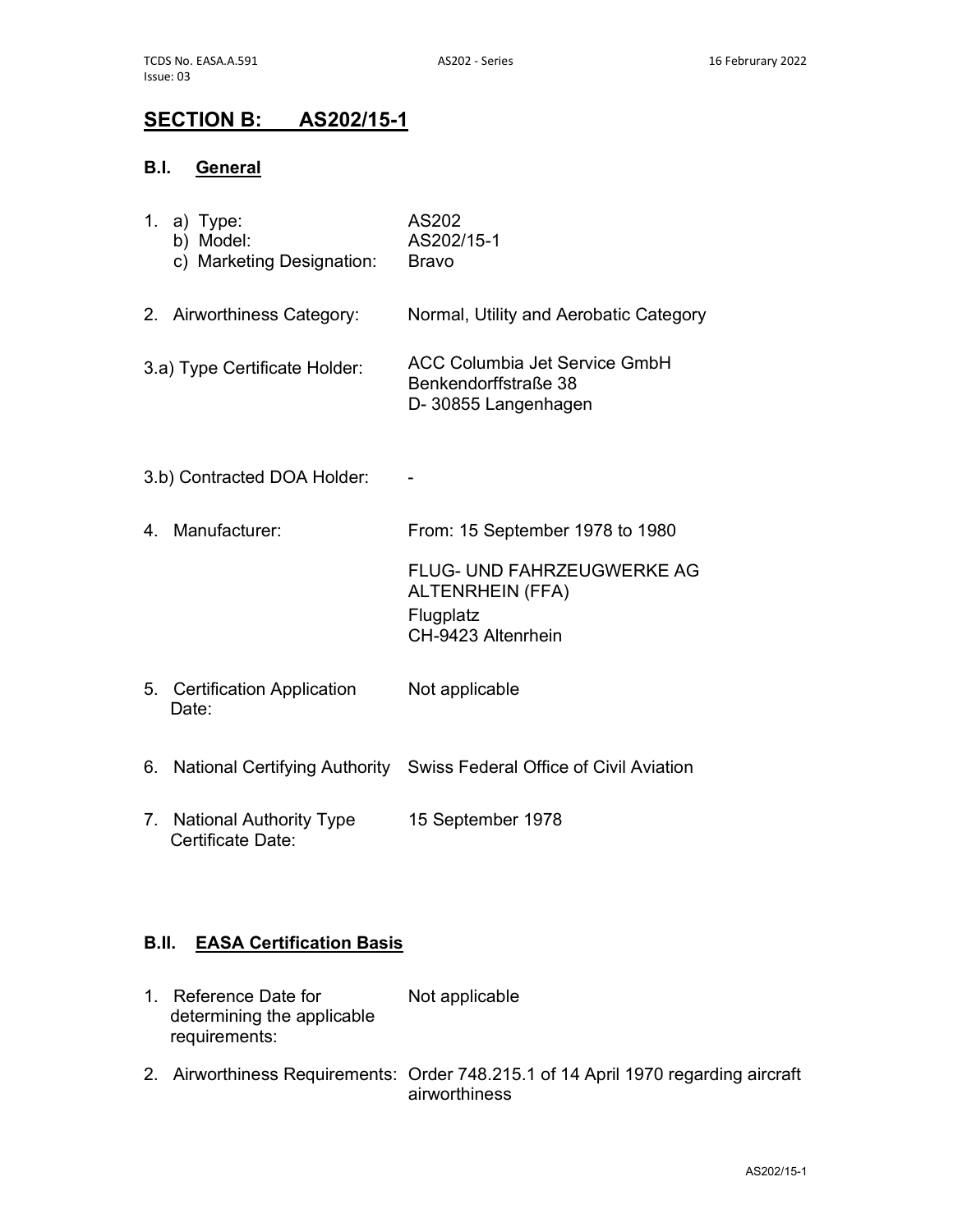14 CFR FAR Part 23 of 1 February 1965 including amendments 23-1 through 23-11, effective 11 August 1971

- 3 Special Conditions: None
- 4. Exemptions: None
- 5. Deviations: None
- 6. Equivalent Safety Findings: None
- 7. Requirements elected to comply: None
- 8. Environmental Standards: ICAO Annex 16
- 9. (Reserved)
- 10. (Reserved)

### B.III. Technical Characteristics and Operational Limitations

- 1. Type Design Definition: Doc. No. 202-10.201
- 2. Description: Single-engine, metallic construction, three seater, lowwing aeroplane, conventional tail, fixed tricycle landing gear
- 3. Equipment: The basic required equipment as prescribed in the applicable airworthiness regulations (see Certification Basis) must be installed in the aircraft for certification.
- 4. Dimensions: Wing Span Total Length Maximum Height 9,78 m 7,50 m 2,81 m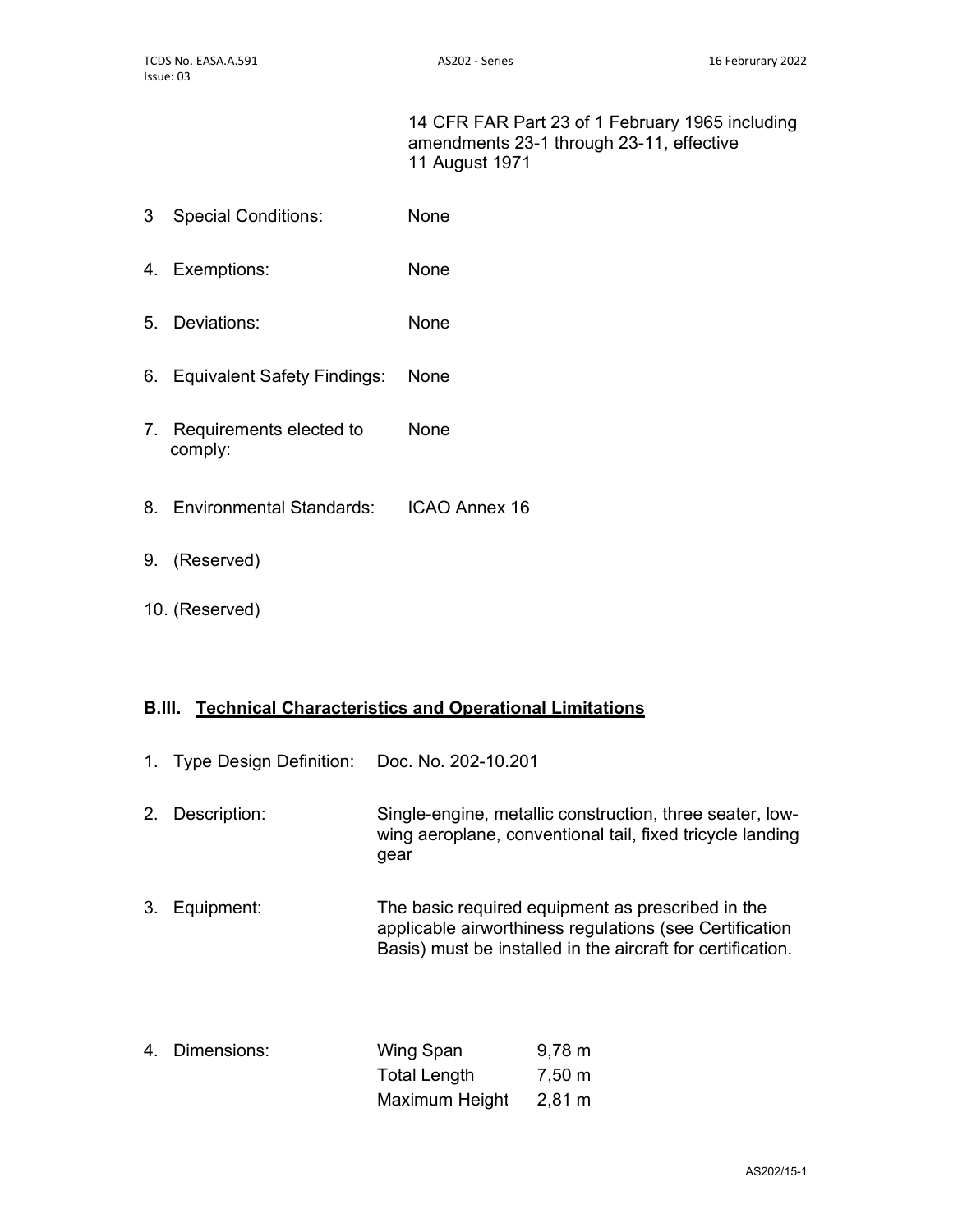Wing Area  $13,86 \text{ m}^2$ 

- 5. Engine:
	- 5.1.1 Model: Lycoming O-320-E2A
	- 5.1.2 Type Certificate: FAA TCDS E-274
	- 5.1.3 Limitations: For all operations: 2700 PRM (150 HP)
- 6. Load factors:

|                      | Normal   | <b>Utility</b> | Aerobatic |
|----------------------|----------|----------------|-----------|
| Flaps up<br>positive | $+3,8,9$ | $+4,4,9$       | $+6,0,9$  |
| Flaps up<br>negative | $-1,9g$  | $-2,2,9$       | $-3,0,9$  |
| Flaps down           | $+2,0,9$ | $+2,0,9$       | $+2.0 g$  |

## 7. Propeller:

| 7.1 Model:                       | McCauley 1C172/MGM 7458               |
|----------------------------------|---------------------------------------|
| 7.2 Type Certificate:            | FAA TCDS P-910                        |
| 7.3 Number of blades: 2          |                                       |
| 7.4 Diameter:                    | Not over 74 inch, not under 72.5 inch |
| 7.5 Sense of Rotation: Clockwise |                                       |
|                                  |                                       |

## 8. Fluids:

|  | 8.1 Fuel:    | 80/87 minimum grade aviation gasoline |
|--|--------------|---------------------------------------|
|  | 8.2 Oil:     | MIL-L-60828 normal oils or            |
|  |              | MIL-L-22851 multi-grade oils          |
|  | 8.3 Coolant: | Not applicable                        |

9. Fluid capacities:

| 9.1 Fuel:                       | <b>Total capacity</b>                                     | 174 litres |
|---------------------------------|-----------------------------------------------------------|------------|
|                                 | Total usable capacity<br>Two 87 litres in wings at (+837) | 160 litres |
| 9.2 Oil:                        | Max. 7,6 litres at (-590)<br>Min. 4,7 litres              |            |
| 9.3 Coolant system<br>capacity: | Not applicable                                            |            |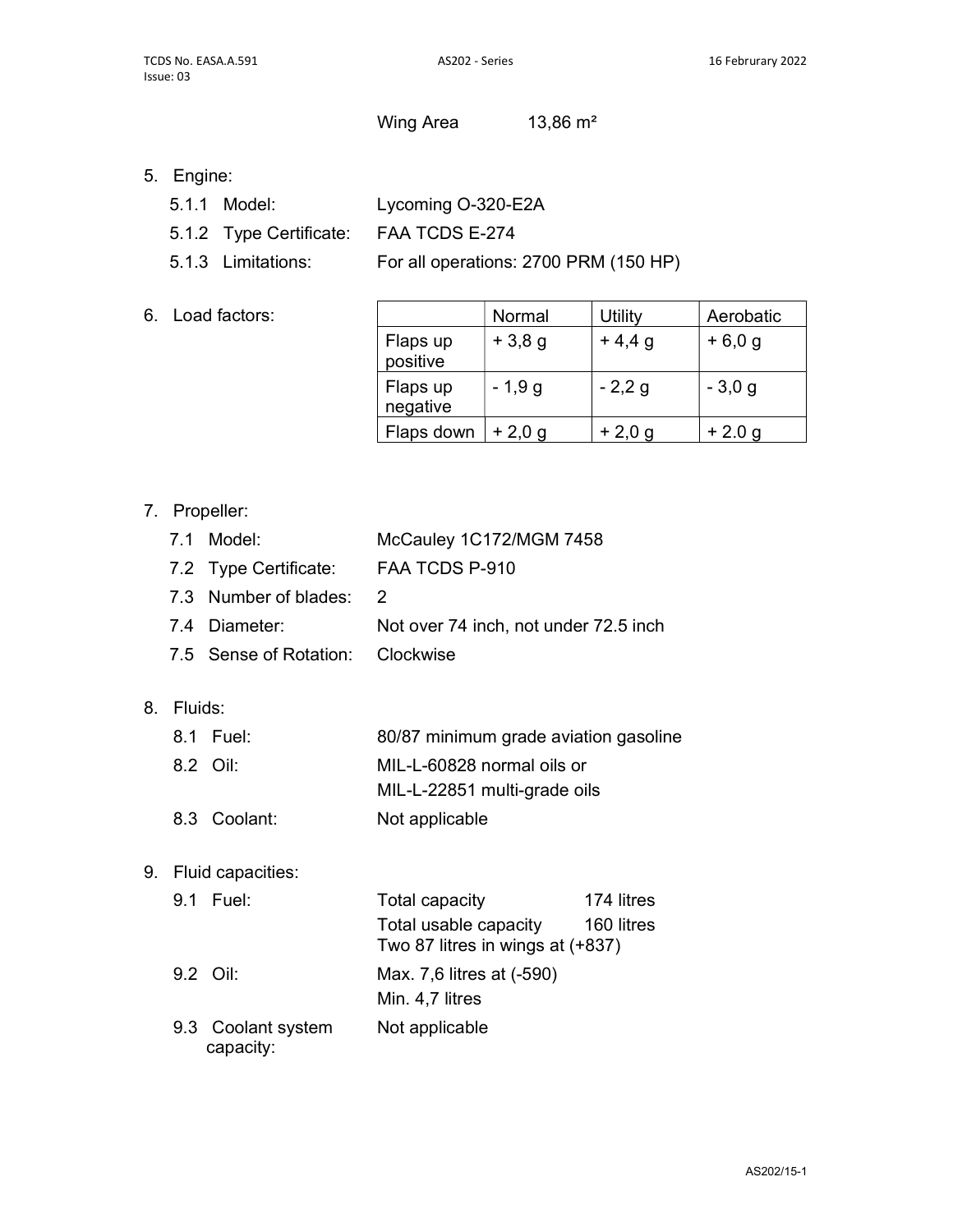|            | 10. Air Speeds:                           | <b>VNE (Never Exceed speed)</b><br>VNO (Maximum structural cruising speed)150 mph<br>VA (Manoeuvring speed)<br><b>VFE (Maximum Flap Extended)</b> |                  | $200$ mph<br>$150$ mph<br>110 mph |
|------------|-------------------------------------------|---------------------------------------------------------------------------------------------------------------------------------------------------|------------------|-----------------------------------|
| Altitude:  | 11. Maximum Operating                     | 14'000 feet                                                                                                                                       |                  |                                   |
|            | 12. All-weather Operations<br>Capability: | - Flights under Visual Flight Rules<br>- Aerobatic Flying                                                                                         |                  |                                   |
| 13. Masses |                                           |                                                                                                                                                   |                  |                                   |
|            | 13.1 Maximum Take-off<br>Mass (MTOM)      | Normal and Utility Category:<br>Aerobatic Category:                                                                                               | 999 kg<br>885 kg |                                   |
|            | 13.2 Maximum Landing<br>Mass (MLM)        | Normal and Utility Category:<br>Aerobatic Category:                                                                                               | 999 kg<br>885 kg |                                   |
| Range:     | 14. Centre of Gravity                     | Normal and Utility Category:<br>999 kg (+895) to (+980)<br>885 kg (+810) to (+980)<br>700 kg (+800) to (+980)                                     |                  |                                   |
|            |                                           | Aerobatic Category:                                                                                                                               |                  |                                   |
|            |                                           | 885 kg (+810) to (+895)                                                                                                                           |                  |                                   |
|            |                                           | 700 kg (+800) to (+895)                                                                                                                           |                  |                                   |
| 15. Datum: |                                           | Front face of firewall                                                                                                                            |                  |                                   |

## 16. Control surface deflections:

| Wing flaps   | Up    | 0°           | ± 1° |
|--------------|-------|--------------|------|
|              | Down  | $40^{\circ}$ | ± 1° |
| Ailerons     | Up    | $22^{\circ}$ | ± 1° |
|              | Down  | $16^{\circ}$ | ± 1° |
| Elevator     | Up    | $30^\circ$   | ± 1° |
|              | Down  | $20^{\circ}$ | ± 1° |
| Elevator tab | Up    | $22^{\circ}$ | ± 1° |
|              | Down  | $26^{\circ}$ | ± 1° |
| Rudder       | Left  | $28^\circ$   | ± 1° |
|              | Right | $28^\circ$   | ± 1° |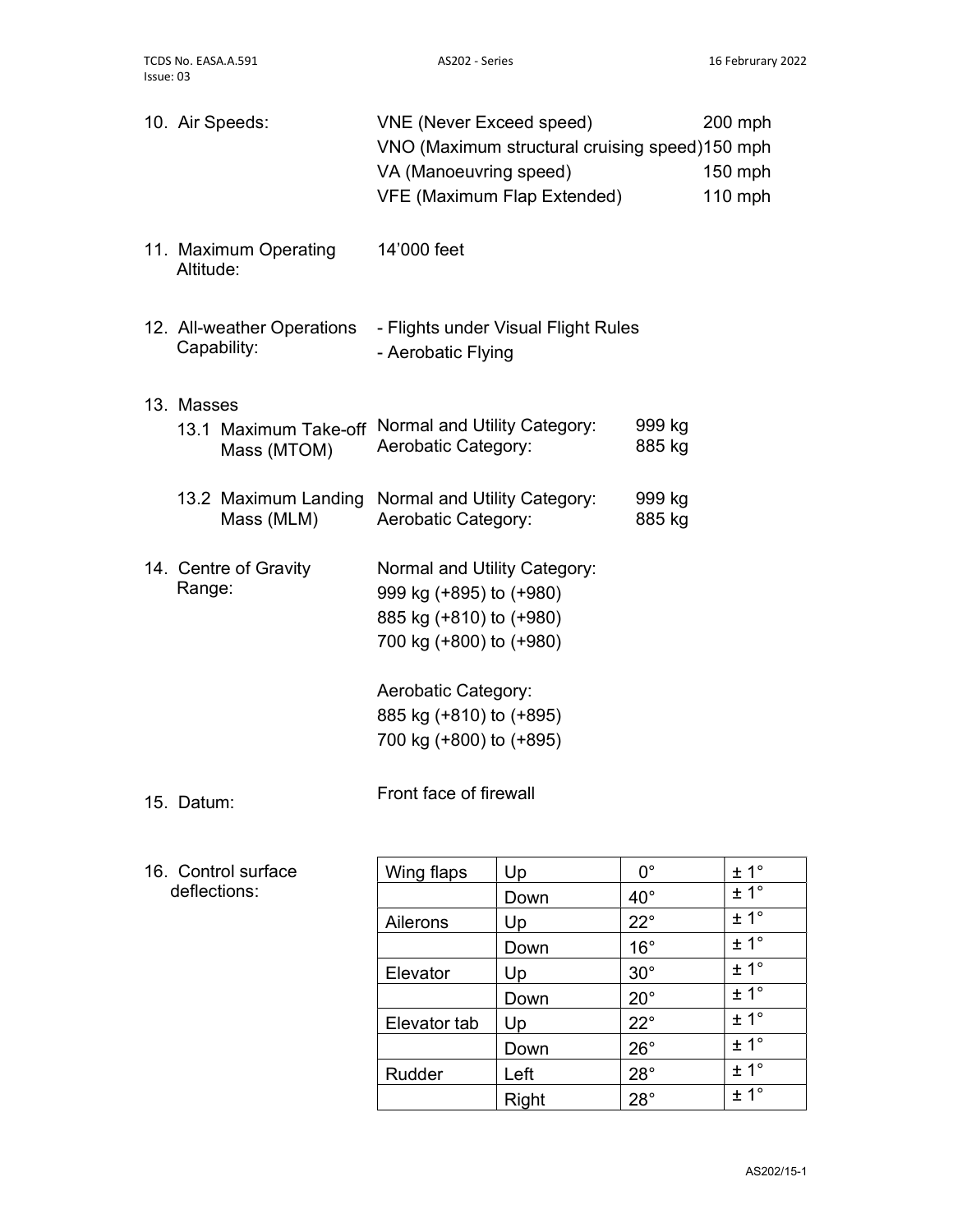| 17. Levelling Means:                              | Upper edge cabin frame, 5,63 inch above fuselage<br>reference line               |
|---------------------------------------------------|----------------------------------------------------------------------------------|
| 18. Minimum Flight Crew:                          | 1 (Pilot) (+900) to (+1100)                                                      |
| 19. Maximum Passenger<br><b>Seating Capacity:</b> | 2 seats<br>1 (+900) to $(+1100)$<br>$1 (+1840)$                                  |
| 20. Baggage/Cargo<br>Compartments:                | 100 kg at (+1840)<br>Above 50 kg consult AFM for loading instructions            |
| 21. Wheels and Tyres:                             | Nose Gear 202-19,200<br>Main Gear L 202-19.633<br>Main Gear R 202-19.634         |
| 22. Serial Numbers Eligible: S/N 107 to S/N 109   | <b>S/N 112</b><br>S/N 123 to S/N 124<br>S/N 126 to S/N 127<br>S/N 129 to S/N 130 |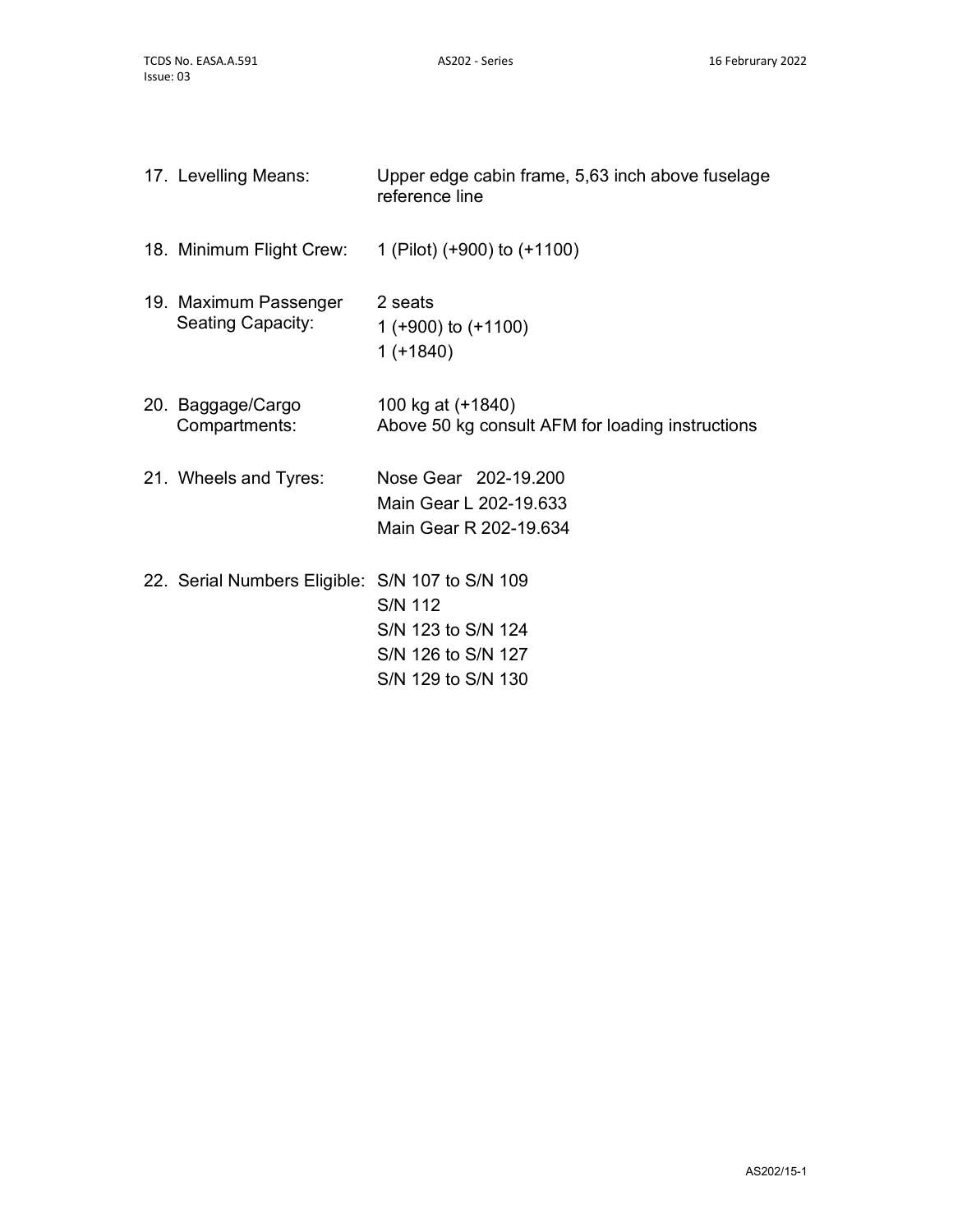## B.IV. Operating and Service Instructions

- 1. Airplane Flight Manual: Airplane Flight Manual AS202/15-1 BRAVO (FFA Report FV-871) dated September 1977, approved 30 January 1978 for serial numbers 107 and up.
- 2. Technical Manual:

AS202 BRAVO Airplane Maintenance Manual and Illustrated Parts Catalogue according ATA Specification No. 100 for serial numbers 1 to 223.

#### B.V. Notes

For notes see Section H, Notes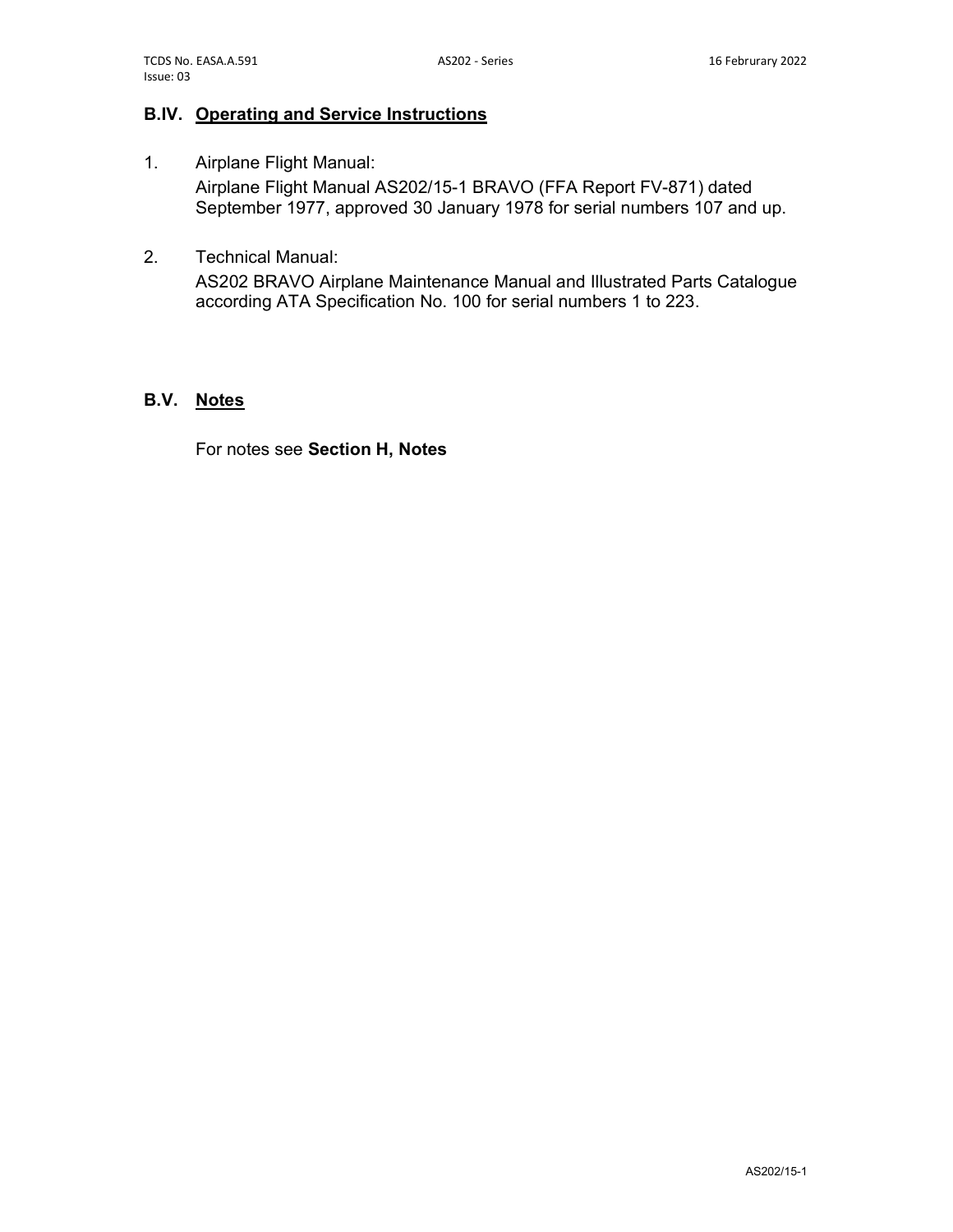# SECTION C: AS202/18A

## C.I. General

|    | 1. a) Type:<br>b) Model:<br>c) Marketing Designation: | AS202<br>AS202/18A<br><b>Bravo</b>                                                              |
|----|-------------------------------------------------------|-------------------------------------------------------------------------------------------------|
|    | 2. Airworthiness Category:                            | Normal, Utility and Aerobatic Category                                                          |
|    | 3.a) Type Certificate Holder:                         | <b>ACC Columbia Jet Service GmbH</b><br>Benkendorffstraße 38<br>D-30855 Langenhagen             |
|    | 3.b) Contracted DOA Holder:                           |                                                                                                 |
|    | 4. Manufacturer:                                      | From: 11 December 1975 to 1980                                                                  |
|    |                                                       | <b>FLUG- UND FAHRZEUGWERKE AG</b><br><b>ALTENRHEIN (FFA)</b><br>Flugplatz<br>CH-9423 Altenrhein |
|    | 5. Certification Application<br>Date:                 | Not applicable                                                                                  |
|    | 6. National Certifying Authority                      | Swiss Federal Office of Civil Aviation                                                          |
| 7. | <b>National Authority Type</b><br>Certificate Date:   | 11 December 1975                                                                                |

## C.II. EASA Certification Basis

| 1. Reference Date for<br>determining the applicable<br>requirements: | Not applicable                                                                                      |
|----------------------------------------------------------------------|-----------------------------------------------------------------------------------------------------|
|                                                                      | 2. Airworthiness Requirements: Order 748.215.1 of 14 April 1970 regarding aircraft<br>airworthiness |
|                                                                      | 14 CFR FAR Part 23 of 1 February 1965 including<br>amendments 23-1 through 23-14, effective         |
|                                                                      | 20 December 1973                                                                                    |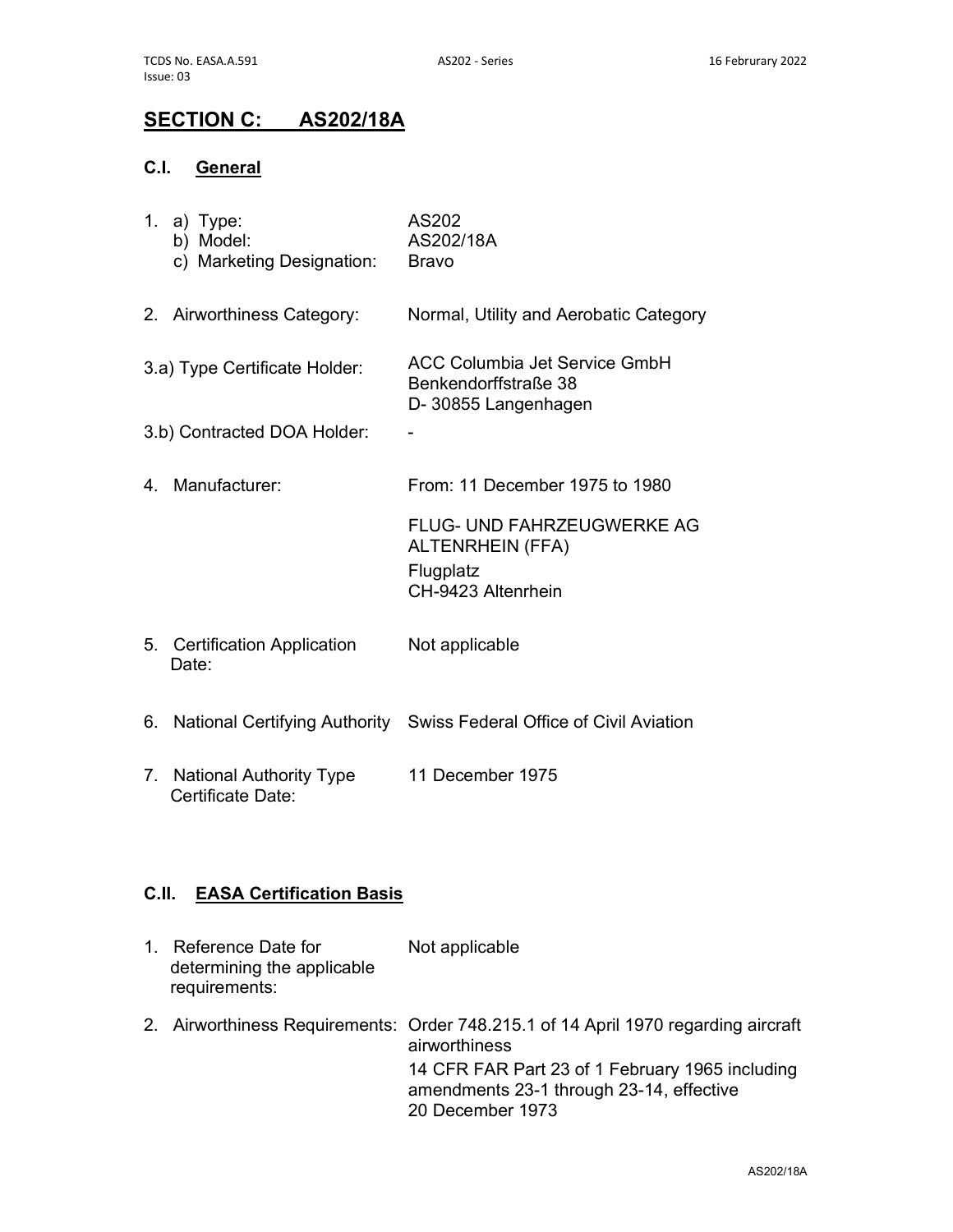- 3 Special Conditions: None
- 4. Exemptions: None
- 5. Deviations: None
- 6. Equivalent Safety Findings: None
- 7. Requirements elected to comply: None
- 8. Environmental Standards: ICAO Annex 16
- 9. (Reserved)
- 10. (Reserved)

### C.III. Technical Characteristics and Operational Limitations

| $1_{\cdot}$ | Type Design Definition: Doc. No. 202-10.601 |                                             |                                                                                                                                                                             |
|-------------|---------------------------------------------|---------------------------------------------|-----------------------------------------------------------------------------------------------------------------------------------------------------------------------------|
| 2.          | Description:                                | gear                                        | Single-engine, metallic construction, three seater, low-<br>wing aeroplane, conventional tail, fixed tricycle landing                                                       |
| 3.          | Equipment:                                  |                                             | The basic required equipment as prescribed in the<br>applicable airworthiness regulations (see Certification<br>Basis) must be installed in the aircraft for certification. |
|             | 4. Dimensions:                              | Wing Span<br>Total Length<br>Maximum Height | $9,78 \; m$<br>$7,50 \; m$<br>$2,81 \; \text{m}$                                                                                                                            |

13,86 m²

Wing Area

5. Engine: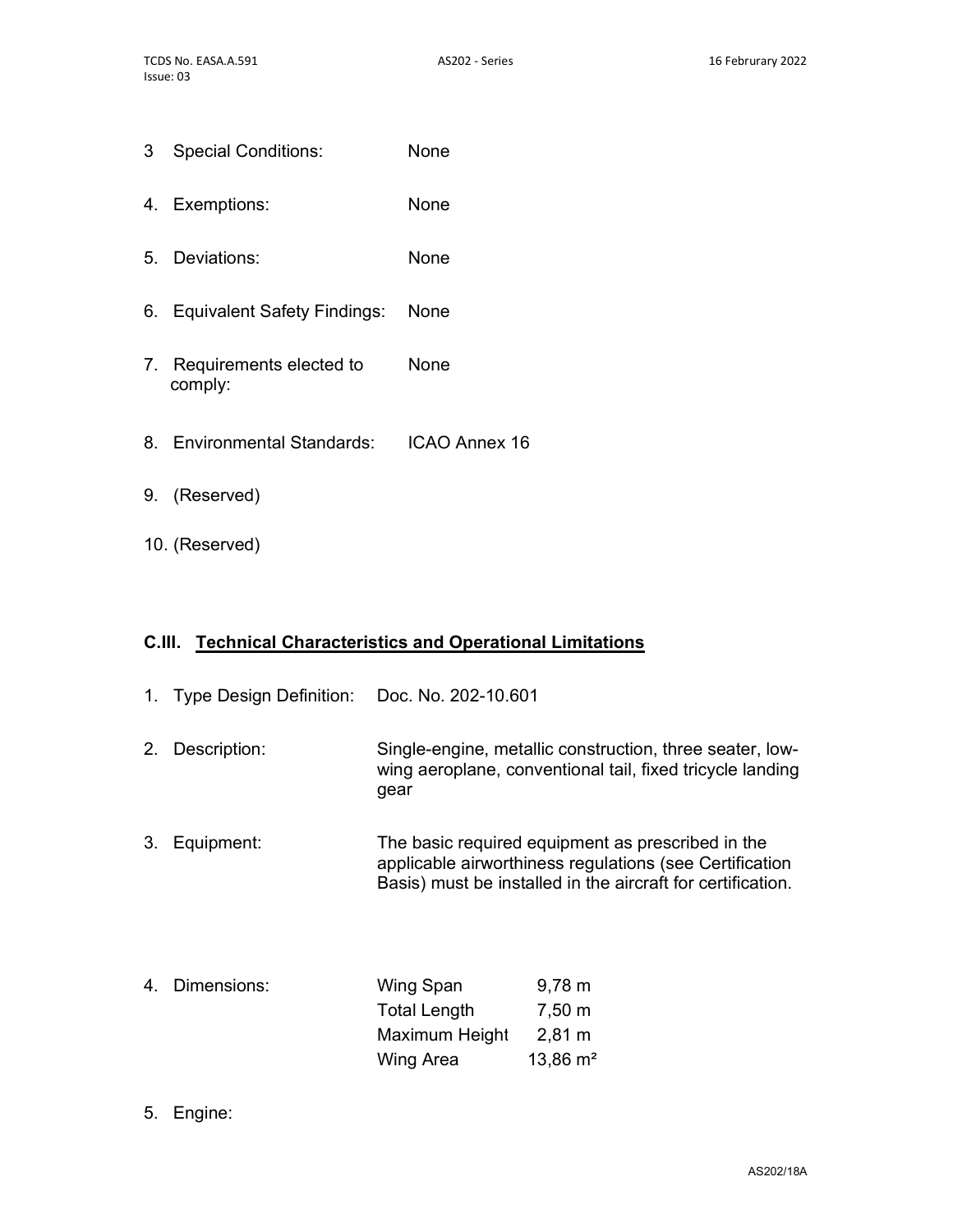- 5.1.1 Model: Lycoming AEIO-360-B1F
- 5.1.2 Type Certificate: FAA TCDS 1E10
- 5.1.3 Limitations: For all operations: 2700 PRM (180 HP)
- 6. Load factors:

|                      | Normal   | Utility  | Aerobatic |
|----------------------|----------|----------|-----------|
| Flaps up<br>positive | $+3,8,9$ | $+4,4,9$ | $+6,0,9$  |
| Flaps up<br>negative | $-1,9g$  | $-2,2g$  | $-3,0,9$  |
| Flaps down           | $+2,0,9$ | $+2,0,9$ | $+2.0 g$  |

7. Propeller:

|    | 7.1     | Model:                          | Hartzell HC-C2YK-1BF                                                                                           |           |
|----|---------|---------------------------------|----------------------------------------------------------------------------------------------------------------|-----------|
|    |         | 7.2 Type Certificate:           | FAA TCDS P-920 / EASA TCDS EASA.IM.P.130                                                                       |           |
|    |         | 7.3 Number of blades:           | 2                                                                                                              |           |
|    |         | 7.4 Diameter:                   | Not over 74 inch, not under 72 inch                                                                            |           |
|    |         | 7.5 Sense of Rotation:          | Clockwise                                                                                                      |           |
| 8. | Fluids: |                                 |                                                                                                                |           |
|    |         | 8.1 Fuel:                       | 91/96 minimum grade aviation gasoline                                                                          |           |
|    |         | 8.2 Oil:                        | MIL-L-60828 normal oils or<br>MIL-L-22851 multi-grade oils                                                     |           |
|    |         | 8.3 Coolant:                    | Not applicable                                                                                                 |           |
| 9. |         | Fluid capacities:               |                                                                                                                |           |
|    |         | 9.1 Fuel:                       | <b>Total capacity</b><br>140 litres<br>Total usable capacity<br>130 litres<br>Two 70 litres in wings at (+832) |           |
|    |         | 9.2 Oil:                        | Max. 7,6 litres at (-590)<br>Min. 4,7 litres                                                                   |           |
|    |         | 9.3 Coolant system<br>capacity: | Not applicable                                                                                                 |           |
|    |         | 10. Air Speeds:                 | <b>VNE (Never Exceed speed)</b>                                                                                | 200 mph   |
|    |         |                                 | VNO (Maximum structural cruising speed)150 mph                                                                 |           |
|    |         |                                 | VA (Manoeuvring speed)                                                                                         | 150 mph   |
|    |         |                                 | <b>VFE (Maximum Flap Extended)</b>                                                                             | $110$ mph |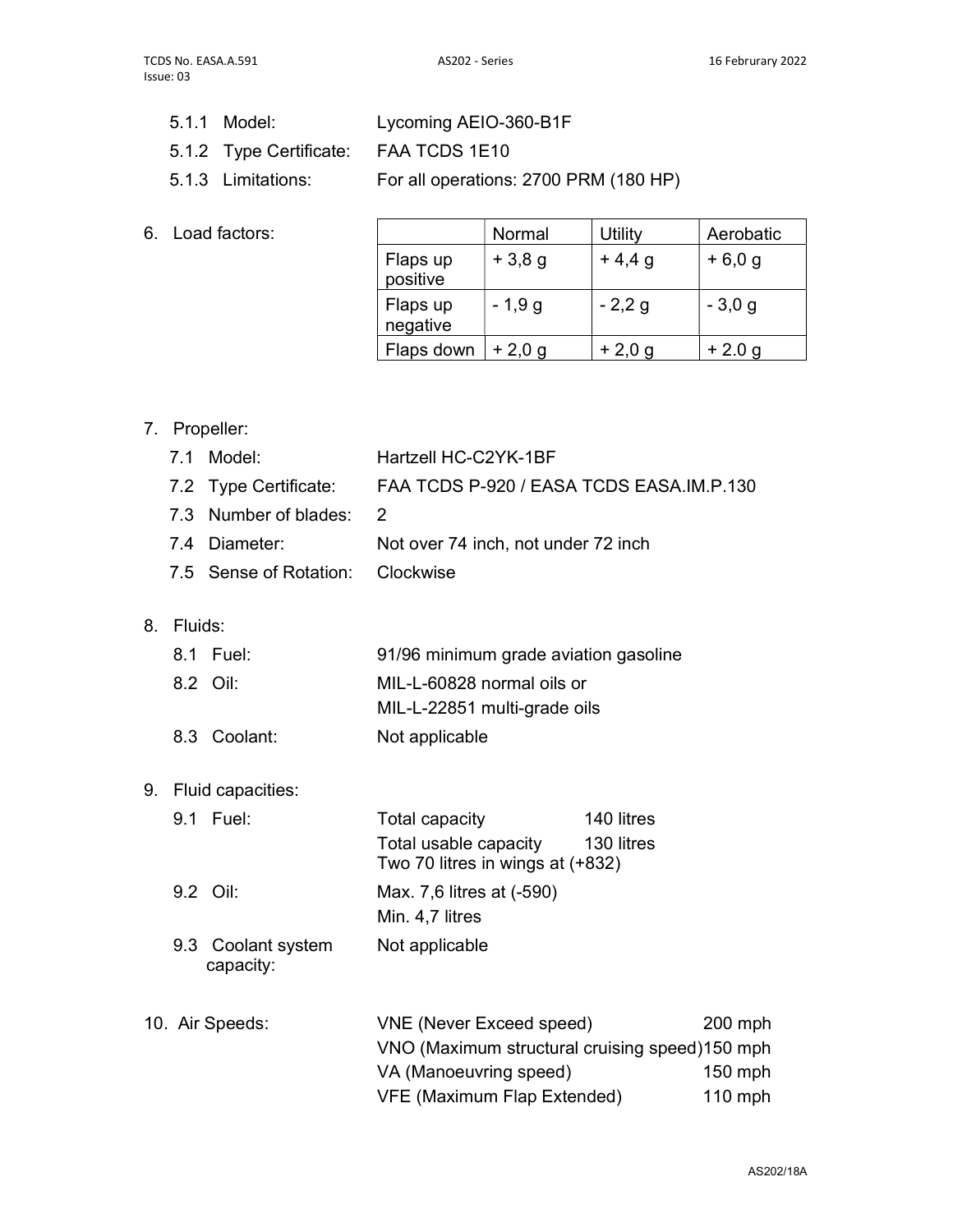| Altitude:  | 11. Maximum Operating                     | 18'000 feet                                                                                                    |                   |
|------------|-------------------------------------------|----------------------------------------------------------------------------------------------------------------|-------------------|
|            | 12. All-weather Operations<br>Capability: | - Flights under Visual Flight Rules<br>- Aerobatic Flying                                                      |                   |
| 13. Masses |                                           |                                                                                                                |                   |
|            | 13.1 Maximum Take-<br>off Mass (MTOM)     | Normal and Utility Category:<br>Aerobatic Category:                                                            | 1050 kg<br>950 kg |
|            | 13.2 Maximum Landing<br>Mass (MLM)        | Normal and Utility Category:<br>Aerobatic Category:                                                            | 1050 kg<br>950 kg |
| Range:     | 14. Centre of Gravity                     | Normal and Utility Category:<br>1050 kg (+852) to (+936)<br>950 kg (+768) to (+936)<br>700 kg (+740) to (+936) |                   |
|            |                                           | Aerobatic Category:<br>950 kg (+768) to (+852)<br>700 kg (+740) to (+852)                                      |                   |

15. Datum: Front face of firewall

16. Control surface deflections:

| Wing flaps   | Up           | $0^{\circ}$  | ± 1 <sup>°</sup> |
|--------------|--------------|--------------|------------------|
|              | Down         | $41^{\circ}$ | ± 1°             |
| Ailerons     | Up           | $22^{\circ}$ | ± 1 <sup>°</sup> |
|              | Down         | $15^\circ$   | ± 1°             |
| Elevator     | Up           | $30^\circ$   | ± 1 <sup>°</sup> |
|              | Down         | $30^\circ$   | ± 1°             |
|              |              | $22^{\circ}$ | ± 1°             |
| Elevator tab | Up           |              |                  |
|              | Down         | $26^{\circ}$ | ± 1 <sup>°</sup> |
| Rudder       | Left         | $28^\circ$   | ± 1°             |
|              | <b>Right</b> | $28^\circ$   | ± 1 <sup>°</sup> |
| Rudder tab   |              |              | ± 2°             |
|              |              |              |                  |

17. Levelling Means: Upper face of top fuselage longerons along the sliding canopy rails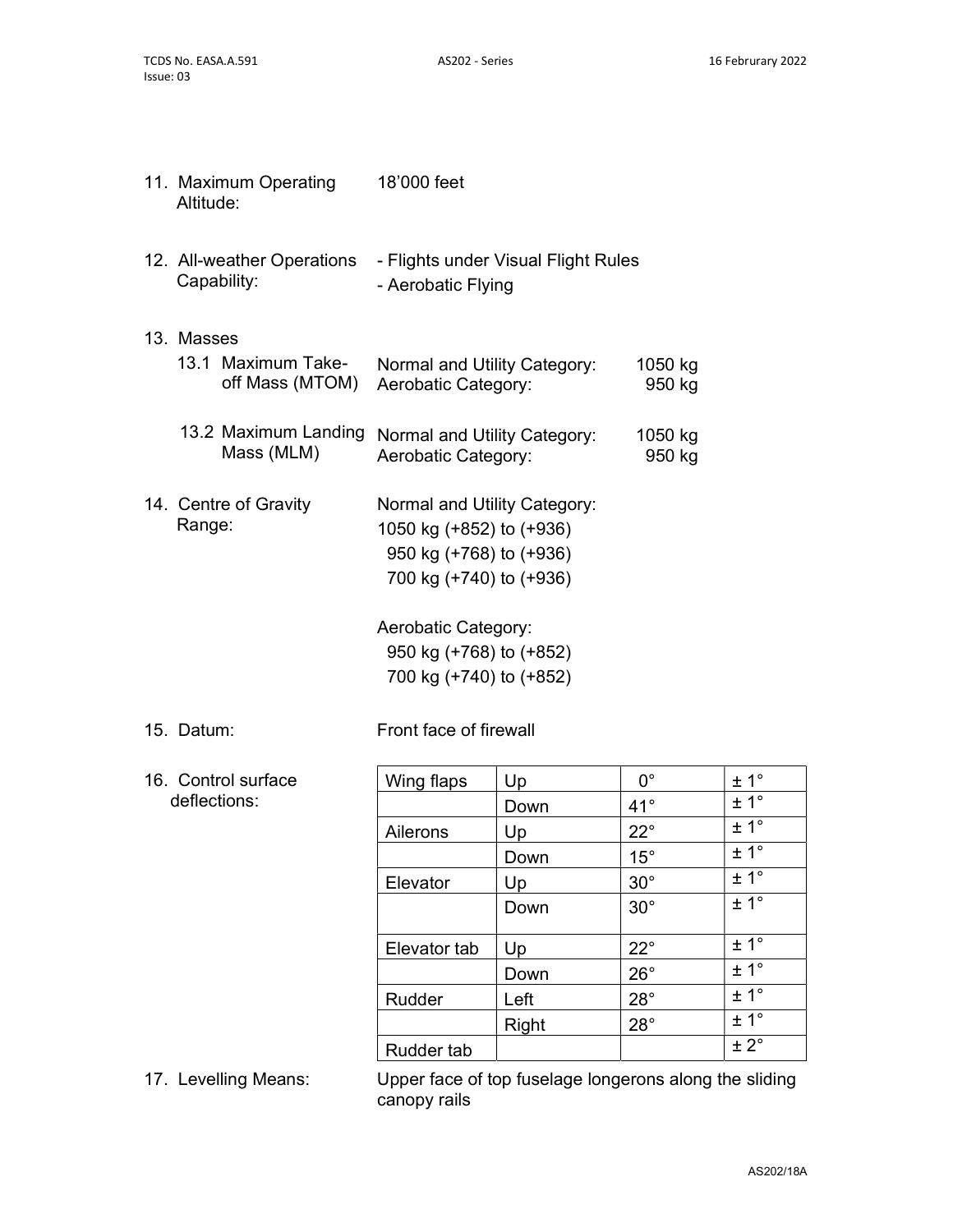| 18. Minimum Flight Crew:                          | 1 (Pilot) (+900) to (+1100)                                              |
|---------------------------------------------------|--------------------------------------------------------------------------|
| 19. Maximum Passenger<br><b>Seating Capacity:</b> | 2 seats<br>1 ( $+900$ ) to ( $+1100$ )<br>$1 (+1840)$                    |
| 20. Baggage/Cargo<br>Compartments:                | 100 kg at (+1840)<br>Above 50 kg consult AFM for loading instructions    |
| 21. Wheels and Tyres:                             | Nose Gear 202-19.200<br>Main Gear L 202-19.633<br>Main Gear R 202-19.634 |
| 22. Serial Numbers Eligible: S/N 023 to S/N 026   |                                                                          |

S/N 029 to S/N 030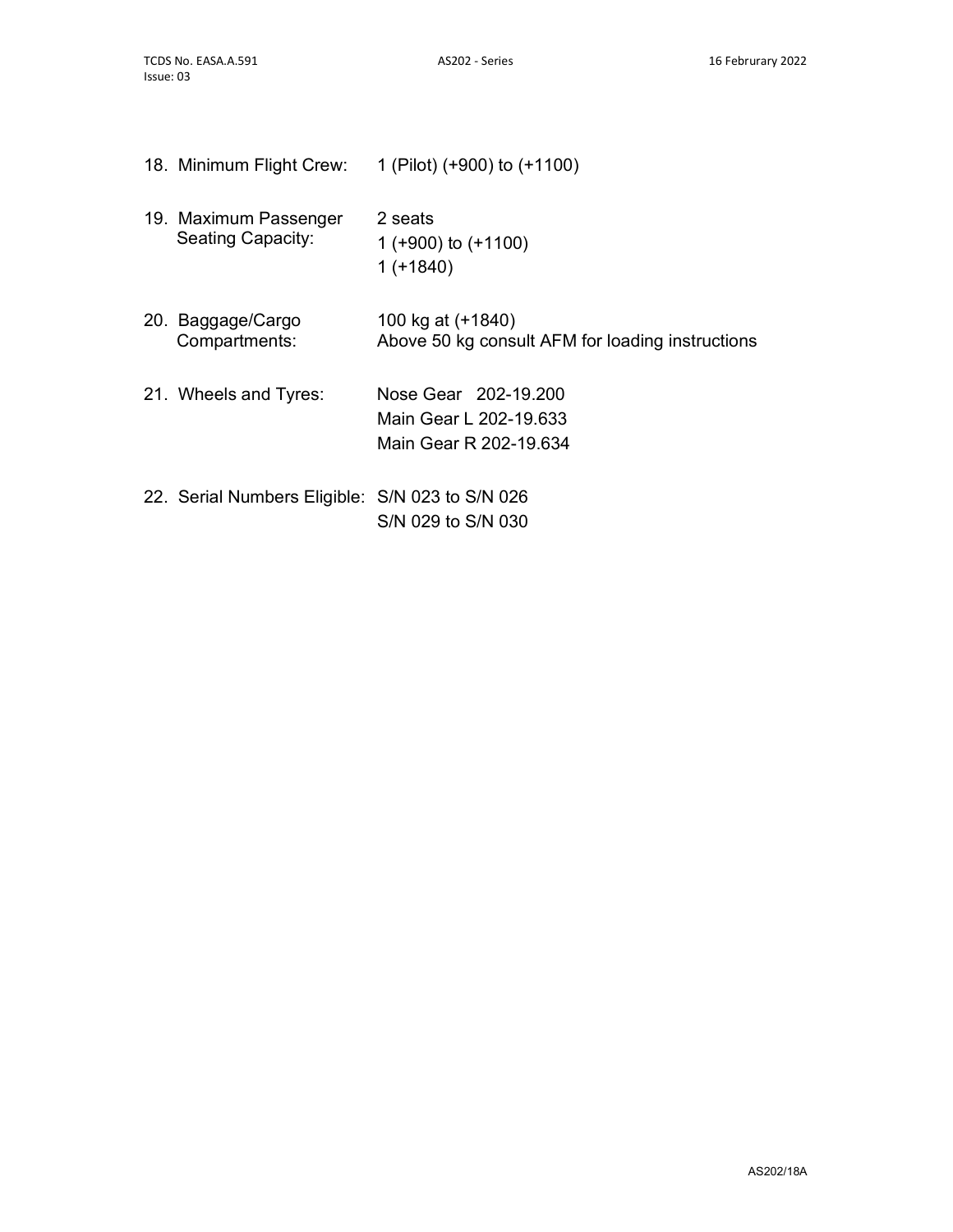#### C.IV. Operating and Service Instructions

- 1. Airplane Flight Manual: Airplane Flight Manual AS202/18A BRAVO (FFA Report FV-865) dated December 1975, approved 11 December 1975 for serial numbers 026 and up.
- 2. Technical Manual:

AS202 BRAVO Airplane Maintenance Manual and Illustrated Parts Catalogue according ATA Specification No. 100 for serial numbers 1 to 223.

#### C.V. Notes

For notes see Section H, Notes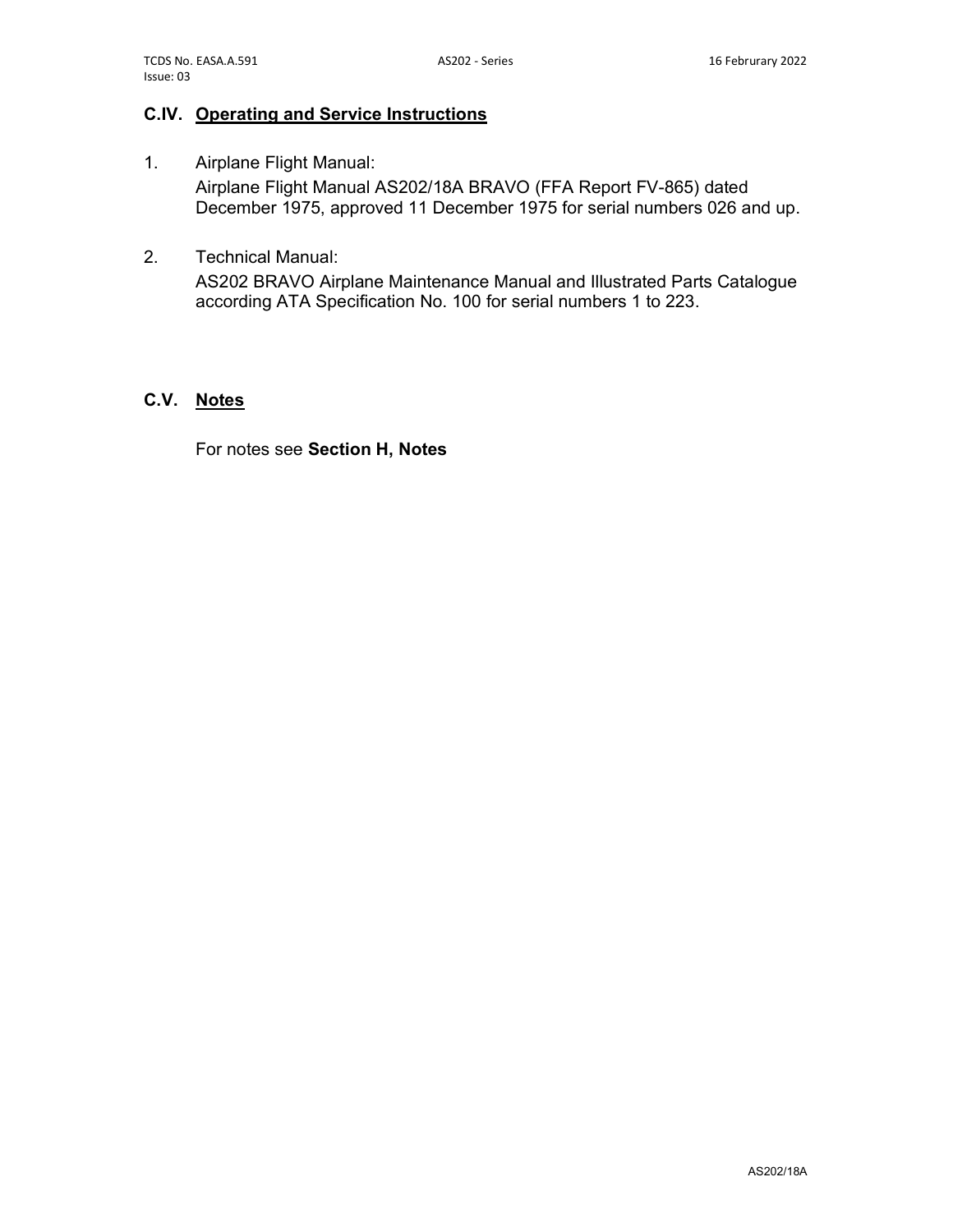# SECTION D: AS202/18A1

## D.I. General

|       | 1. a) Type:<br>b) Model:<br>c) Marketing Designation:                | AS202<br>AS202/18A1<br><b>Bravo</b>                                                              |
|-------|----------------------------------------------------------------------|--------------------------------------------------------------------------------------------------|
|       | 2. Airworthiness Category:                                           | Normal, Utility and Aerobatic Category                                                           |
|       | 3.a) Type Certificate Holder:                                        | ACC Columbia Jet Service GmbH<br>Benkendorffstraße 38<br>D-30855 Langenhagen                     |
|       | 3.b) Contracted DOA Holder:                                          |                                                                                                  |
|       | 4. Manufacturer:                                                     | From: 10 January 1978 to 1980                                                                    |
|       |                                                                      | FLUG- UND FAHRZEUGWERKE AG<br><b>ALTENRHEIN (FFA)</b><br>Flugplatz<br>CH-9423 Altenrhein         |
|       | 5. Certification Application<br>Date:                                | Not applicable                                                                                   |
|       |                                                                      | 6. National Certifying Authority Swiss Federal Office of Civil Aviation                          |
|       | 7. National Authority Type<br>Certificate Date:                      | 10 January 1978                                                                                  |
| D.II. | <b>EASA Certification Basis</b>                                      |                                                                                                  |
|       | 1. Reference Date for<br>determining the applicable<br>requirements: | Not applicable                                                                                   |
| 2.    |                                                                      | Airworthiness Requirements: Order 748.215.1 of 14 April 1970 regarding aircraft<br>airworthiness |

14 CFR FAR Part 23 of 1 February 1965 including

amendments 23-1 through 23-14, effective

AS202/18A1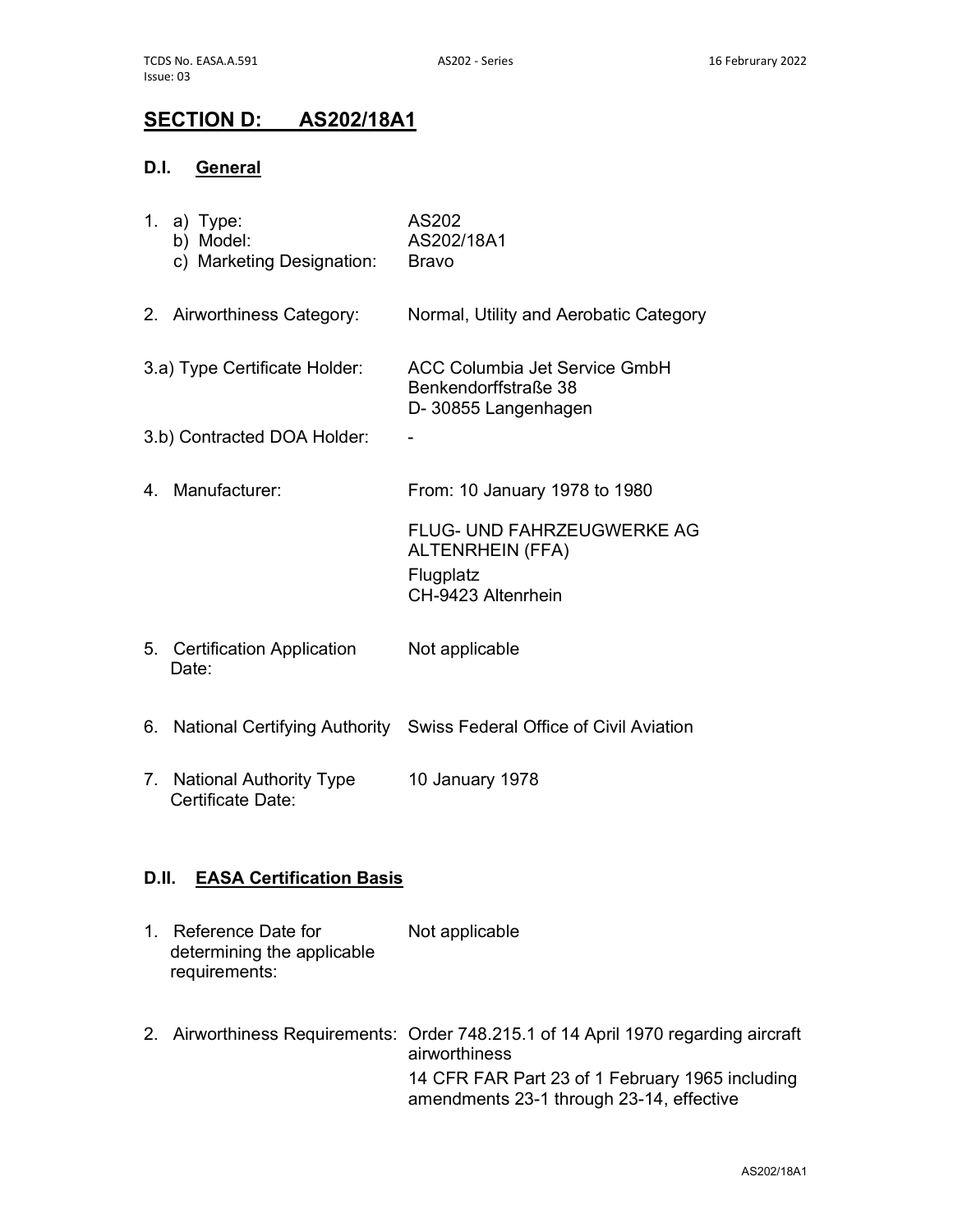#### 20 December 1973

- 3 Special Conditions: None
- 4. Exemptions: None
- 5. Deviations: None
- 6. Equivalent Safety Findings: None
- 7. Requirements elected to comply: None
- 8. Environmental Standards: ICAO Annex 16
- 9. (Reserved)
- 10. (Reserved)

#### D.III. Technical Characteristics and Operational Limitations

- 1. Type Design Definition: Doc. No. 202-10.701
- 2. Description: Single-engine, metallic construction, three seater, lowwing aeroplane, conventional tail, fixed tricycle landing gear
- 3. Equipment: The basic required equipment as prescribed in the applicable airworthiness regulations (see Certification Basis) must be installed in the aircraft for certification.
- 4. Dimensions: Wing Span Total Length Maximum Height Wing Area 9,78 m 7,50 m 2,81 m 13,86 m²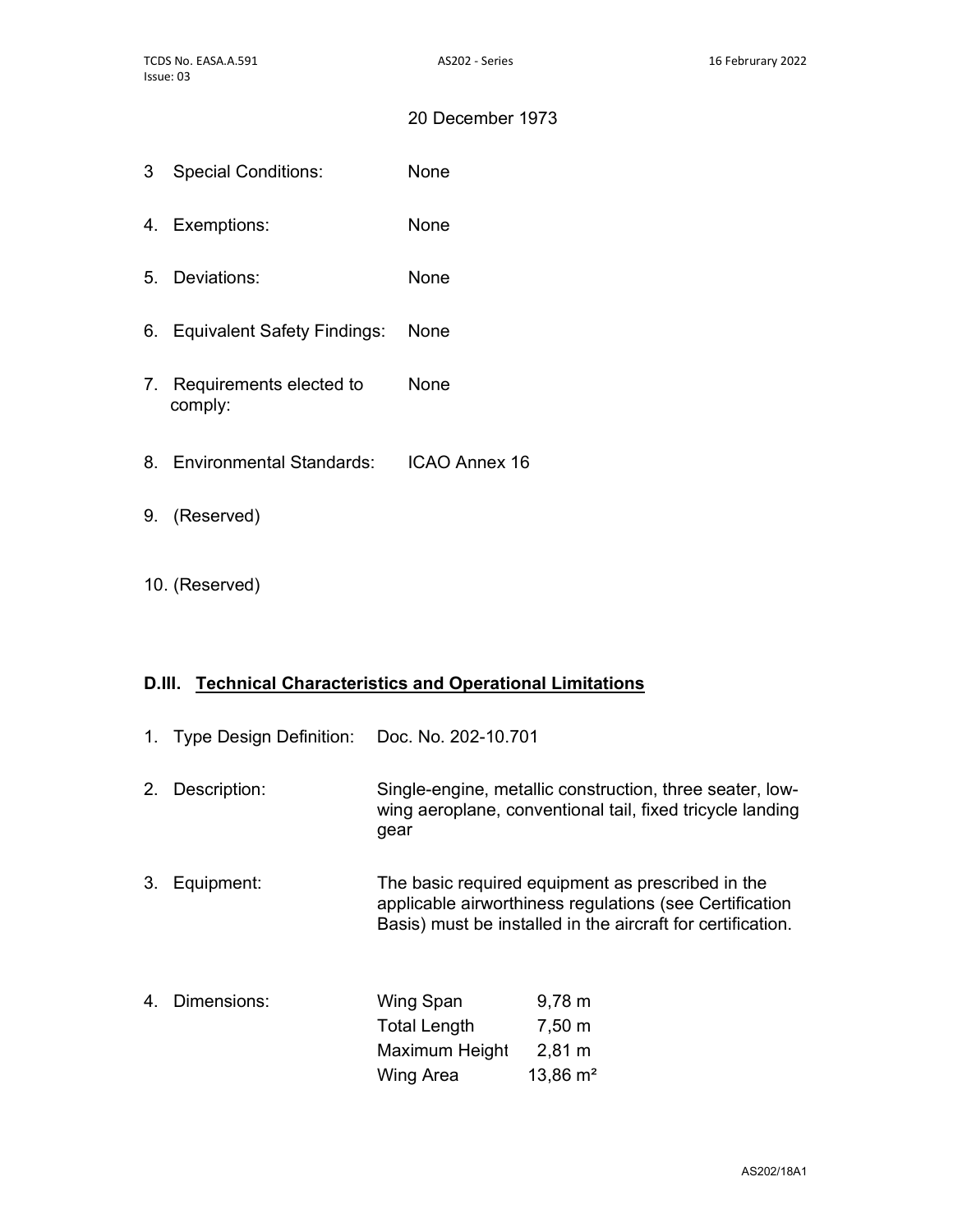- 5. Engine:
	- 5.1.1 Model: Lycoming AEIO-360-B1F
	- 5.1.2 Type Certificate: FAA TCDS 1E10
	- 5.1.3 Limitations: For all operations: 2700 PRM (150 HP)
- 6. Load factors:

|                      | Normal   | <b>Utility</b> | Aerobatic |
|----------------------|----------|----------------|-----------|
| Flaps up<br>positive | $+3,8,9$ | $+4,4,9$       | $+6,0,9$  |
| Flaps up<br>negative | $-1,9g$  | $-2,2,9$       | $-3,0,9$  |
| Flaps down           | $+2,0,9$ | $+2,0,9$       | $+2.0 g$  |

## 7. Propeller:

|    | 7.1     | Model:                          | Hartzell HC-C2YK-1BF                                                                                        |                          |                    |
|----|---------|---------------------------------|-------------------------------------------------------------------------------------------------------------|--------------------------|--------------------|
|    |         | 7.2 Type Certificate:           | FAA TCDS P-920 / EASA TCDS EASA.IM.P.130                                                                    |                          |                    |
|    |         | 7.3 Number of blades:           | 2                                                                                                           |                          |                    |
|    |         | 7.4 Diameter:                   | Not over 74 inch, not under 72 inch                                                                         |                          |                    |
|    |         | 7.5 Sense of Rotation:          | Clockwise                                                                                                   |                          |                    |
| 8. | Fluids: |                                 |                                                                                                             |                          |                    |
|    |         | 8.1 Fuel:                       | 91/96 minimum grade aviation gasoline                                                                       |                          |                    |
|    |         | 8.2 Oil:                        | MIL-L-60828 normal oils or<br>MIL-L-22851 multi-grade oils                                                  |                          |                    |
|    |         | 8.3 Coolant:                    | Not applicable                                                                                              |                          |                    |
| 9. |         | Fluid capacities:               |                                                                                                             |                          |                    |
|    |         | 9.1 Fuel:                       | <b>Total capacity</b><br>Total usable capacity<br>Two 87 litres in wings at (+837)                          | 174 litres<br>160 litres |                    |
|    |         | 9.2 Oil:                        | Max. 7,6 litres at (-590)<br>Min. 4,7 litres                                                                |                          |                    |
|    |         | 9.3 Coolant system<br>capacity: | Not applicable                                                                                              |                          |                    |
|    |         | 10. Air Speeds:                 | <b>VNE (Never Exceed speed)</b><br>VNO (Maximum structural cruising speed)150 mph<br>VA (Manoeuvring speed) |                          | 200 mph<br>150 mph |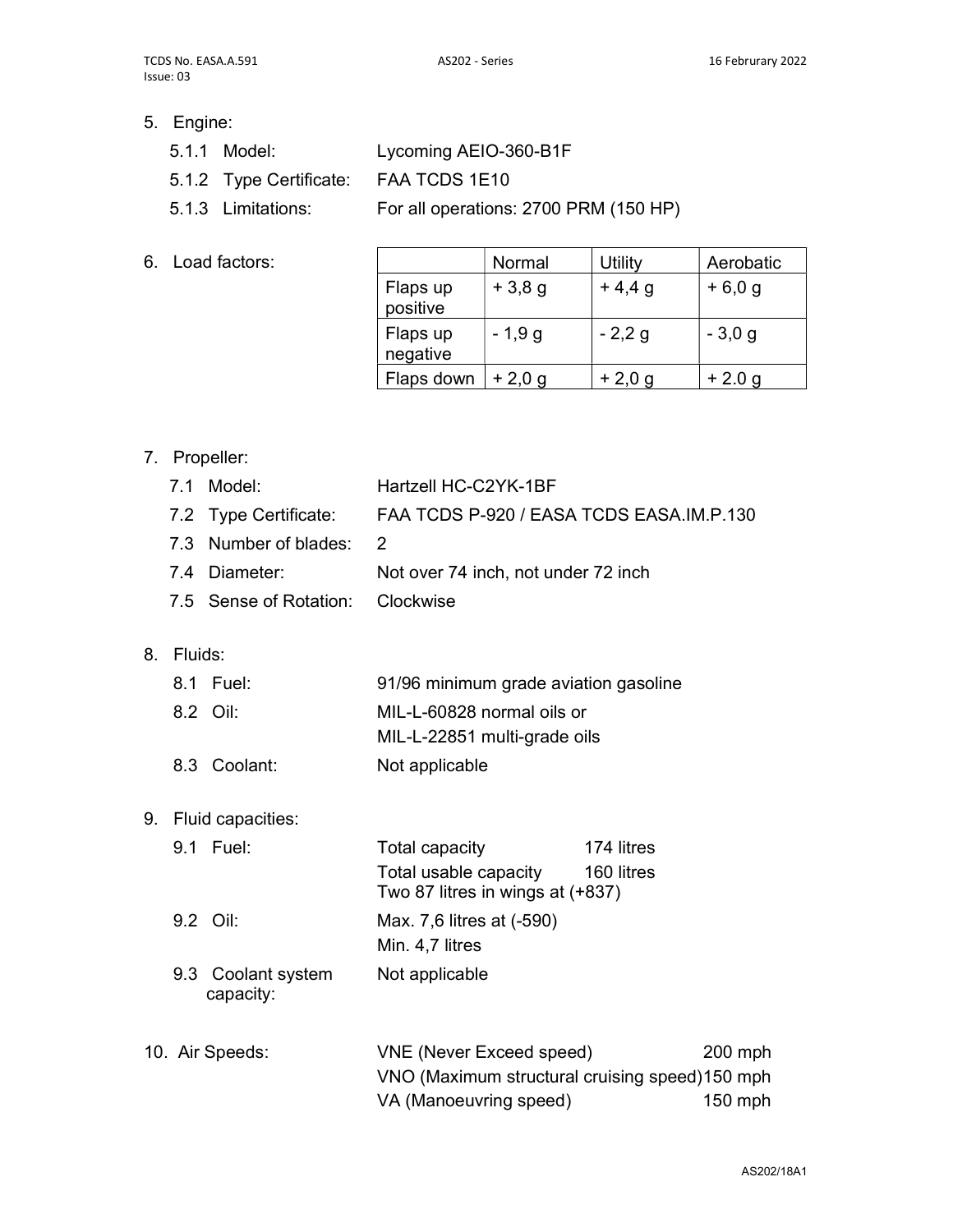|            |                                           | VFE (Maximum Flap Extended)                                                                                                                                                                 |                   | $110$ mph |
|------------|-------------------------------------------|---------------------------------------------------------------------------------------------------------------------------------------------------------------------------------------------|-------------------|-----------|
| Altitude:  | 11. Maximum Operating                     | 18'000 feet                                                                                                                                                                                 |                   |           |
|            | 12. All-weather Operations<br>Capability: | - Flights under Visual Flight Rules<br>- Aerobatic Flying                                                                                                                                   |                   |           |
| 13. Masses | 13.1 Maximum Take-<br>off Mass (MTOM)     | Normal and Utility Category:<br>Aerobatic Category:                                                                                                                                         | 1050 kg<br>950 kg |           |
|            | 13.2 Maximum Landing<br>Mass (MLM)        | Normal and Utility Category:<br>Aerobatic Category:                                                                                                                                         | 1050 kg<br>950 kg |           |
| Range:     | 14. Centre of Gravity                     | Normal and Utility Category:<br>1050 kg (+852) to (+936)<br>950 kg (+768) to (+936)<br>700 kg (+740) to (+936)<br>Aerobatic Category:<br>950 kg (+768) to (+852)<br>700 kg (+740) to (+852) |                   |           |
|            |                                           |                                                                                                                                                                                             |                   |           |

#### 15. Datum: Front face of firewall

16. Control surface deflections:

| Up           | $0^{\circ}$  | $± 1^{\circ}$    |
|--------------|--------------|------------------|
| Down         | $41^{\circ}$ | ± 1°             |
| Up           | $22^{\circ}$ | ± 1°             |
| Down         | $16^{\circ}$ | ± 1 <sup>°</sup> |
| U            | $30^{\circ}$ | ± 1°             |
| Down         | $30^\circ$   | ± 1 <sup>°</sup> |
|              |              |                  |
| Up           | $22^{\circ}$ | ± 1 <sup>°</sup> |
| Down         | $26^{\circ}$ | $\pm 1^{\circ}$  |
| Left         | 28           | $\pm 1^{\circ}$  |
| <b>Right</b> | $28^\circ$   | ± 1°             |
|              |              | ± 2°             |
|              |              |                  |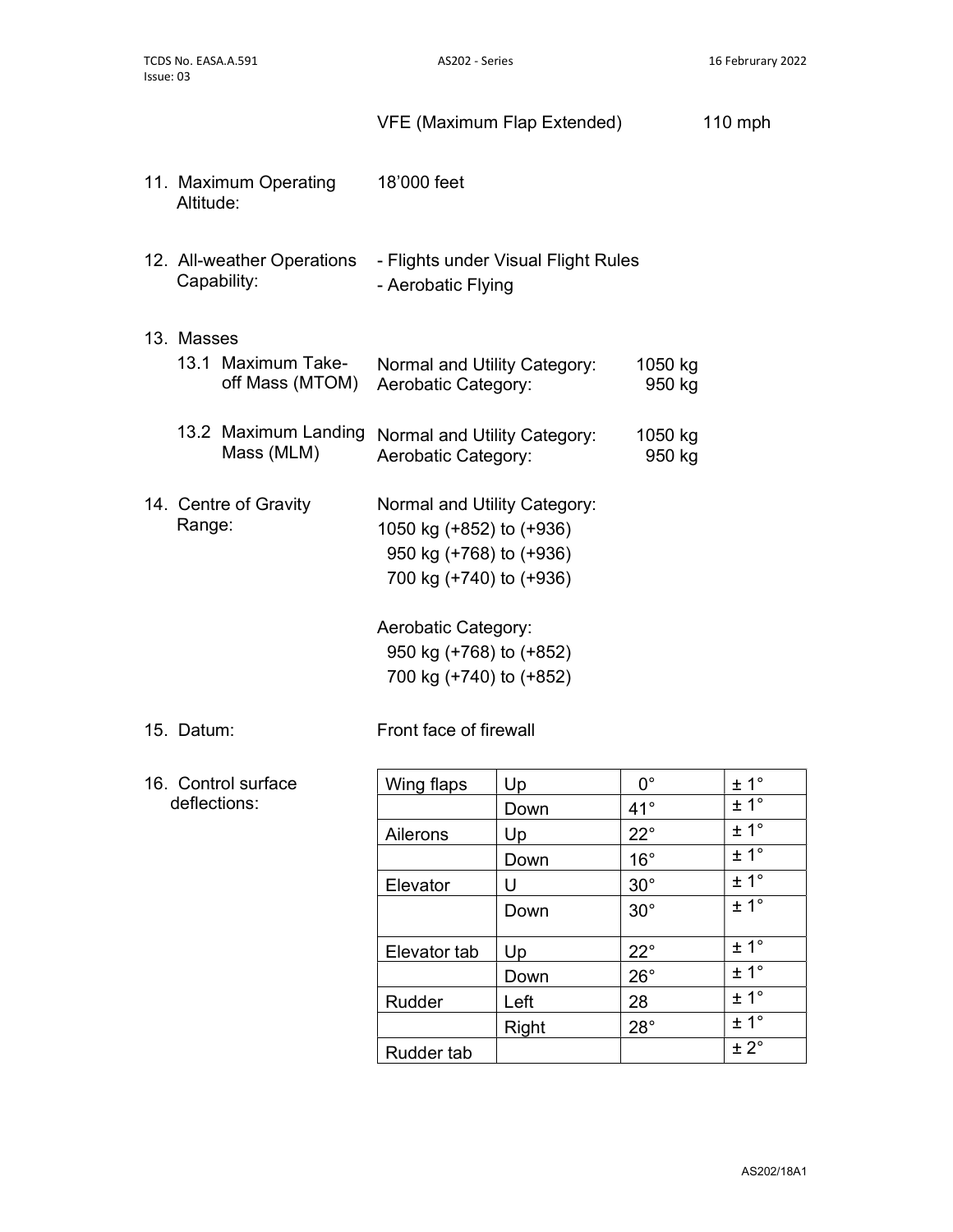| 17. Levelling Means:                              | Upper face of top fuselage longerons along the sliding<br>canopy rails                                                   |
|---------------------------------------------------|--------------------------------------------------------------------------------------------------------------------------|
| 18. Minimum Flight Crew:                          | 1 (Pilot) (+900) to (+1100)                                                                                              |
| 19. Maximum Passenger<br><b>Seating Capacity:</b> | 2 seats<br>1 (+900) to $(+1100)$<br>$1 (+1840)$                                                                          |
| 20. Baggage/Cargo<br>Compartments:                | 100 kg at (+1840)<br>Above 50 kg consult AFM for loading instructions                                                    |
| 21. Wheels and Tyres:                             | Nose Gear 202-19.200<br>Main Gear L 202-19.633<br>Main Gear R 202-19.634                                                 |
| 22. Serial Numbers Eligible: S/N 027 to S/N 028   | S/N 101 to S/N 106<br>S/N 110 to S/N 111<br>S/N 113 to S/N 122<br><b>S/N 125</b><br><b>S/N 128</b><br>S/N 134 to S/N 135 |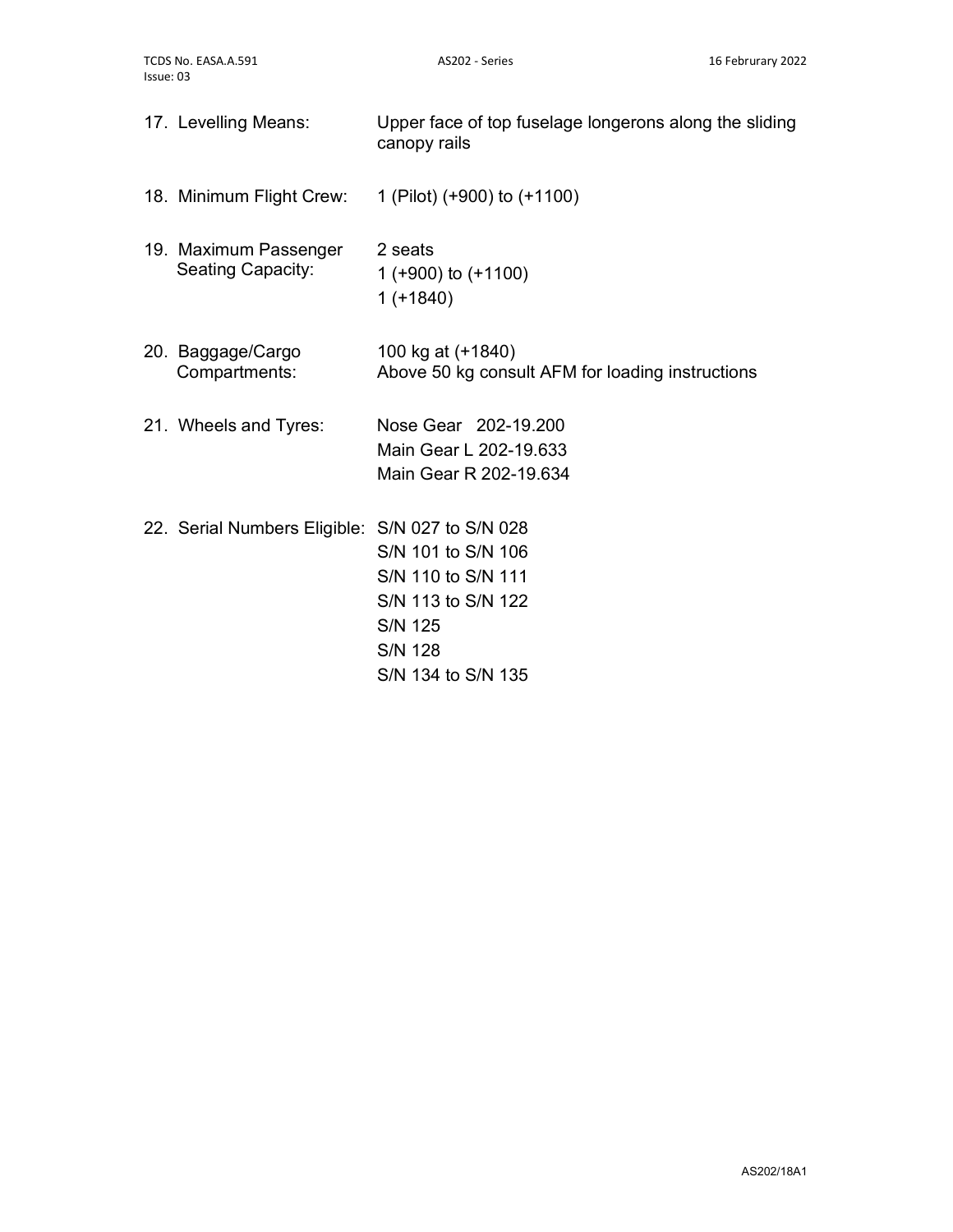## D.IV. Operating and Service Instructions

- 1. Airplane Flight Manual: Airplane Flight Manual AS202/18A1 BRAVO (FFA Reports FV-869 and FV-870) dated 30 June 1977 for serial numbers 101 and up.
- 2. Technical Manual:

AS202 BRAVO Airplane Maintenance Manual and Illustrated Parts Catalogue according ATA Specification No. 100 for serial numbers 1 to 223.

#### D.V. Notes

For notes see Section H, Notes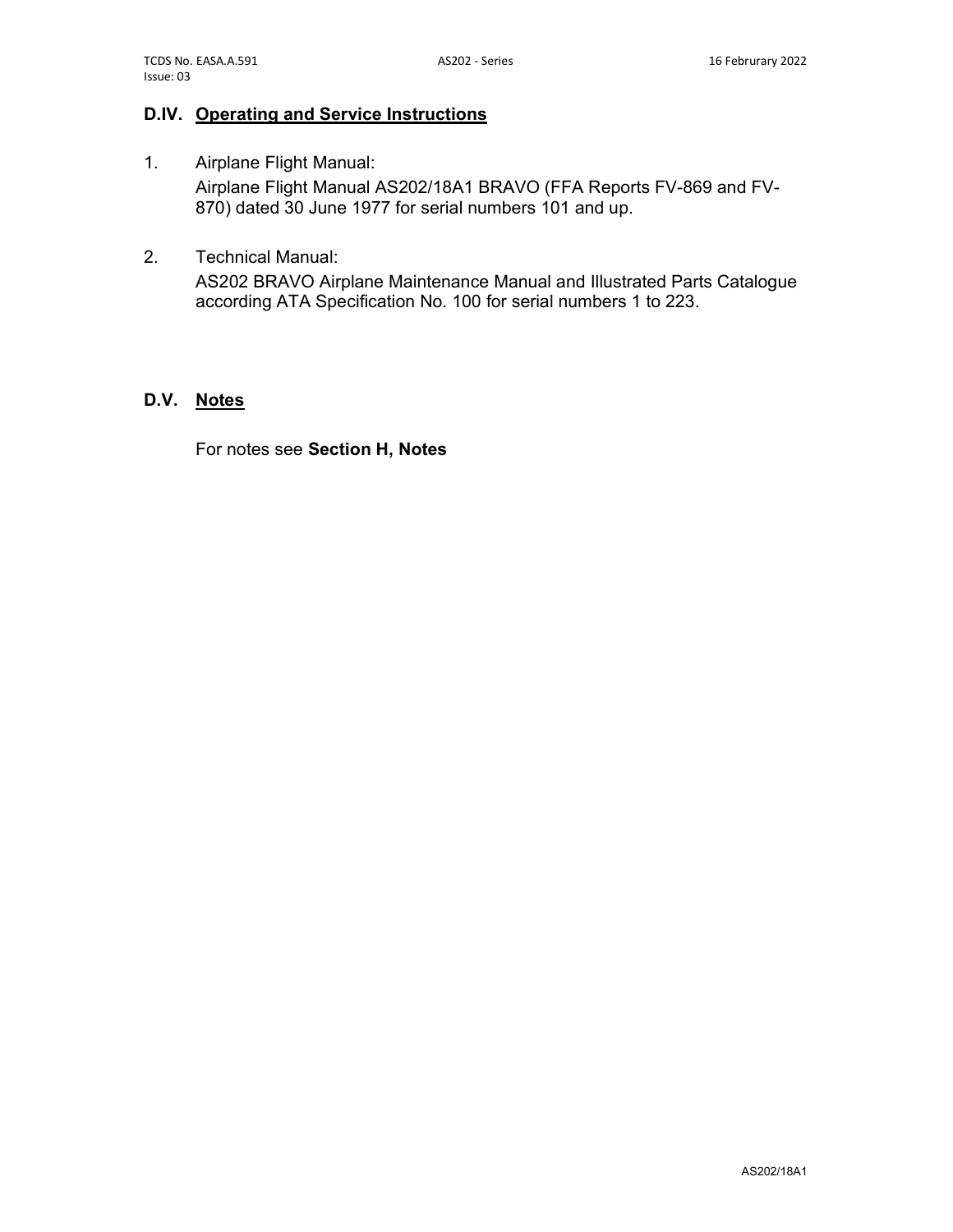# SECTION E: AS202/18A2

## E.I. General

| 1. | a) Type:<br>b) Model:<br>c) Marketing Designation:  | AS202<br>AS202/18A2<br><b>Bravo</b>                                                             |
|----|-----------------------------------------------------|-------------------------------------------------------------------------------------------------|
|    | 2. Airworthiness Category:                          | Normal, Utility and Aerobatic Category                                                          |
|    | 3.a) Type Certificate Holder:                       | <b>ACC Columbia Jet Service GmbH</b><br>Benkendorffstraße 38<br>D-30855 Langenhagen             |
|    | 3.b) Contracted DOA Holder:                         |                                                                                                 |
|    | 4. Manufacturer:                                    | From: 18 June 1979 to 1980                                                                      |
|    |                                                     | <b>FLUG- UND FAHRZEUGWERKE AG</b><br><b>ALTENRHEIN (FFA)</b><br>Flugplatz<br>CH-9423 Altenrhein |
|    | 5. Certification Application<br>Date:               | Not applicable                                                                                  |
| 6. |                                                     | National Certifying Authority Swiss Federal Office of Civil Aviation                            |
| 7. | <b>National Authority Type</b><br>Certificate Date: | 18 June 1979                                                                                    |
|    |                                                     |                                                                                                 |

## E.II. EASA Certification Basis

| $1_{-}$ | Reference Date for<br>determining the applicable<br>requirements: | Not applicable                                                                                                  |
|---------|-------------------------------------------------------------------|-----------------------------------------------------------------------------------------------------------------|
|         |                                                                   | 2. Airworthiness Requirements: Order 748.215.1 of 14 April 1970 regarding aircraft<br>airworthiness             |
|         |                                                                   | 14 CFR FAR Part 23 of 1 February 1965 including<br>amendments 23-1 through 23-14, effective<br>20 December 1973 |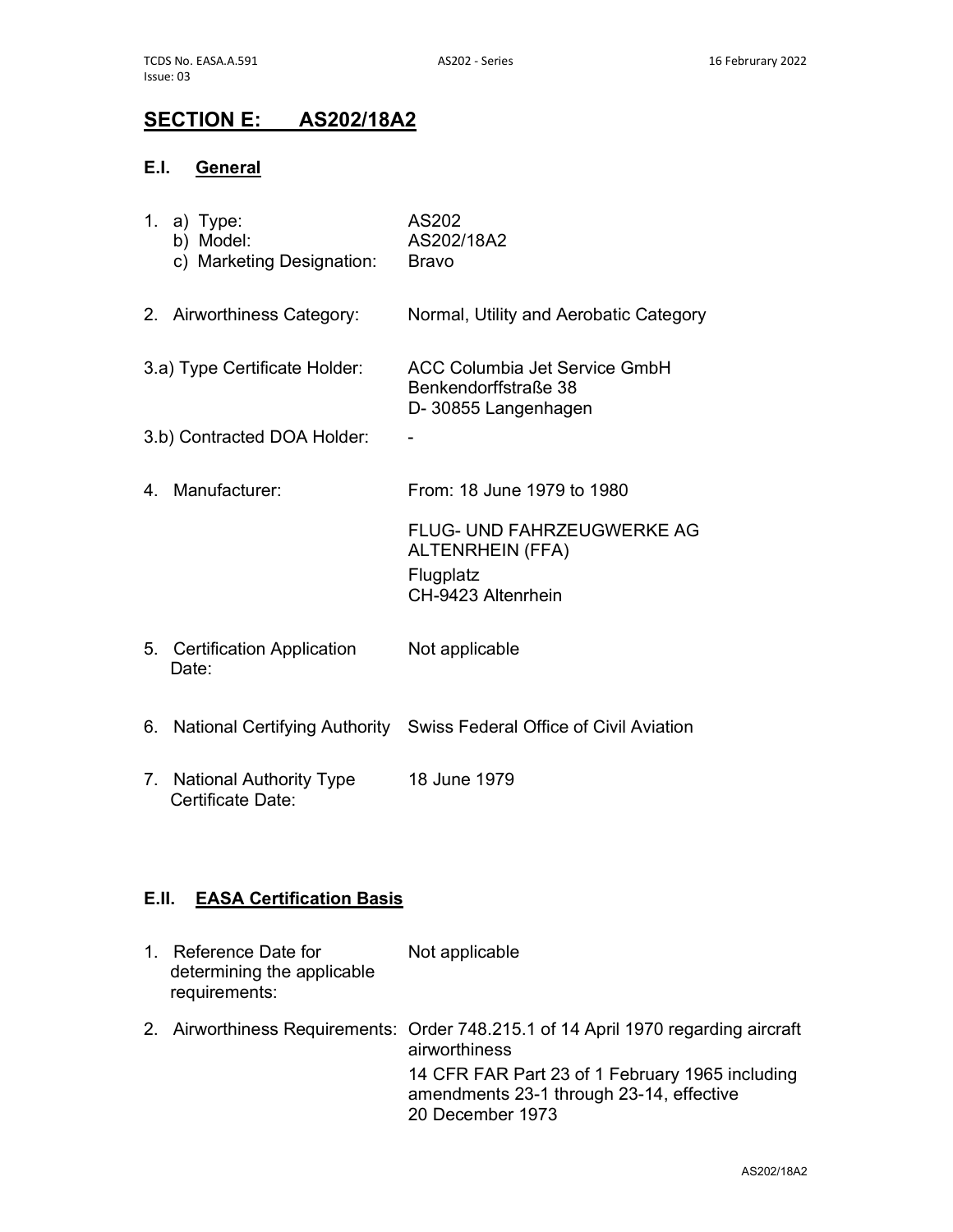- 3 Special Conditions: None
- 4. Exemptions: None
- 5. Deviations: None
- 6. Equivalent Safety Findings: None
- 7. Requirements elected to comply: None
- 8. Environmental Standards: ICAO Annex 16
- 9. (Reserved)
- 10. (Reserved)

## E.III. Technical Characteristics and Operational Limitations

| 1. | Type Design Definition: Doc. No. 202-10.702 |                                                                                                                                                                             |
|----|---------------------------------------------|-----------------------------------------------------------------------------------------------------------------------------------------------------------------------------|
| 2. | Description:                                | Single-engine, metallic construction, three seater, low-<br>wing aeroplane, conventional tail, fixed tricycle landing<br>gear                                               |
| 3. | Equipment:                                  | The basic required equipment as prescribed in the<br>applicable airworthiness regulations (see Certification<br>Basis) must be installed in the aircraft for certification. |

| 4. Dimensions: | Wing Span           | $9,78 \; \mathrm{m}$ |
|----------------|---------------------|----------------------|
|                | <b>Total Length</b> | 7,50 m               |
|                | Maximum Height      | $2,81 \; \mathrm{m}$ |
|                | Wing Area           | $13,86 \text{ m}^2$  |

5. Engine: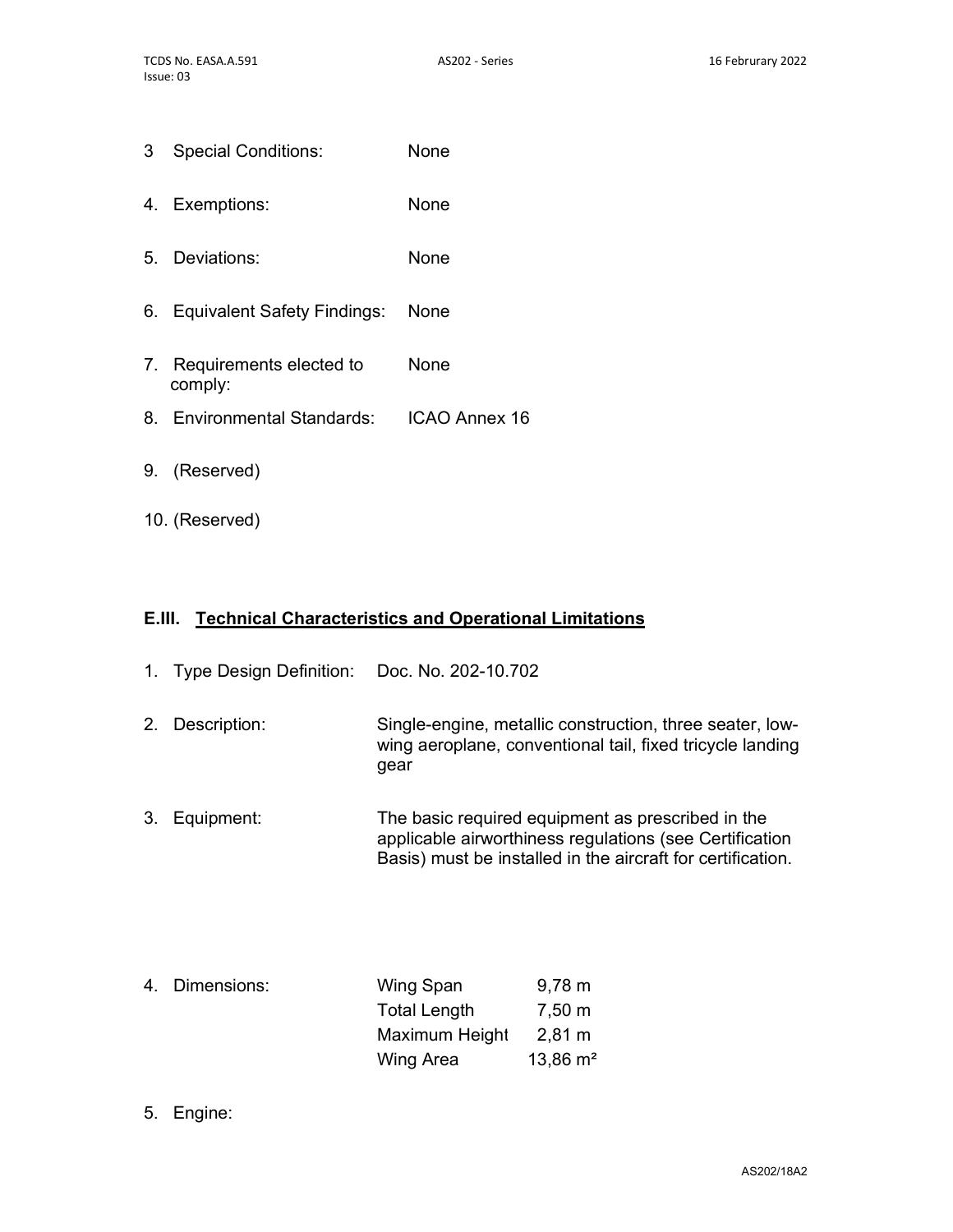- 5.1.1 Model: Lycoming AEIO-360-B1F
- 5.1.2 Type Certificate: FAA TCDS 1E10
- 5.1.3 Limitations: For all operations: 2700 PRM (150 HP)
- 6. Load factors:

|                      | Normal   | Utility  | Aerobatic |
|----------------------|----------|----------|-----------|
| Flaps up<br>positive | $+3,8,9$ | $+4,4,9$ | $+6,0,9$  |
| Flaps up<br>negative | $-1,9g$  | $-2,2g$  | $-3,0,9$  |
| Flaps down           | $+2,0,9$ | $+2,0,9$ | $+2.0 g$  |

7. Propeller:

|    | 7.1     | Model:                          | Hartzell HC-C2YK-1BF                                                                                    |           |
|----|---------|---------------------------------|---------------------------------------------------------------------------------------------------------|-----------|
|    |         | 7.2 Type Certificate:           | FAA TCDS P-920 / EASA TCDS EASA.IM.P.130                                                                |           |
|    |         | 7.3 Number of blades:           | 2                                                                                                       |           |
|    | 7.4     | Diameter:                       | Not over 74 inch, not under 72 inch                                                                     |           |
|    |         | 7.5 Sense of Rotation:          | Clockwise                                                                                               |           |
| 8. | Fluids: |                                 |                                                                                                         |           |
|    |         | 8.1 Fuel:                       | 91/96 minimum grade aviation gasoline                                                                   |           |
|    |         | 8.2 Oil:                        | MIL-L-60828 normal oils or<br>MIL-L-22851 multi-grade oils                                              |           |
|    |         | 8.3 Coolant:                    | Not applicable                                                                                          |           |
|    |         | 9. Fluid capacities:            |                                                                                                         |           |
|    |         | 9.1 Fuel:                       | 174 litres<br>Total capacity<br>Total usable capacity<br>160 litres<br>Two 87 litres in wings at (+837) |           |
|    |         | 9.2 Oil:                        | Max. 7,6 litres (-590)<br>Min. 4,7 litres                                                               |           |
|    |         | 9.3 Coolant system<br>capacity: | Not applicable                                                                                          |           |
|    |         | 10. Air Speeds:                 | <b>VNE (Never Exceed speed)</b>                                                                         | 200 mph   |
|    |         |                                 | VNO (Maximum structural cruising speed)150 mph                                                          |           |
|    |         |                                 | VA (Manoeuvring speed)                                                                                  | 150 mph   |
|    |         |                                 | <b>VFE (Maximum Flap Extended)</b>                                                                      | $110$ mph |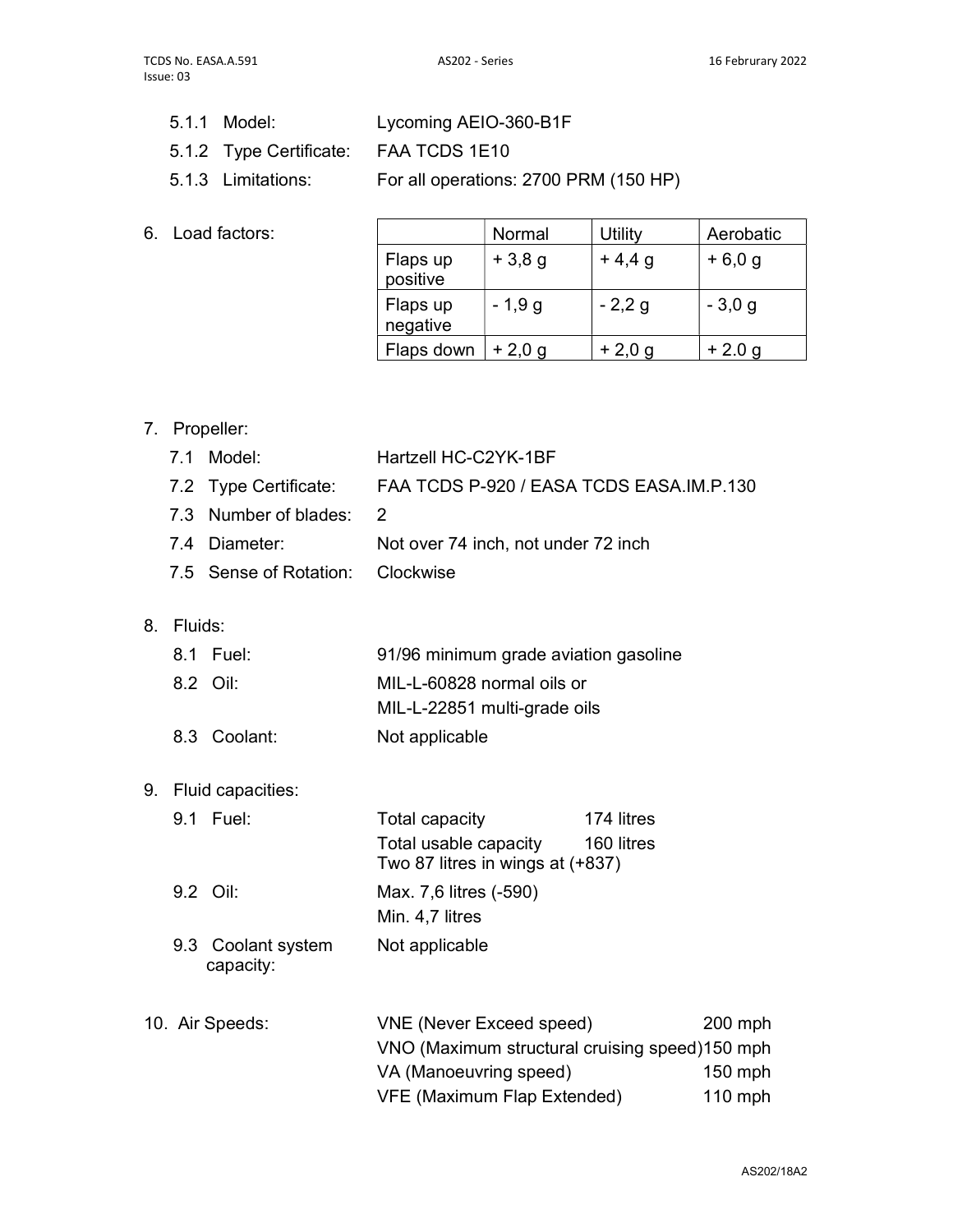| 11. Maximum Operating<br>Altitude: |                                           | 18'000 feet                                                                                                    |                   |  |
|------------------------------------|-------------------------------------------|----------------------------------------------------------------------------------------------------------------|-------------------|--|
|                                    | 12. All-weather Operations<br>Capability: | - Flights under Visual Flight Rules<br>- Aerobatic Flying                                                      |                   |  |
| 13. Masses                         | 13.1 Maximum Take-<br>off Mass (MTOM)     | Normal and Utility Category:<br>Aerobatic Category:                                                            | 1080 kg<br>980 kg |  |
|                                    | 13.2 Maximum Landing<br>Mass (MLM)        | Normal and Utility Category:<br>Aerobatic Category:                                                            | 1050 kg<br>980 kg |  |
| Range:                             | 14. Centre of Gravity                     | Normal and Utility Category:<br>1080 kg (+852) to (+936)<br>980 kg (+771) to (+936)<br>700 kg (+740) to (+936) |                   |  |
|                                    |                                           | Aerobatic Category:<br>980 kg (+771) to (+852)<br>700 kg (+740) to (+852)                                      |                   |  |
|                                    |                                           |                                                                                                                |                   |  |

15. Datum: Front face of firewall

16. Control surface deflections:

| Wing flaps        | Up    | $0^{\circ}$  | ± 1°             |
|-------------------|-------|--------------|------------------|
|                   | Down  | $41^{\circ}$ | $\pm 1^{\circ}$  |
| Ailerons          | Up    | $22^{\circ}$ | ± 1 <sup>°</sup> |
|                   | Down  | $16^{\circ}$ | ± 1°             |
| Elevator          | Up    | $30^\circ$   | ± 1°             |
|                   | Down  | $30^\circ$   | ± 1°             |
|                   |       |              |                  |
| Elevator tab      | Up    | $22^{\circ}$ | ± 1 <sup>°</sup> |
|                   | Down  | $26^{\circ}$ | $\pm 1^{\circ}$  |
| Rudder            | Left  | $28^\circ$   | ± 1 <sup>°</sup> |
|                   | Right | $28^\circ$   | ± 1 <sup>°</sup> |
| <b>Rudder tab</b> |       |              | $\pm 2^{\circ}$  |
|                   |       |              |                  |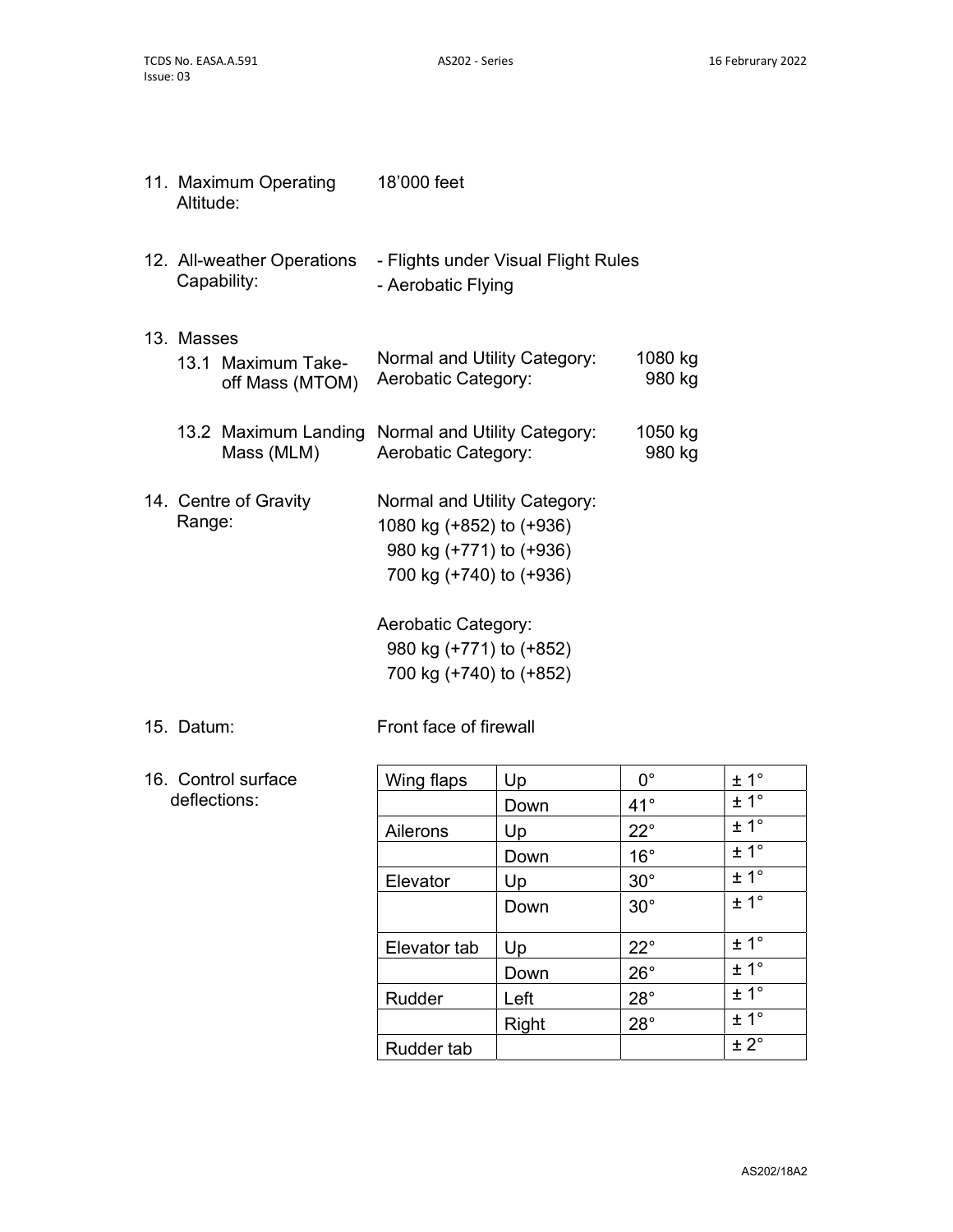| 17. Levelling Means:                              | Upper face of top fuselage longerons along the sliding<br>canopy rails   |
|---------------------------------------------------|--------------------------------------------------------------------------|
| 18. Minimum Flight Crew:                          | 1 (Pilot) (+900) to (+1100)                                              |
| 19. Maximum Passenger<br><b>Seating Capacity:</b> | 2 seats<br>1 ( $+900$ ) to ( $+1100$ )<br>$1 (+1840)$                    |
| 20. Baggage/Cargo<br>Compartments:                | 100 kg at (+1840)<br>Above 50 kg consult AFM for loading instructions    |
| 21. Wheels and Tyres:                             | Nose Gear 202-19,200<br>Main Gear L 202-19.633<br>Main Gear R 202-19.634 |

22. Serial Numbers Eligible: S/N 136 to S/N 183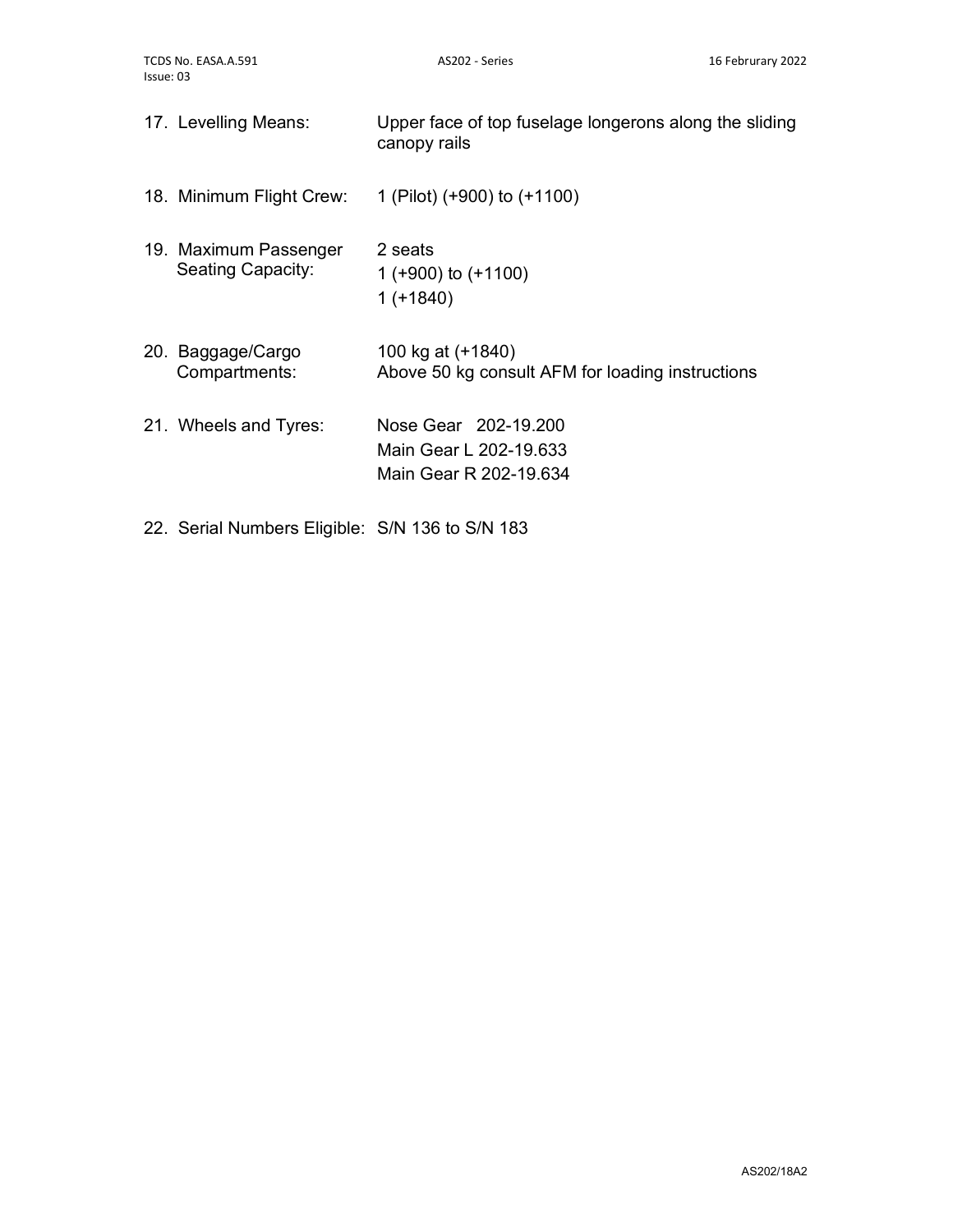## E.IV. Operating and Service Instructions

- 1. Airplane Flight Manual: Airplane Flight Manual AS202/18A2 BRAVO (FFA Reports FV-872) dated March 1979, approved 22 May 1979 for serial numbers 136 and up.
- 2. Technical Manual:

AS202 BRAVO Airplane Maintenance Manual and Illustrated Parts Catalogue according ATA Specification No. 100 for serial numbers 1 to 223.

#### E.V. Notes

For notes see Section H, Notes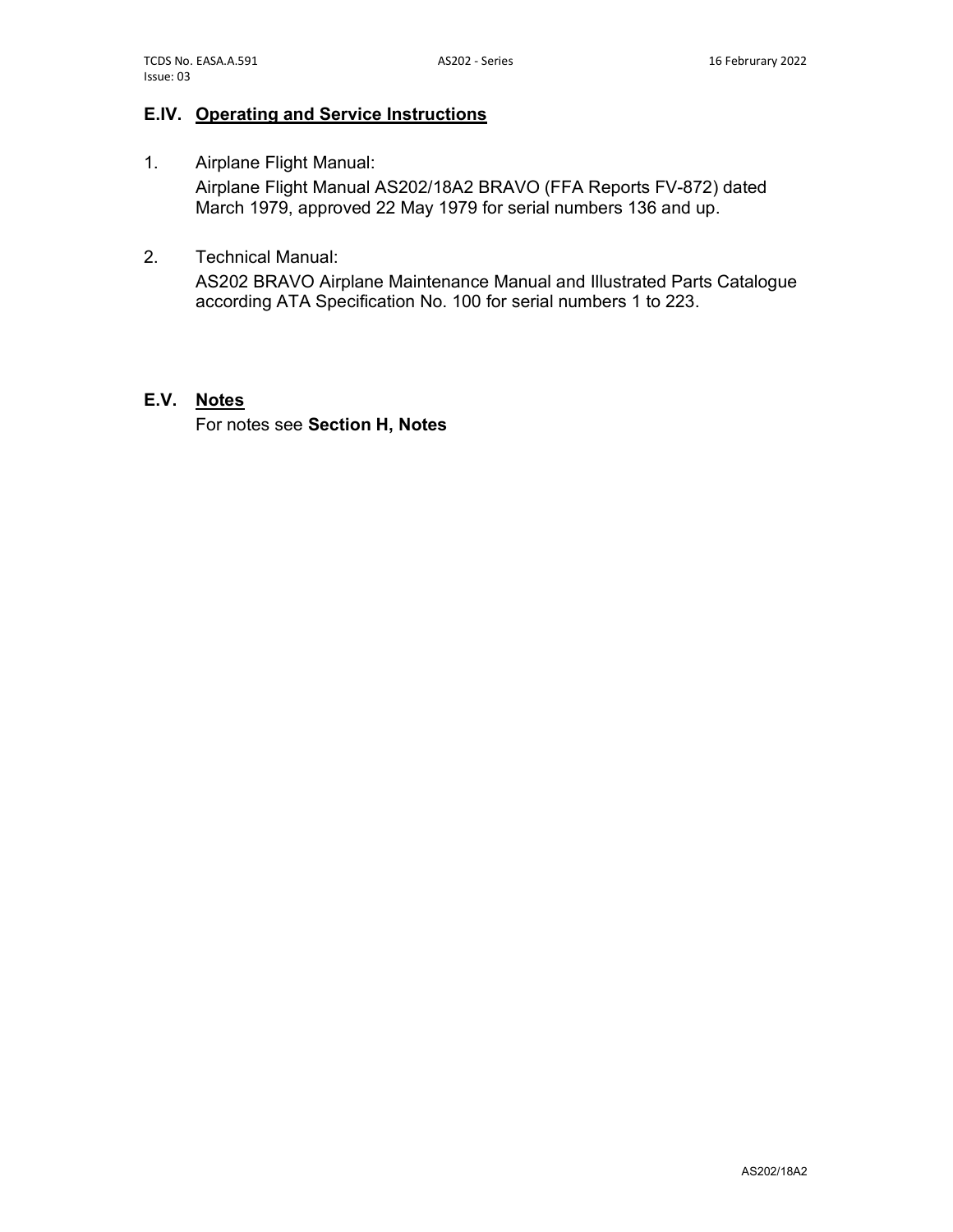# SECTION F: AS202/18A3

## F.I. General

|    | 1. a) Type:<br>b) Model:<br>c) Marketing Designation: | AS202<br>AS202/18A3<br><b>Bravo</b>                                                 |
|----|-------------------------------------------------------|-------------------------------------------------------------------------------------|
|    | 2. Airworthiness Category:                            | Normal, Utility and Aerobatic Category                                              |
|    | 3.a) Type Certificate Holder:                         | <b>ACC Columbia Jet Service GmbH</b><br>Benkendorffstraße 38<br>D-30855 Langenhagen |
|    | 3.b) Contracted DOA Holder:                           |                                                                                     |
| 4. | Manufacturer:                                         | From: 14 May 1981 to 1982:                                                          |
|    |                                                       | FLUGZEUGWERKE ALTENRHEIN AG (FWA)<br>Flugplatz<br>CH-9423 Altenrhein                |
|    |                                                       | From: 1983 to 1986:                                                                 |
|    |                                                       | FFA FLUG- UND FAHRZEUGWERKE AG<br>Flugplatz<br>CH-9423 Altenrhein                   |
| 5. | <b>Certification Application</b><br>Date:             | Not applicable                                                                      |
| 6. |                                                       | National Certifying Authority Swiss Federal Office of Civil Aviation                |
| 7. | <b>National Authority Type</b><br>Certificate Date:   | 14 May 1981                                                                         |
|    |                                                       |                                                                                     |

# F.II. EASA Certification Basis

1. Reference Date for determining the applicable requirements: Not applicable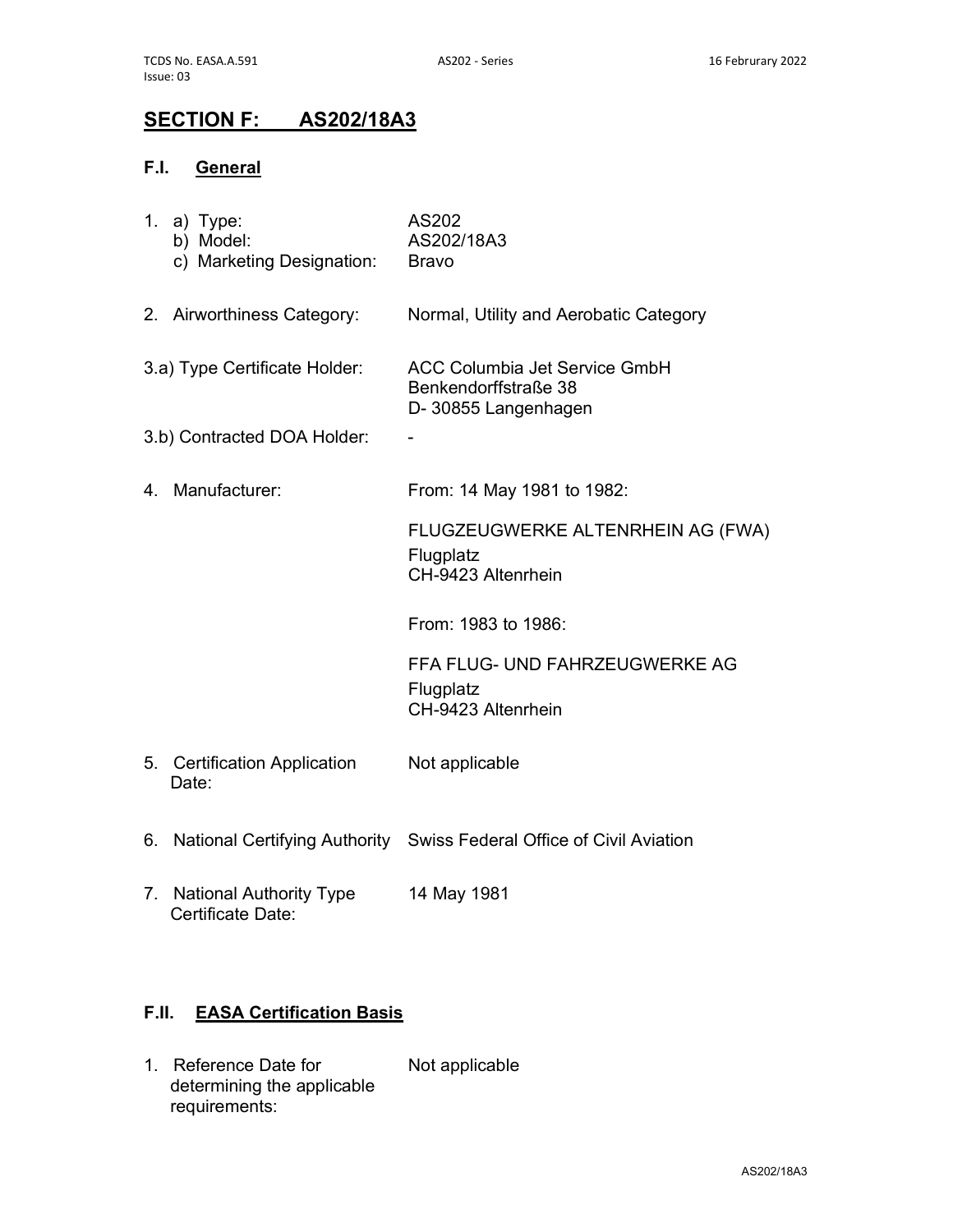- 2. Airworthiness Requirements: Order 748.215.1 of 14 April 1970 regarding aircraft airworthiness 14 CFR FAR Part 23 of 1 February 1965 including amendments 23-1 through 23-14, effective 20 December 1973 3 Special Conditions: None 4. Exemptions: None 5. Deviations: None 6. Equivalent Safety Findings: None
- 7. Requirements elected to comply: None

8. Environmental Standards: ICAO Annex 16

- 9. (Reserved)
- 10. (Reserved)

### F.III. Technical Characteristics and Operational Limitations

|    | 1. Type Design Definition: Doc. No. 202-10.703 |                                                          |                                                                                                                                                                             |
|----|------------------------------------------------|----------------------------------------------------------|-----------------------------------------------------------------------------------------------------------------------------------------------------------------------------|
| 2. | Description:                                   | gear                                                     | Single-engine, metallic construction, three seater, low-<br>wing aeroplane, conventional tail, fixed tricycle landing                                                       |
| 3. | Equipment:                                     |                                                          | The basic required equipment as prescribed in the<br>applicable airworthiness regulations (see Certification<br>Basis) must be installed in the aircraft for certification. |
| 4. | Dimensions:                                    | Wing Span<br>Total Length<br>Maximum Height<br>Wing Area | $9,78 \; m$<br>7,50 m<br>$2,81 \; \text{m}$<br>$13,86 \text{ m}^2$                                                                                                          |

5. Engine: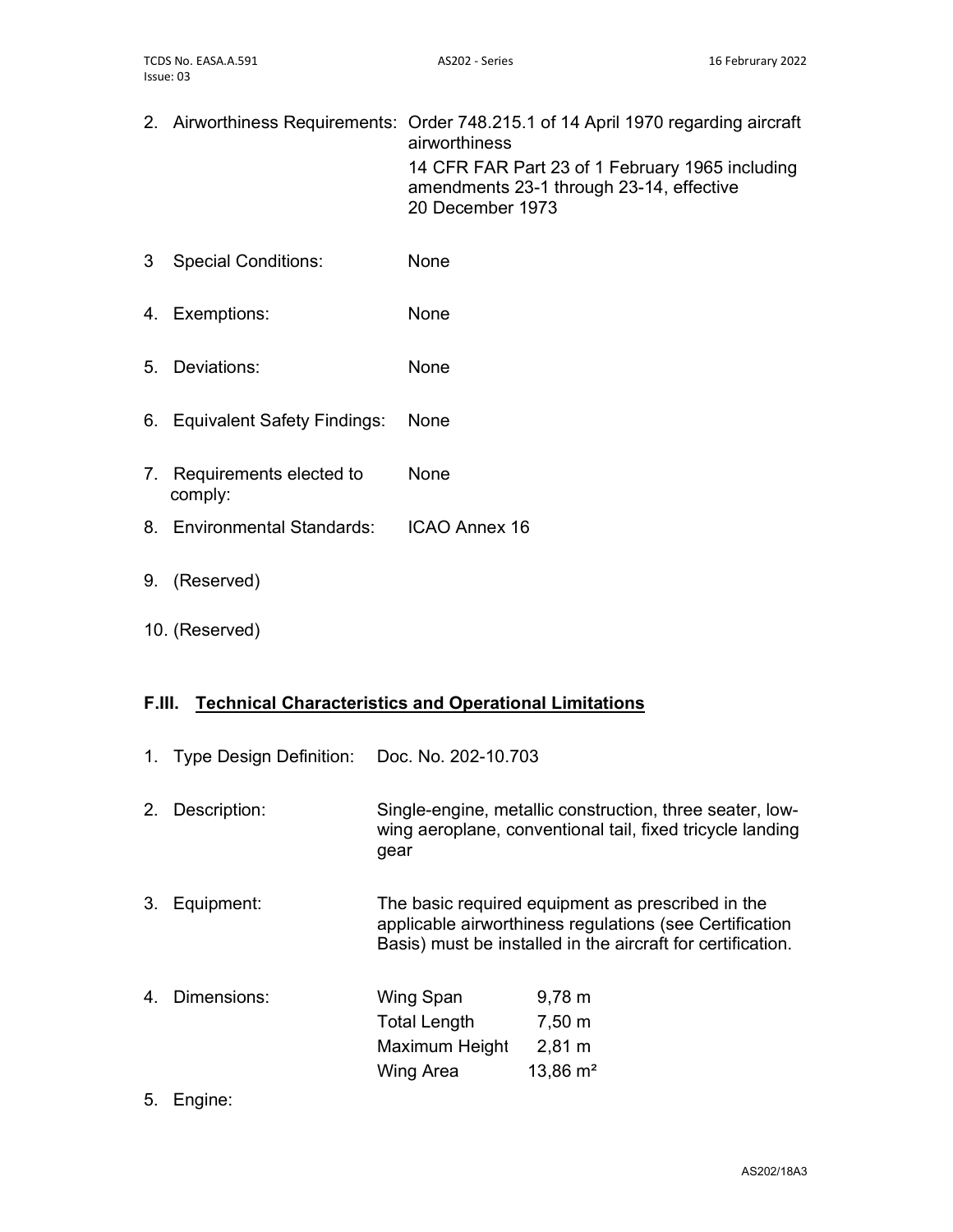- 5.1.1 Model: Lycoming AEIO-360-B1F
- 5.1.2 Type Certificate: FAA TCDS 1E10
- 5.1.3 Limitations: For all operations: 2700 PRM (150 HP)
- 6. Load factors:

|                      | Normal   | Utility  | Aerobatic |
|----------------------|----------|----------|-----------|
| Flaps up<br>positive | $+3,8g$  | $+4,4,9$ | $+6,0,9$  |
| Flaps up<br>negative | $-1,9g$  | $-2,2,9$ | $-3,0,9$  |
| Flaps down           | $+2,0,9$ | $+2,0,9$ | $+2.0 g$  |

7. Propeller:

|    | 7.1     | Model:                      | Hartzell HC-C2YK-1BF                                      |            |
|----|---------|-----------------------------|-----------------------------------------------------------|------------|
|    |         | 7.2 Type Certificate:       | FAA TCDS P-920 / EASA TCDS EASA.IM.P.130                  |            |
|    |         | 7.3 Number of blades:       | 2                                                         |            |
|    |         | 7.4 Diameter:               | Not over 74 inch, not under 72 inch                       |            |
|    |         | 7.5 Sense of Rotation:      | Clockwise                                                 |            |
|    |         |                             |                                                           |            |
| 8. | Fluids: |                             |                                                           |            |
|    |         | 8.1 Fuel:                   | 91/96 minimum grade aviation gasoline                     |            |
|    |         | 8.2 Oil:                    | MIL-L-60828 normal oils or                                |            |
|    |         |                             | MIL-L-22851 multi-grade oils                              |            |
|    |         | 8.3 Coolant:                | Not applicable                                            |            |
|    |         |                             |                                                           |            |
| 9. |         | Fluid capacities:           |                                                           |            |
|    |         | 9.1 Fuel:                   | <b>Total capacity</b>                                     | 174 litres |
|    |         |                             | Total usable capacity<br>Two 87 litres in wings at (+837) | 160 litres |
|    |         | 9.2 Oil:                    | Max. 7,6 litres (-590)                                    |            |
|    |         |                             | Min. 4,7 litres                                           |            |
|    | 9.3     | Coolant system<br>capacity: | Not applicable                                            |            |
|    |         |                             |                                                           |            |

| 10. Air Speeds: | <b>VNE (Never Exceed speed)</b>                | $200$ mph |
|-----------------|------------------------------------------------|-----------|
|                 | VNO (Maximum structural cruising speed)150 mph |           |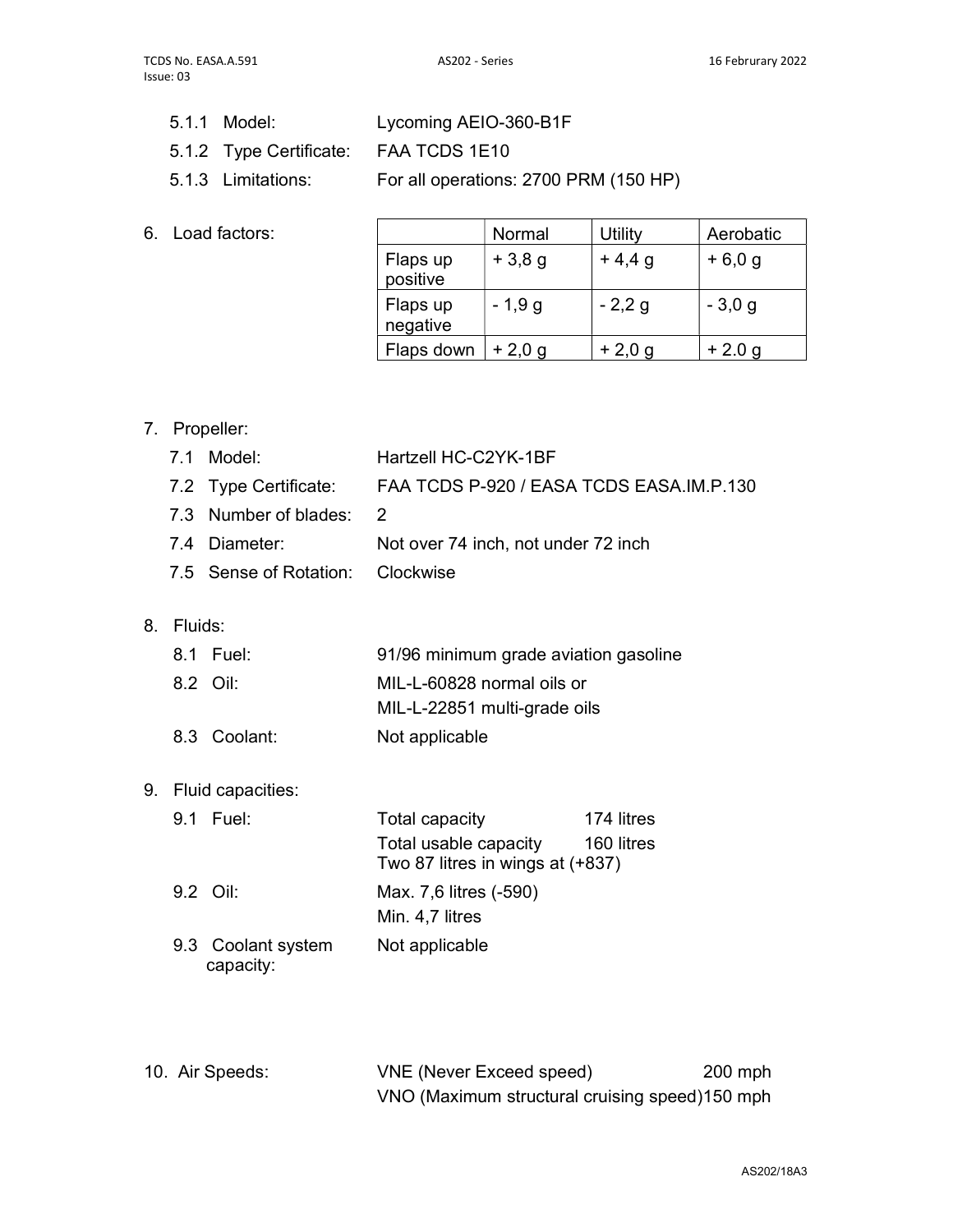|              |                                                                 | VA (Manoeuvring speed)                                                                                                                | <b>VFE (Maximum Flap Extended)</b>  |                                             | 150 mph<br>$110$ mph             |
|--------------|-----------------------------------------------------------------|---------------------------------------------------------------------------------------------------------------------------------------|-------------------------------------|---------------------------------------------|----------------------------------|
| Altitude:    | 11. Maximum Operating                                           | 18'000 feet                                                                                                                           |                                     |                                             |                                  |
|              | 12. All-weather Operations<br>Capability:                       | - Aerobatic Flying                                                                                                                    | - Flights under Visual Flight Rules |                                             |                                  |
| 13. Masses   | 13.1 Maximum Take-<br>off Mass (MTOM)                           | Normal and Utility Category:<br>Aerobatic Category:                                                                                   |                                     | 1080 kg<br>980 kg                           |                                  |
|              | 13.2 Maximum Landing Normal and Utility Category:<br>Mass (MLM) | Aerobatic Category:                                                                                                                   |                                     | 1050 kg<br>980 kg                           |                                  |
| Range:       | 14. Centre of Gravity                                           | Normal and Utility Category:<br>1080 kg (+852) to (+936)<br>980 kg (+771) to (+936)<br>700 kg (+740) to (+936)<br>Aerobatic Category: |                                     |                                             |                                  |
|              |                                                                 | 980 kg (+771) to (+852)<br>700 kg (+740) to (+852)                                                                                    |                                     |                                             |                                  |
| 15. Datum:   |                                                                 | Front face of firewall                                                                                                                |                                     |                                             |                                  |
| deflections: | 16. Control surface                                             | Wing flaps<br>Ailerons                                                                                                                | Up<br>Down<br>Up                    | $0^{\circ}$<br>$41^{\circ}$<br>$22^{\circ}$ | ± 1°<br>± 1 <sup>°</sup><br>± 1° |

Down  $16^\circ$   $\pm 1^\circ$ 

Down  $30^\circ$   $\pm 1^\circ$ <br>Un  $22^\circ$   $\pm 1^\circ$ 

Down  $26^\circ$   $\pm 1^\circ$ 

Elevator  $\begin{array}{|c|c|c|c|}\n\hline\n\end{array}$  Up 30°  $\begin{array}{|c|c|c|}\n\hline\n\end{array}$   $\pm 1$ °

Elevato tab  $|Up \t 22°$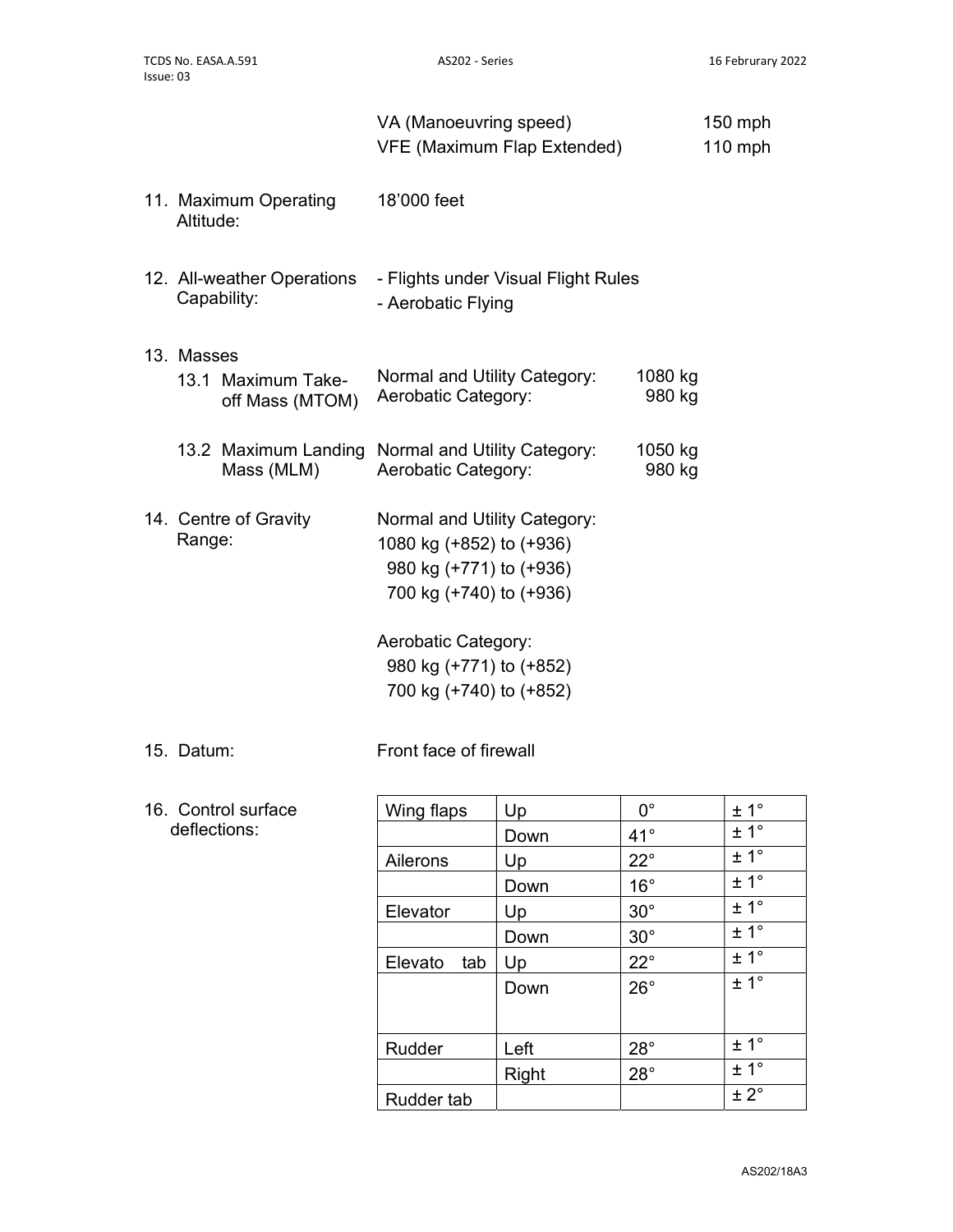| 17. Levelling Means:                              | Upper face of top fuselage longerons along the sliding<br>canopy rails   |
|---------------------------------------------------|--------------------------------------------------------------------------|
| 18. Minimum Flight Crew:                          | 1 (Pilot) $(+900)$ to $(+1100)$                                          |
| 19. Maximum Passenger<br><b>Seating Capacity:</b> | 2 seats<br>1 ( $+900$ ) to ( $+1100$ )<br>$1 (+1840)$                    |
| 20. Baggage/Cargo<br>Compartments:                | 100 kg at (+1840)<br>Above 50 kg consult AFM for loading instructions    |
| 21. Wheels and Tyres:                             | Nose Gear 202-19.200<br>Main Gear L 202-19.633<br>Main Gear R 202-19.634 |

22. Serial Numbers Eligible: S/N 184 to S/N 223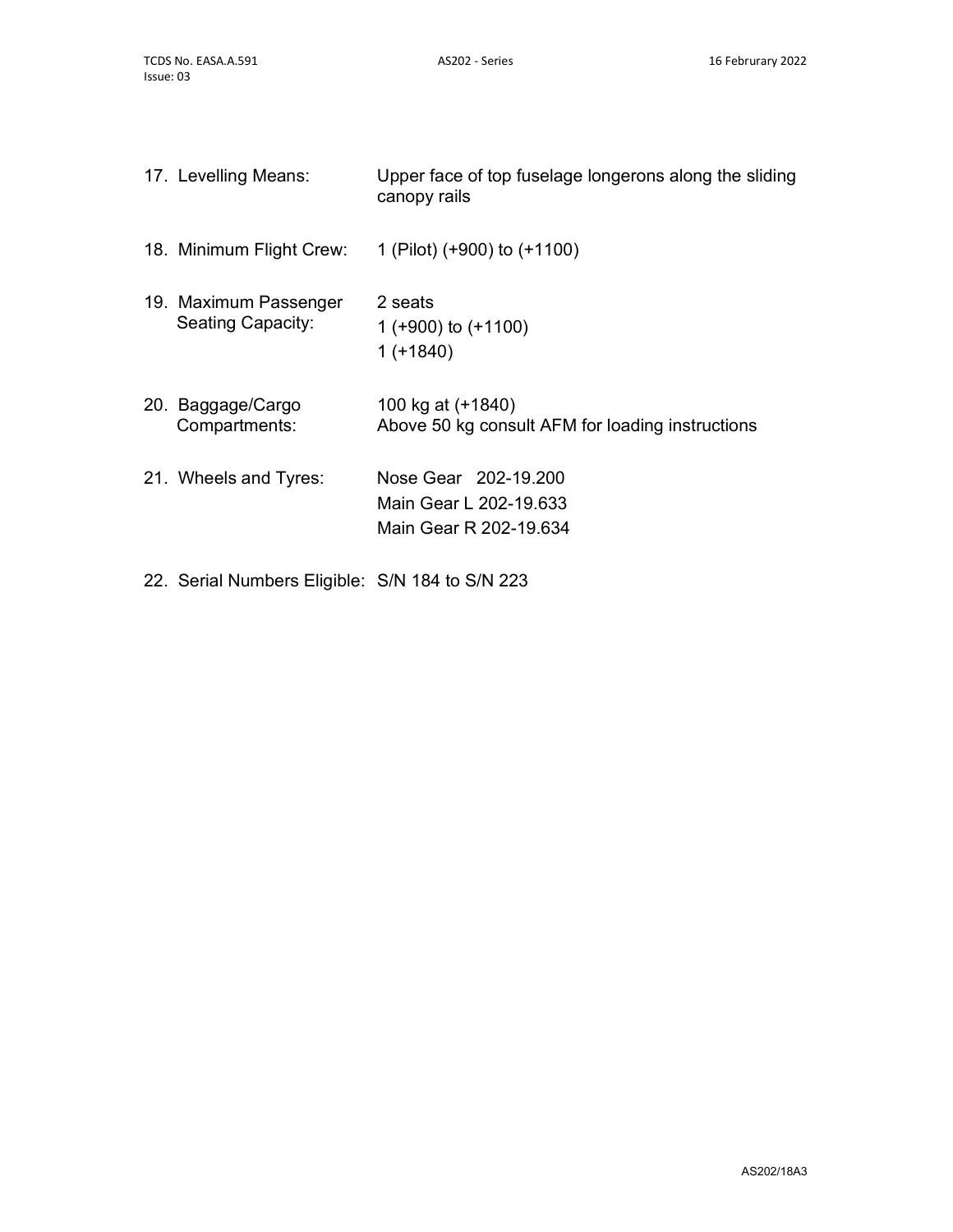## F.IV. Operating and Service Instructions

- 1. Airplane Flight Manual: Airplane Flight Manual AS202/18A3 BRAVO (FFA Report FV-873) dated December 1980, approved 30 April 1981 for serial numbers 184 and up.
- 2. Technical Manual:

AS202 BRAVO Airplane Maintenance Manual and Illustrated Parts Catalogue according ATA Specification No. 100 for serial numbers 1 to 223.

#### F.V. Notes

For notes see Section H, Notes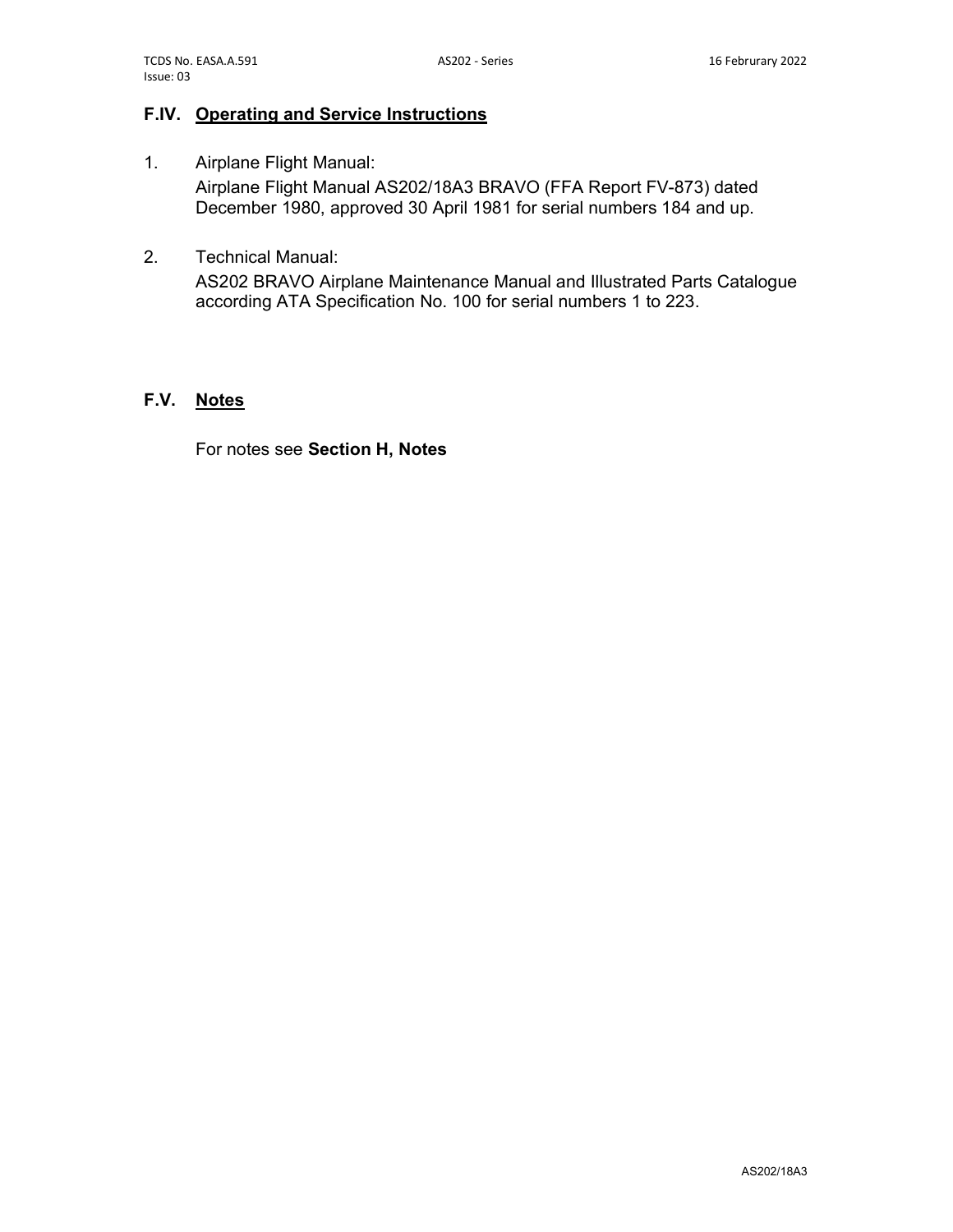# SECTION G: AS202/18A4

## G.I. General

|    | 1. a) Type:<br>b) Model:<br>c) Marketing Designation: | AS202<br>AS202/18A4<br>Bravo                                                 |
|----|-------------------------------------------------------|------------------------------------------------------------------------------|
|    | 2. Airworthiness Category:                            | Normal, Utility and Aerobatic Category                                       |
|    | 3.a) Type Certificate Holder:                         | ACC Columbia Jet Service GmbH<br>Benkendorffstraße 38<br>D-30855 Langenhagen |
|    | 3.b) Contracted DOA Holder:                           |                                                                              |
| 4. | Manufacturer:                                         | From: 14 December 1987 to 11 June 2002                                       |
|    |                                                       | FFA FLUGZEUGWERKE ALTENRHEIN AG<br>Flugplatz<br>CH-9423 Altenrhein           |
|    | 5. Certification Application<br>Date:                 | Not applicable                                                               |
| 6. |                                                       | National Certifying Authority Swiss Federal Office of Civil Aviation         |
| 7. | <b>National Authority Type</b><br>Certificate Date:   | 14 December 1987                                                             |

## G.II. EASA Certification Basis

| $1_{-}$ | Reference Date for<br>determining the applicable<br>requirements: | Not applicable                                                                                                  |
|---------|-------------------------------------------------------------------|-----------------------------------------------------------------------------------------------------------------|
|         |                                                                   | 2. Airworthiness Requirements: Order 748.215.1 of 14 April 1970 regarding aircraft<br>airworthiness             |
|         |                                                                   | 14 CFR FAR Part 23 of 1 February 1965 including<br>amendments 23-1 through 23-14, effective<br>20 December 1973 |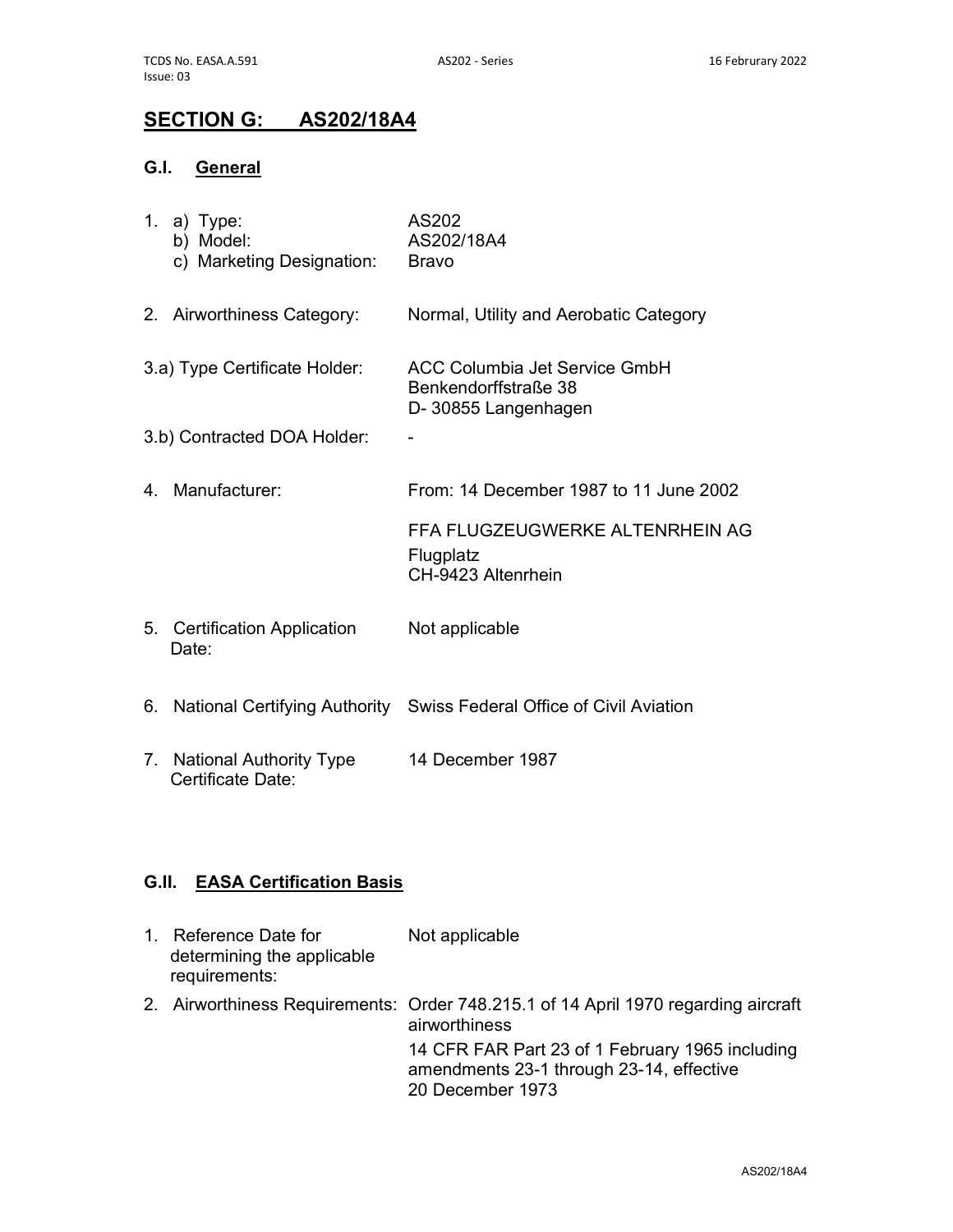- 3 Special Conditions: None
- 4. Exemptions: None
- 5. Deviations: None
- 6. Equivalent Safety Findings: None
- 7. Requirements elected to comply: None
- 8. Environmental Standards: ICAO Annex 16
- 9. (Reserved)
- 10. (Reserved)

#### G.III. Technical Characteristics and Operational Limitations

| $1_{\cdot}$ | Type Design Definition: | Doc. No. 202-10.705                                                                                                                                                         |                     |         |           |
|-------------|-------------------------|-----------------------------------------------------------------------------------------------------------------------------------------------------------------------------|---------------------|---------|-----------|
| 2.          | Description:            | Single-engine, metallic construction, three seater, low-<br>wing aeroplane, conventional tail, fixed tricycle landing<br>gear                                               |                     |         |           |
| 3.          | Equipment:              | The basic required equipment as prescribed in the<br>applicable airworthiness regulations (see Certification<br>Basis) must be installed in the aircraft for certification. |                     |         |           |
| 4           | Dimensions:             | Wing Span                                                                                                                                                                   | $9,78 \; m$         |         |           |
|             |                         | Total Length                                                                                                                                                                | 7,50 m              |         |           |
|             |                         | Maximum Height                                                                                                                                                              | $2,81 \; \text{m}$  |         |           |
|             |                         | Wing Area                                                                                                                                                                   | $13,86 \text{ m}^2$ |         |           |
| 5.          | Engine:                 |                                                                                                                                                                             |                     |         |           |
|             | 5.1.1 Model:            | Lycoming AEIO-360-B1F                                                                                                                                                       |                     |         |           |
|             | 5.1.2 Type Certificate: | FAA TCDS 1E10                                                                                                                                                               |                     |         |           |
|             | 5.1.3 Limitations:      | For all operations: 2700 PRM (150 HP)                                                                                                                                       |                     |         |           |
|             | 6. Load factors:        |                                                                                                                                                                             | Normal              | Utility | Aerobatic |

Flaps up  $+3.8 g$   $+4.4 g$   $+6.0 g$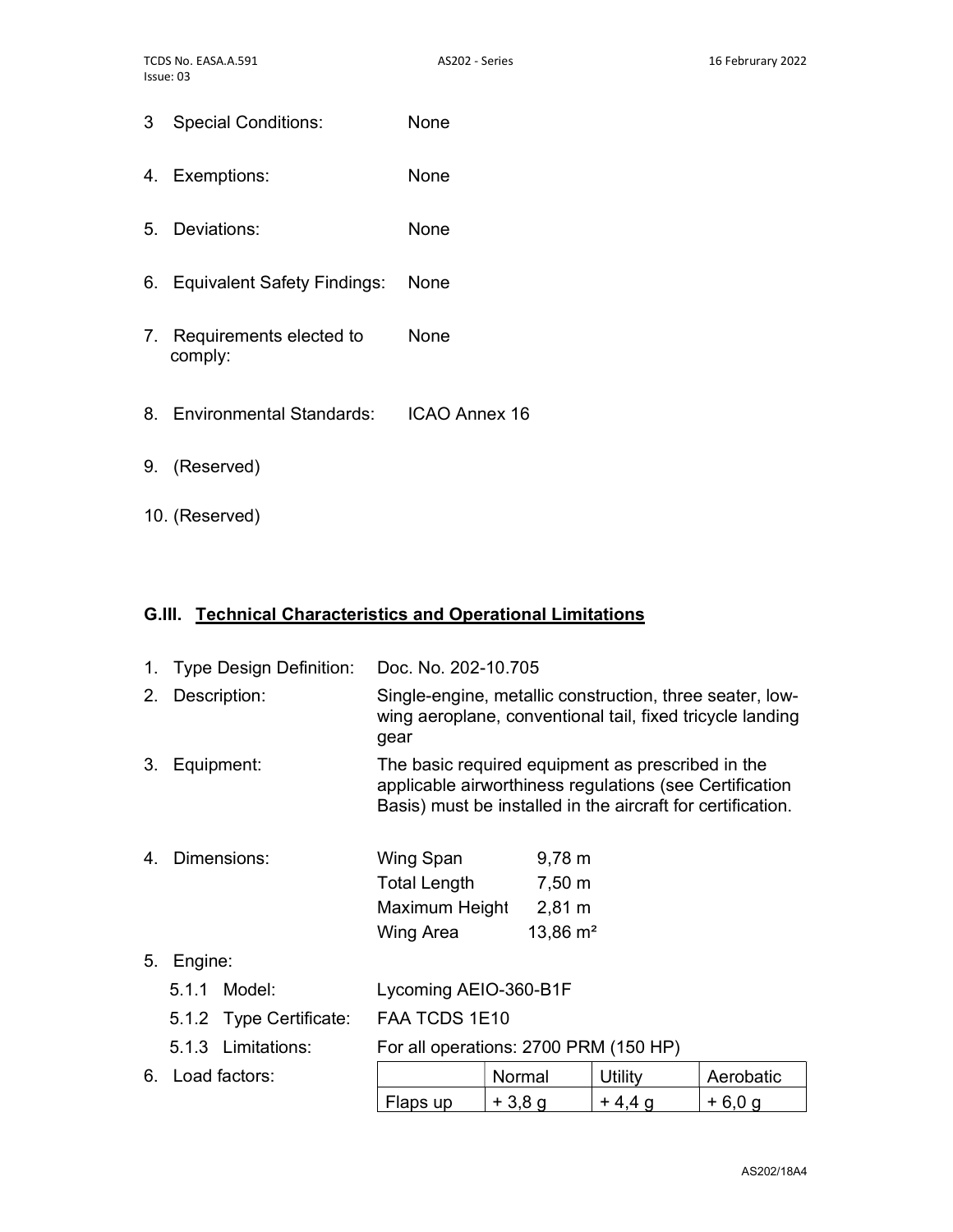| positive             |          |          |                |
|----------------------|----------|----------|----------------|
| Flaps up<br>negative | - 1,9 g  | $-2,2,9$ | $-3,0,9$       |
| Flaps down           | $+2,0,9$ | $+2,0,9$ | $+2.0\,\sigma$ |
|                      |          |          |                |

7. Propeller:

|    |            | 7.1 Model:                                | Hartzell HC-C2YK-1BF                                                                                                                              |            |                    |                                   |
|----|------------|-------------------------------------------|---------------------------------------------------------------------------------------------------------------------------------------------------|------------|--------------------|-----------------------------------|
|    |            | 7.2 Type Certificate:                     | FAA TCDS P-920 / EASA TCDS EASA.IM.P.130                                                                                                          |            |                    |                                   |
|    |            | 7.3 Number of blades:                     | 2                                                                                                                                                 |            |                    |                                   |
|    |            | 7.4 Diameter:                             | Not over 74 inch, not under 72 inch                                                                                                               |            |                    |                                   |
|    |            | 7.5 Sense of Rotation:                    | Clockwise                                                                                                                                         |            |                    |                                   |
| 8. | Fluids:    |                                           |                                                                                                                                                   |            |                    |                                   |
|    |            | 8.1 Fuel:                                 | 91/96 minimum grade aviation gasoline                                                                                                             |            |                    |                                   |
|    |            | 8.2 Oil:                                  | MIL-L-60828 normal oils or<br>MIL-L-22851 multi-grade oils                                                                                        |            |                    |                                   |
|    |            | 8.3 Coolant:                              | Not applicable                                                                                                                                    |            |                    |                                   |
| 9. |            | Fluid capacities:                         |                                                                                                                                                   |            |                    |                                   |
|    |            | 9.1 Fuel:                                 | Total capacity                                                                                                                                    | 174 litres |                    |                                   |
|    |            |                                           | Total usable capacity<br>Two 87 litres in wings at (+837)                                                                                         | 160 litres |                    |                                   |
|    |            | 9.2 Oil:                                  | Max. 7,6 litres (-590)<br>Min. 4,7 litres                                                                                                         |            |                    |                                   |
|    |            | 9.3 Coolant system<br>capacity:           | Not applicable                                                                                                                                    |            |                    |                                   |
|    |            | 10. Air Speeds:                           | <b>VNE (Never Exceed speed)</b><br>VNO (Maximum structural cruising speed)150 mph<br>VA (Manoeuvring speed)<br><b>VFE (Maximum Flap Extended)</b> |            |                    | $200$ mph<br>150 mph<br>$110$ mph |
|    |            | 11. Maximum Operating<br>Altitude:        | 18'000 feet                                                                                                                                       |            |                    |                                   |
|    |            | 12. All-weather Operations<br>Capability: | - Flights under Visual Flight Rules<br>- Aerobatic Flying                                                                                         |            |                    |                                   |
|    | 13. Masses |                                           |                                                                                                                                                   |            |                    |                                   |
|    |            | 13.1 Maximum Take-<br>off Mass (MTOM)     | Normal and Utility Category:<br>Aerobatic Category:                                                                                               |            | 1080 kg<br>1010 kg |                                   |
|    |            | 13.2 Maximum Landing<br>Mass (MLM)        | Normal and Utility Category:<br>Aerobatic Category:                                                                                               |            | 1050 kg<br>1010 kg |                                   |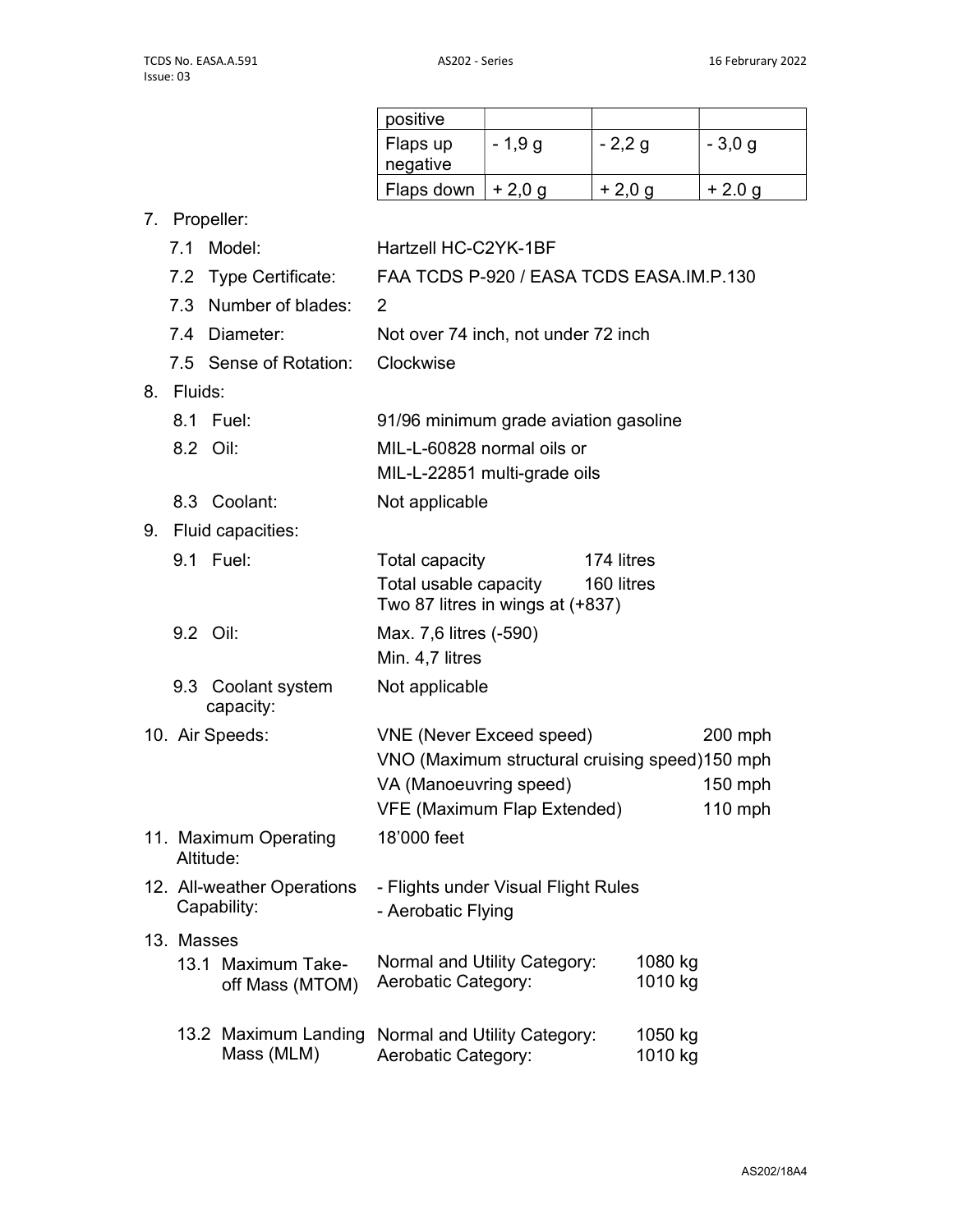14. Centre of Gravity Range: Normal and Utility Category: 1080 kg (+824) to (+936) 1010 kg (+775) to (+936)

> Aerobatic Category: 1010 kg (+775) to (+852)

700 kg (+740) to (+852)

700 kg (+740) to (+936)

### 15. Datum: Front face of firewall

16. Control surface deflections:

| Wing flaps   | Up    | $0^{\circ}$  | $\pm 1^{\circ}$  |
|--------------|-------|--------------|------------------|
|              | Down  | $41^{\circ}$ | ± 1 <sup>°</sup> |
| Ailerons     | Up    | $22^{\circ}$ | ± 1 <sup>°</sup> |
|              | Down  | $16^{\circ}$ | ± 1°             |
| Elevator     | Up    | $30^\circ$   | ± 1°             |
|              | Down  | $30^\circ$   | $\pm 1^{\circ}$  |
| Elevator tab | Up    | $22^{\circ}$ | ± 1°             |
|              | Dow   | $26^{\circ}$ | ± 1 <sup>°</sup> |
| Rudder       | Left  | $28^\circ$   | ± 1 <sup>°</sup> |
|              | Right | $28^\circ$   | ± 1 <sup>°</sup> |
| Ru der tab   | Left  | $14^{\circ}$ | $± 2^{\circ}$    |
|              | Right | $5^{\circ}$  | $± 2^{\circ}$    |

- 17. Levelling Means: Upper face of top fuselage longerons along the sliding canopy rails
- 18. Minimum Flight Crew: 1 (Pilot) (+900) to (+1100)
- 19. Maximum Passenger Seating Capacity: 2 seats 1 (+900) to (+1100) 1 (+1840)
- 20. Baggage/Cargo Compartments: 100 kg at (+1840) Above 50 kg consult AFM for loading instructions
- 21. Wheels and Tyres: Nose Gear 202-19.200 Main Gear L 202-19.641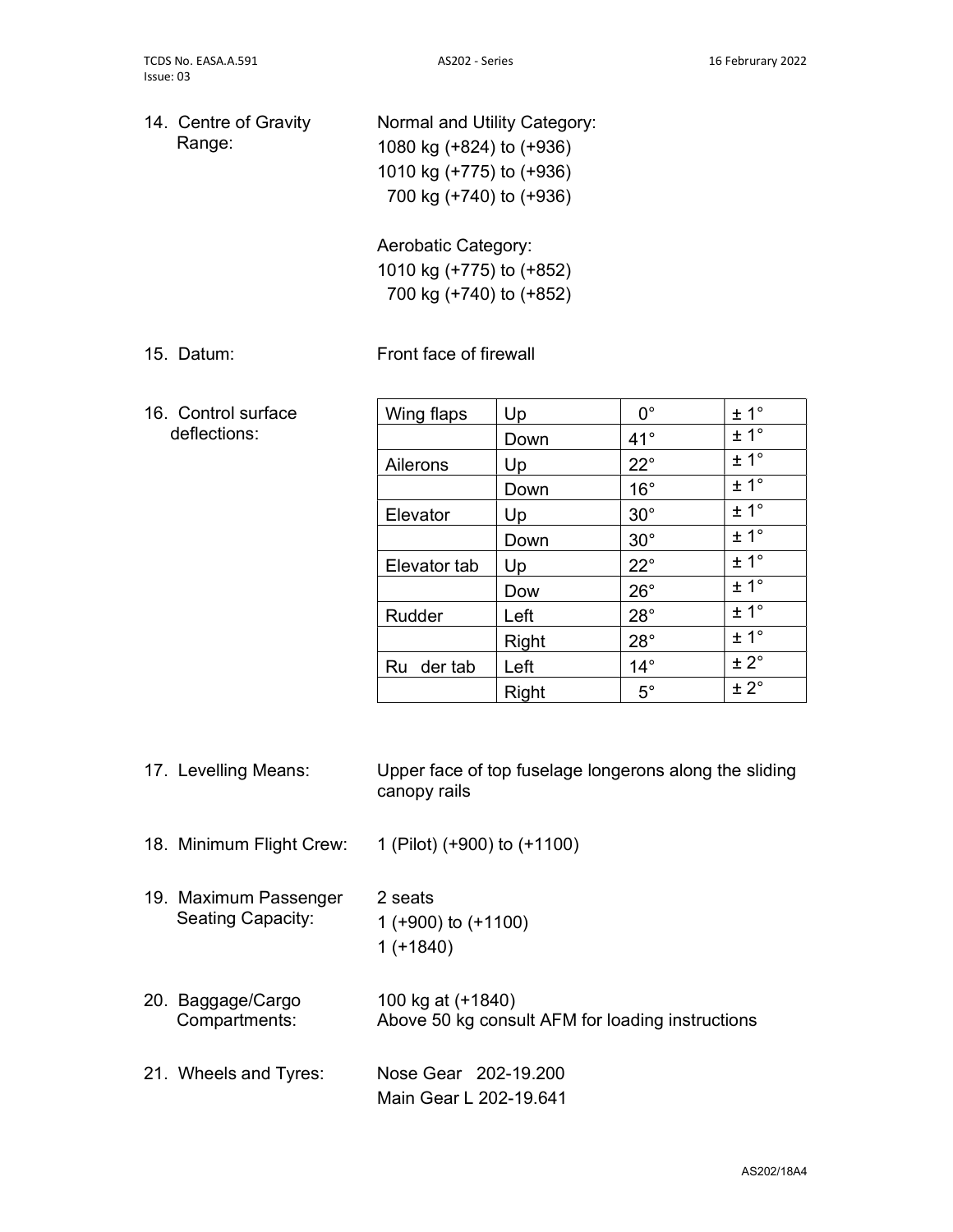## Main Gear R 202-19.642

## 22. Serial Numbers Eligible: S/N 224 to S/N 238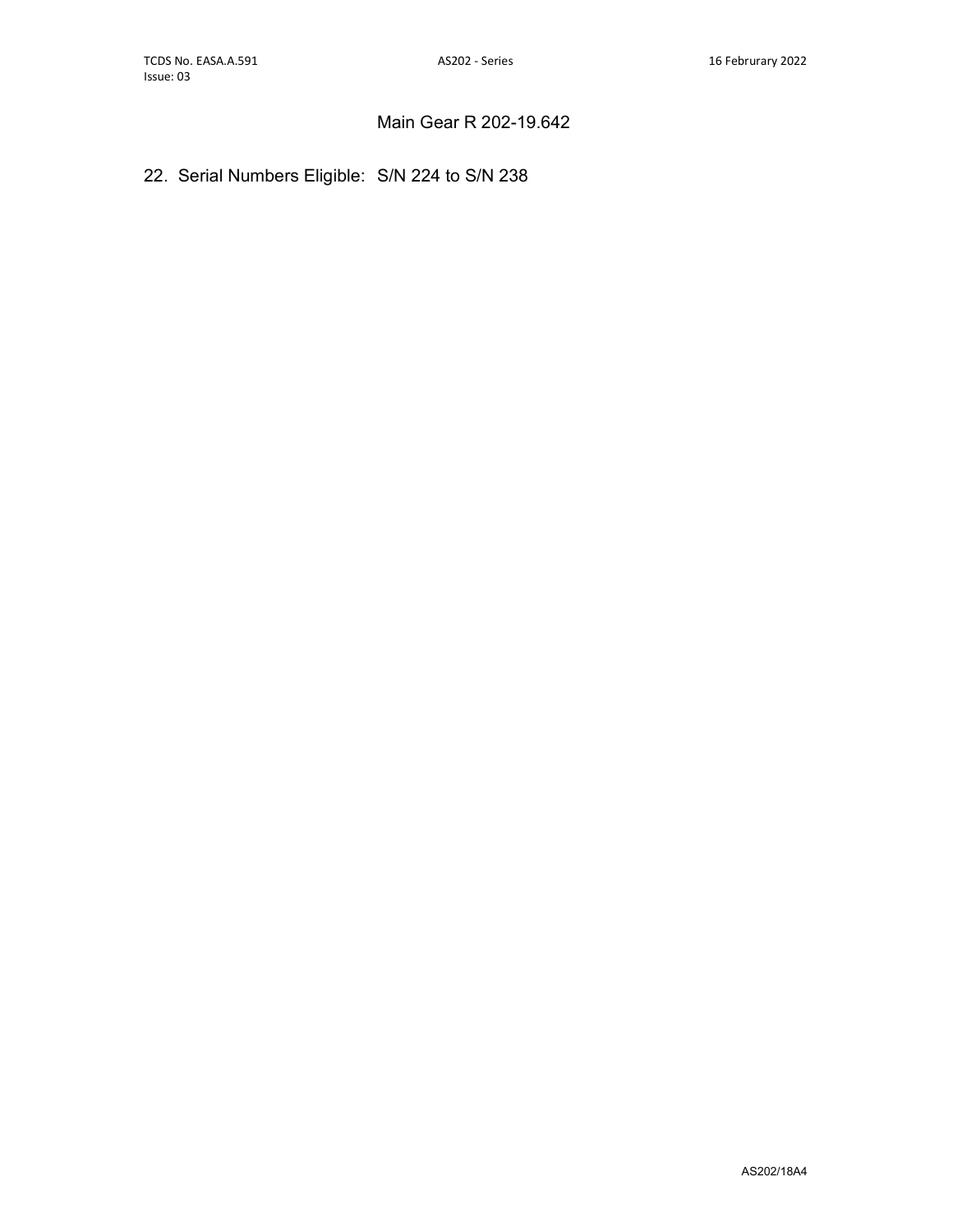#### G.IV. Operating and Service Instructions

- 1. Airplane Flight Manual: Airplane Flight Manual AS202/18A4 BRAVO (FFA Report FV-874) dated November 1987, approved 11 December 1987 for serial numbers 224 and up.
- 2. Technical Manual: AS202/18A4 BRAVO Airplane Maintenance Manual FV-901 for serial numbers 224 and up.
- 3. Spare Parts Catalogue: AS202/18A4 BRAVO Illustrated Parts Catalogue FV-902 for serial numbers 224 and up.

#### G.V. Notes

For notes see Section H, Notes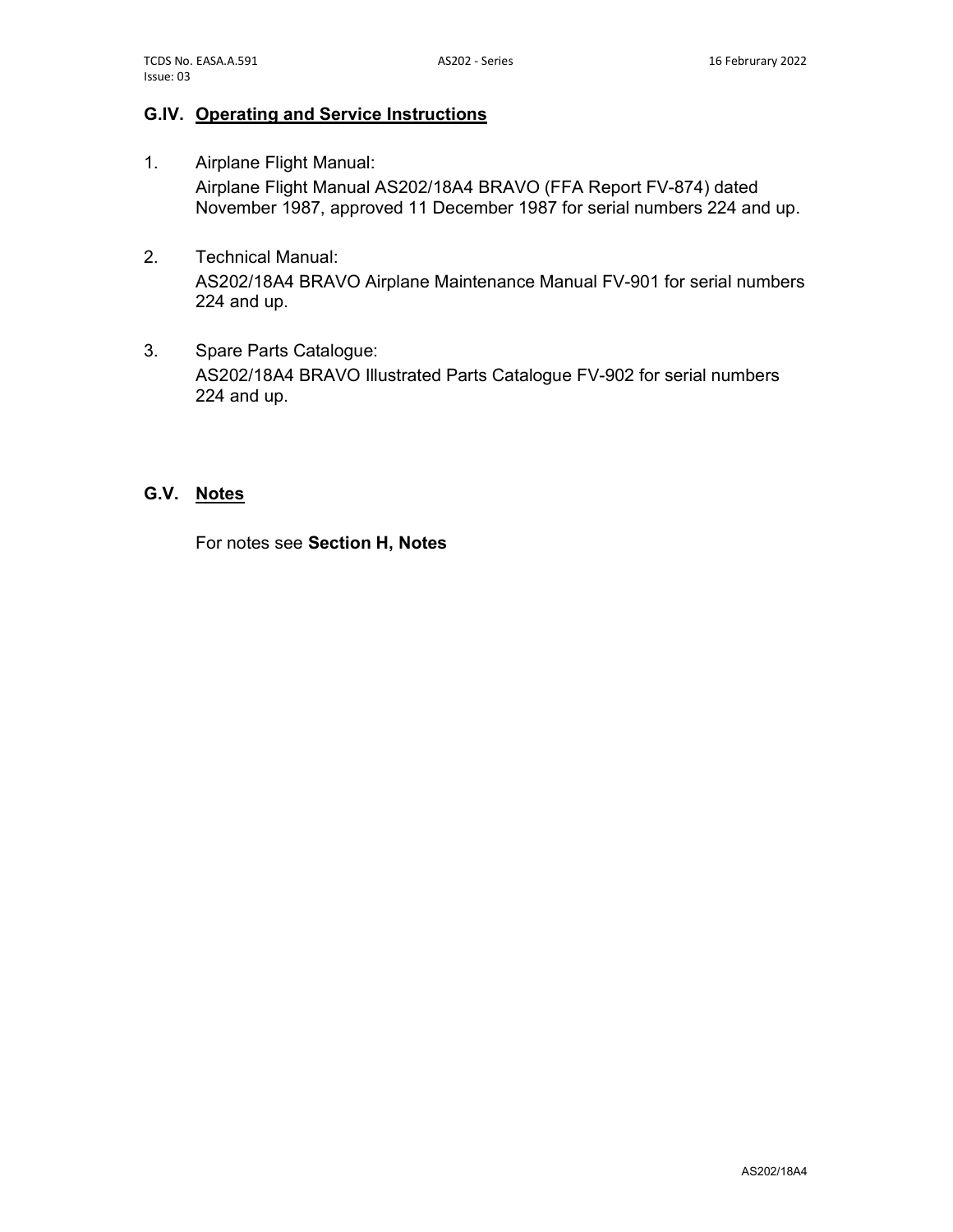# SECTION H: NOTES PERTINENT TO ALL MODELS

#### Equipment

The basic required equipment as prescribed in the applicable airworthiness regulations (see Certification Basis) must be installed in the aircraft for certification for operation.

#### Note 1

 Current weight and balance report, including list of equipment included in certificated empty weight and loading instructions when necessary, must be provided for each aircraft at the time of original certification.

 The certificated empty weight and corresponding center of gravity location of models AS202/15 and 18A must include unusable fuel of 10 l /7,2 kp) at (+832) and full oil of 7,6 l (6,1 kp) at (-590). For AS202/15-1 and 18A1, AS202/18A2 and 18A3 and AS202/18A4 models an unusable fuel of 14 l (10,1 kp) at (+837) must be taken into account.

#### Note 2

 Required placards for basic aircraft see approved Airplane Flight Manual section "limitations".

### Note 3

Optional equipment

- A. 1.) The airplane may be operated with a Whelen Anti-Collision Strobelight System Model HD T3 (14 Volts) with two lights A429 on the wing tips and one light A470R/W on the rudder fairing. This installation according to drawing 202-18.560 meets the requirements of FAR23.1401 (b) according to the Supplemental Type Certificates SA 615 EA and SA 800 EA. The following placards must be installed in the airplane:
	- 1.1.) Whelen Part No. A421

#### Warning

 To avoid optical illusion and severe vertigo, turn anti-collision lights of upon entering clouds, fog or haze.

1.2.) Whelen Part No. A421-1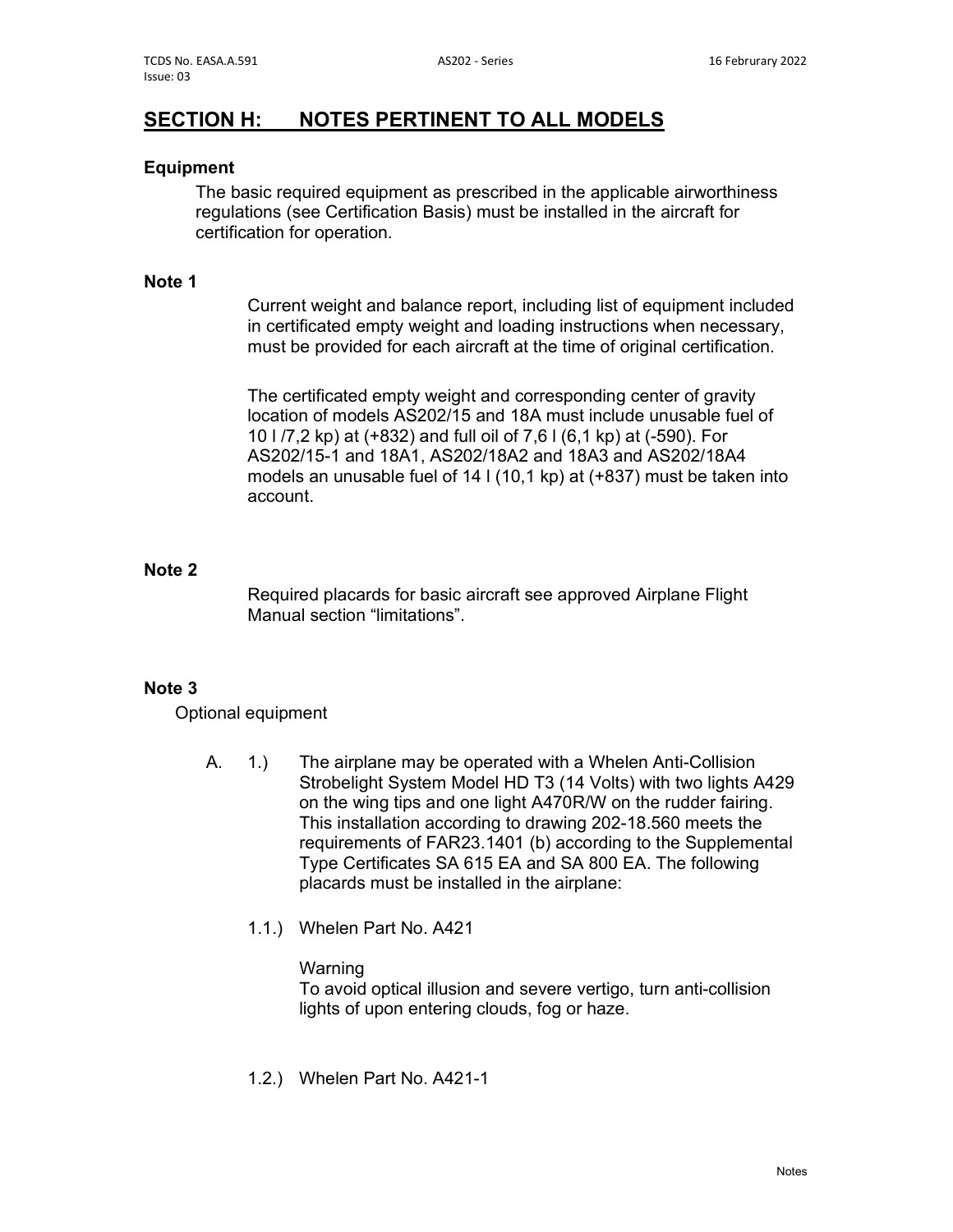Warning

 Turn off strobe lights when taxiing in vicinity of other aircraft or during flight through clouds, fog or haze. Standard position lights to be on for all night operations.

 2.) If approved anti-collision System "Flight Components ACL 800" or ACL 900 is installed, the following placard is required: Warning

 Turn off strobe lights when taxiing in vicinity of other aircraft or during flight through clouds, fog or haze.

- B. Airplanes S/N 001 014 and further airplanes AS202/15 with Lycoming engine O-320-E2A (S/N 016 and up) are eligible for installation of muffler system "Balmer" in accordance with FAA-kit 202-15.100. Carburators MA4-SPA 10-5009 (on airplanes S/N 012 – 014, 016 and up) must be adapted to setting 10- 5009N by Balmer muffler system is installed.
- C. Additional canopy stop SK 202-1252 allows flight with partly open canopy. The following placard is required:

 "Close canopy for acrobatics" "Do not move canopy above 70 kts (80 mph)"

- D. Approved autopilot installation: NAV-0-MATIC 200A (AF 295B, modified per drawing SK 202-1298). Approved AFM-Supplement No. 1 required.
- E. Removable ferry tank installation on rear seat SK 202-1280 is RESTRICTED to ferry flights only. Approved AFM-Supplement No. 7 required for operation in overweight condition.
- F. Airplanes AS202/18A1 with 28 V DC Nominal System voltage available, according to drawings 202-18.860 B1. 1-4 and 202-18-800 B1. 1-4.
- G. Glider towing system available for AS202/18A, AS202/18A1, AS202/18A2 and AS202/18A3, approved AFM-Supplement No. required.
- H. Fire warning and extinguisher system available for AS202/18A1, AS202/18A2 and AS202/18A3. Approved AFM-Supplement No. 9 required.
- I. Electrical elevator trim system available for AS202/18A2, AS202/18A3 and AS202/18A4.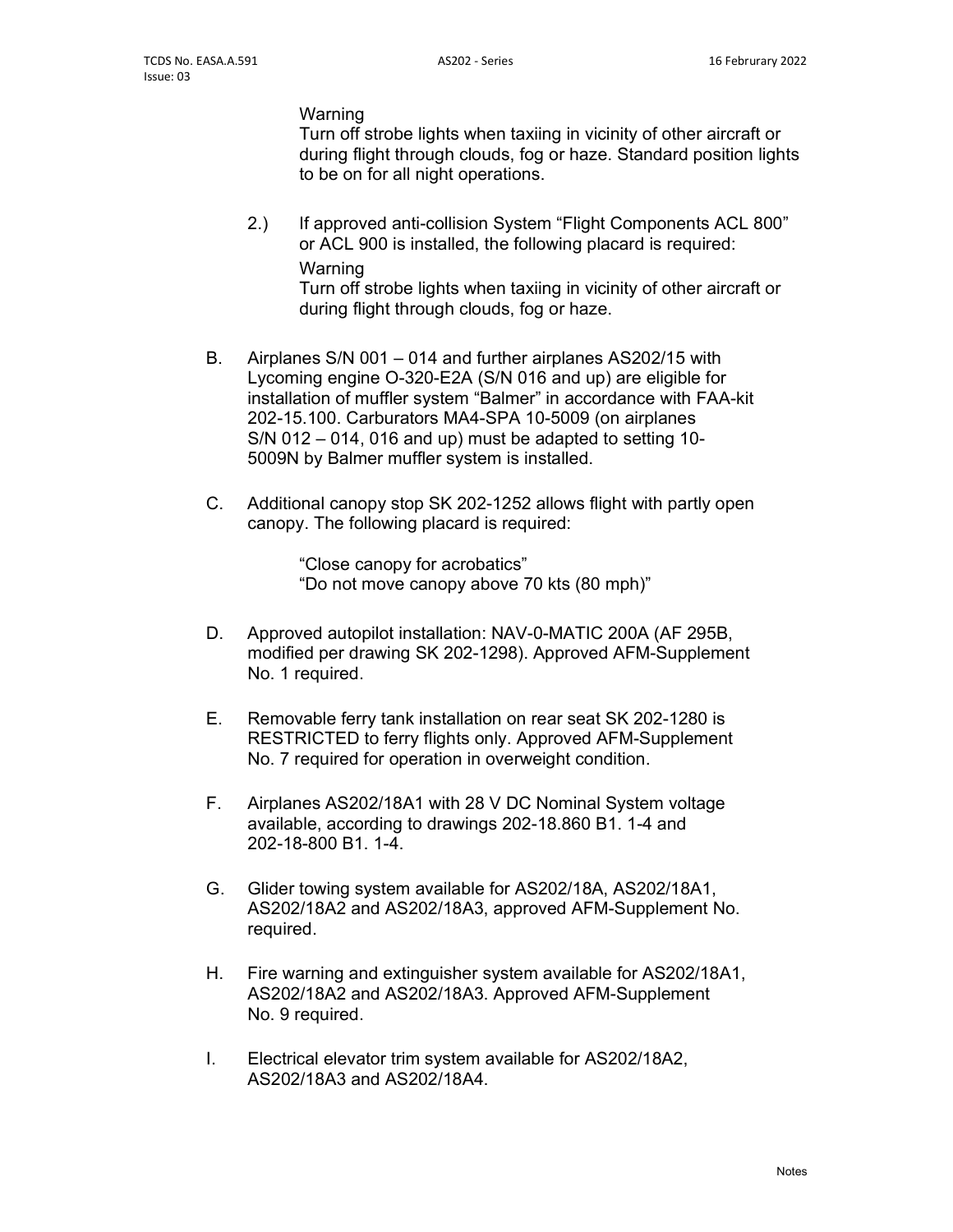- J. Additional LH propeller control system available for AS202/18A2, AS202/18A3 and AS202/18A4.
- K. Preselecting flap control system available for AS202/18A2 and AS202/18A4.
- L. Electrical rudder trim system available for AS202/18A4.

#### Note 4

Approved AFM-Supplements

- AFM-S1 issue December 1980, approved 28 January 1981 Navomatic 200A autopilot
- AFM-S2 issue December 1980, approved 22 January 1981 Removal Auxiliary Fuel Tank Installation – 120 liters
- AFM-S3 issue November 1975, approved 15 June 1979 Failure in the Audio System
- AFM-S4A issue December 1980, approved 28 January 1981 Audio System with Intercom IC-765A
- AFM-S5 issue December 1980, approved 22 January 1981 Removable Auxiliary Fuel Tank Installation – 155 liters
- AFM-S6 issue December 1980, approved 22 January 1981 Glider Towing System
- AFM-S7 issue December 1980, approved 22 January 1981 Ferry Flights at Overload with Removable Auxiliary Fuel Tank Installation – 155 liters
- AFM-S8 issue December 1980, approved 28 January 1981 Alternate Static Air Source
- AFM-S9 issue December 1980, approved 22 January 1981 Fire warning and Extinguisher System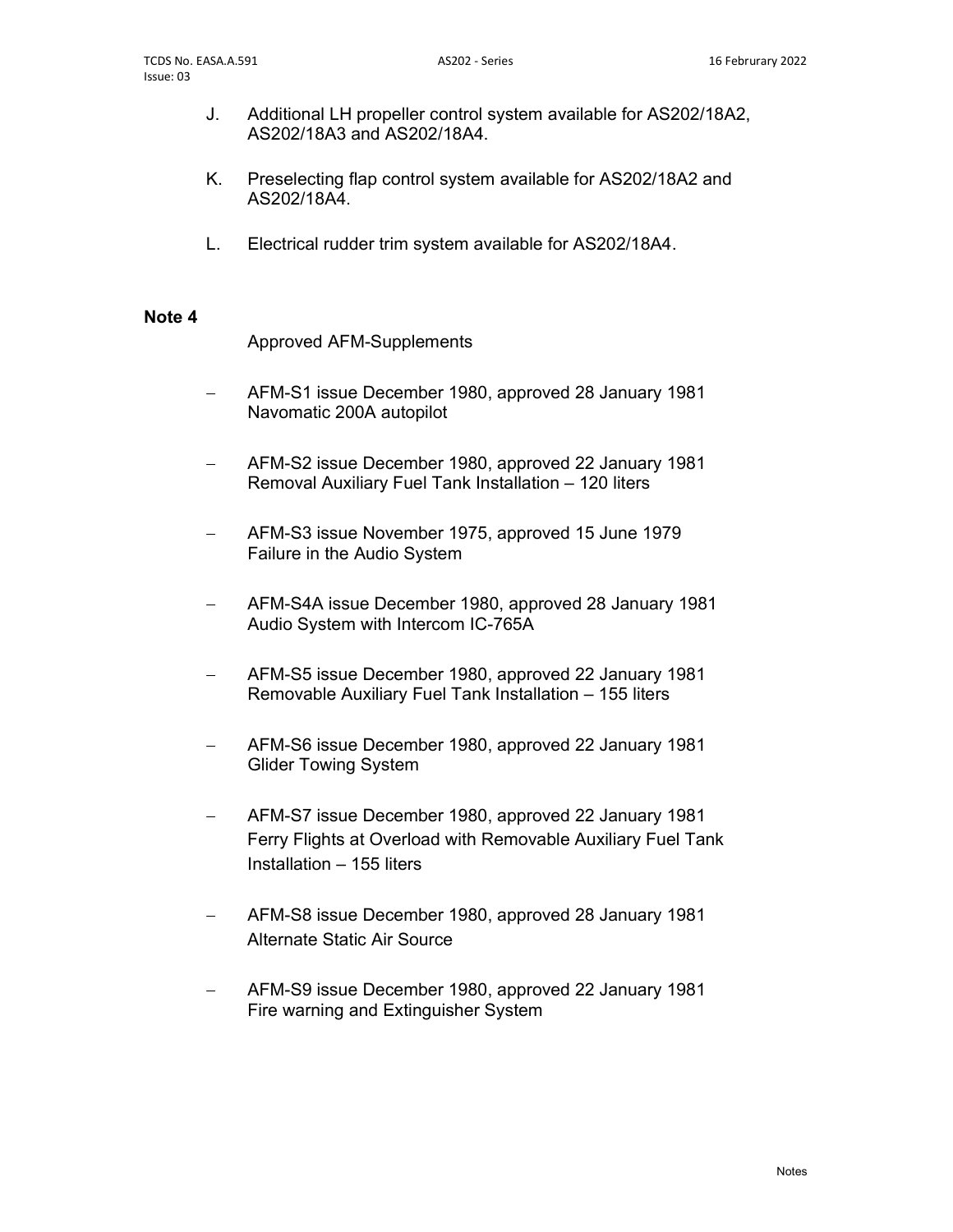## ADMINISTRATIVE SECTION

## I. Acronyms

None

#### II. Type Certificate Holder Record

 From 15-Aug-1972 to 1980: Flug- und Fahrzeugwerke AG Altenrhein (FFA) **Flugplatz**  CH-9423 Altenrhein **Switzerland** 

 From 1981 to 1982: Flugzeugwerke Altenrhein AG (FWA) **Flugplatz**  CH-9423 Altenrhein **Switzerland** 

 From 1983 to 1986: FFA Flug- und Fahrzeugwerke AG Flugplatz CH-9423 Altenrhein **Switzerland** 

 From 1987 to 11 June 2002: FFA Fahrzeugwerke Altenrhein AG **Flugplatz**  CH-9423 Altenrhein **Switzerland** 

 From 03-Nov-2009 to 02-Apr-2012: EASA.SAS.A.067

 From 03-Apr-2012: FFA AIRCRAFT BRAVO AG Flughafenstrasse 11 CH-9423 Altenrhein **Switzerland**